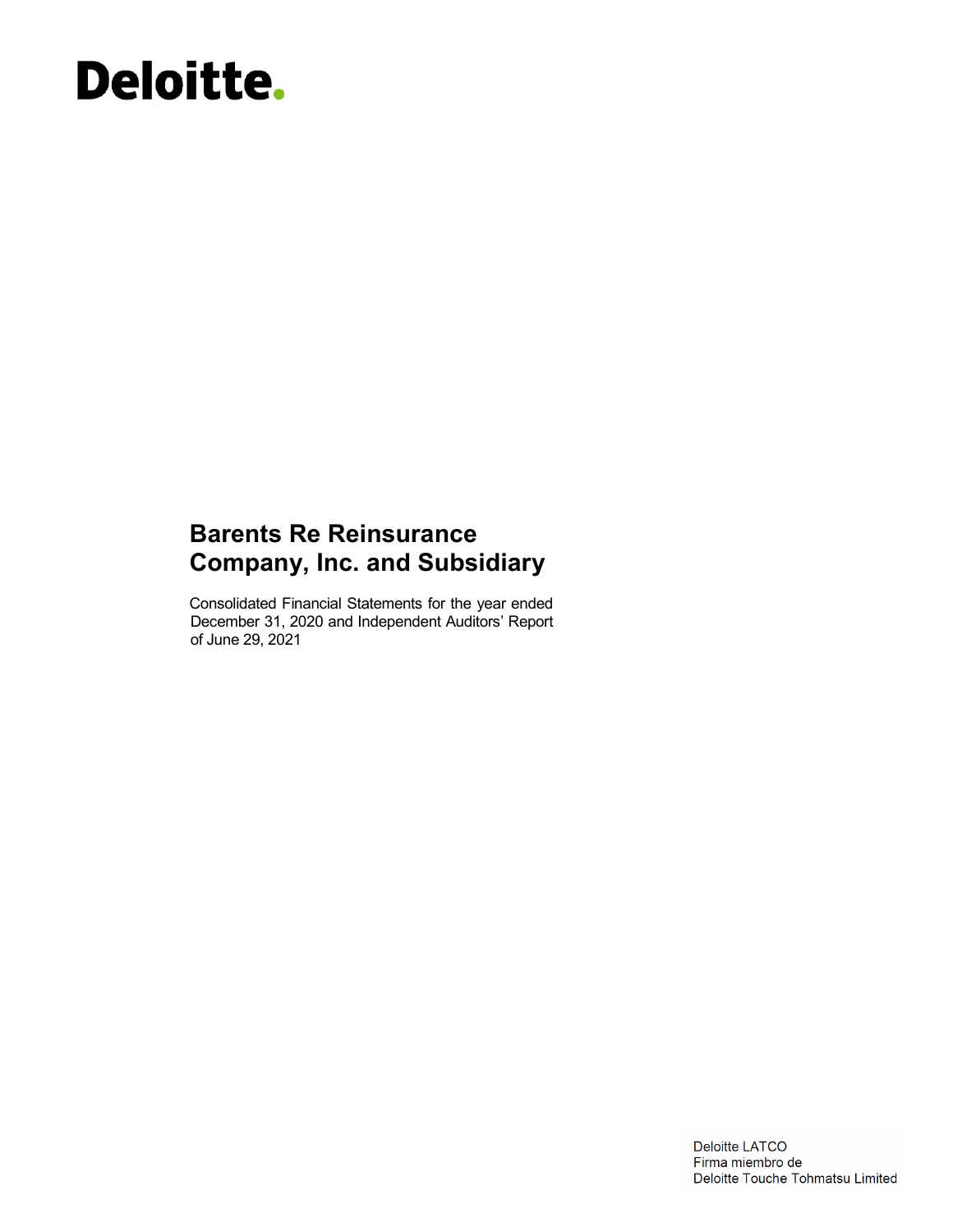## **Independent Auditors' Report and 2020 Consolidated Financial Statements**

| <b>Content</b>                                 | <b>Pages</b> |
|------------------------------------------------|--------------|
| Independent Auditors' Report                   | $1 - 2$      |
| Consolidated statement of financial position   | 3            |
| Consolidated statement of profit or loss       | 4            |
| Consolidated statement of comprehensive income | 5            |
| Consolidated statement of changes in equity    | 6            |
| Consolidated statement of cash flows           | 7            |
| Notes to the consolidated financial statements | $8 - 45$     |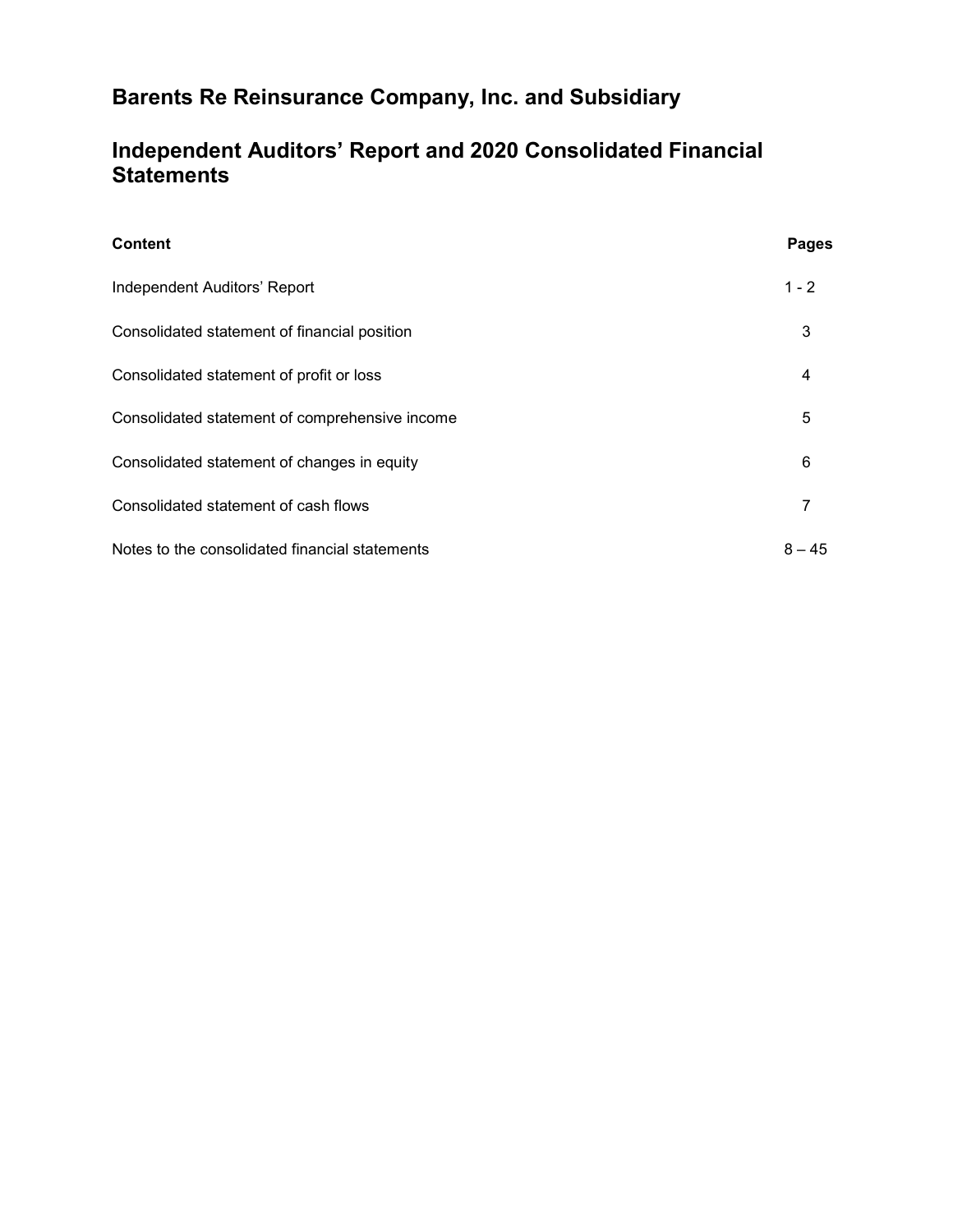# Deloitte.

Deloitte & Touche One Capital Place PO Box 1787 Grand Cayman, KY1-1109 CAYMAN ISLANDS

Tel: +1 345 949 7500 Fax: +1 345 949 8238 www.deloitte.com/ky

#### **INDEPENDENT AUDITORS' REPORT**

#### Board of Directors **Barents Re Reinsurance Company, Inc. and Subsidiary**

#### *Opinion*

We have audited the consolidated financial statements of **Barents Re Reinsurance Company, Inc. and Subsidiary** (the "Company") which comprise the consolidated statement of financial position as at December 31, 2020, and the consolidated statement of profit or loss, consolidated statement of comprehensive income, consolidated statement of changes in equity and consolidated statement of cash flows for the year then ended (all expressed in United States dollars), and notes to the consolidated financial statements, including a summary of significant accounting policies.

In our opinion, the accompanying consolidated financial statements present fairly, in all material respects, the financial position of Barents Re Reinsurance Company, Inc. and Subsidiary at December 31, 2020, and their financial performance and cash flows for the year ended, in accordance with International Financial Reporting Standards (IFRSs).

#### *Basis for Opinion*

We conducted our audit in accordance with International Standards on Auditing (ISAs). Our responsibilities under those standards are further described in the *Auditors' Responsibilities for the Audit of the Consolidated Financial Statements* section of our report. We are independent of the Company in accordance with the International Ethics Standards Board for Accountants' *Code of Ethics for Professional Accountants* (IESBA Code), and we have fulfilled our other ethical responsibilities in accordance with the IESBA code. We believe that the audit evidence we have obtained is sufficient and appropriate to provide a basis for our opinion.

#### *Responsibilities of Management and Those Charged with Governance for the Consolidated Financial Statements*

Management is responsible for the preparation and fair presentation of the consolidated financial statements in accordance with IFRSs, and for such internal control as management determines is necessary to enable the preparation of the consolidated financial statements that are free from material misstatement, whether due to fraud or error.

In preparing the consolidated financial statements, management is responsible for assessing the Company's ability to continue as a going concern, disclosing, as applicable, matters related to going concern and using the going concern basis of accounting unless management either intends to liquidate the Company or to cease operations, or has no realistic alternative but to do so.

Those charged with governance are responsible for overseeing the Company's financial reporting process.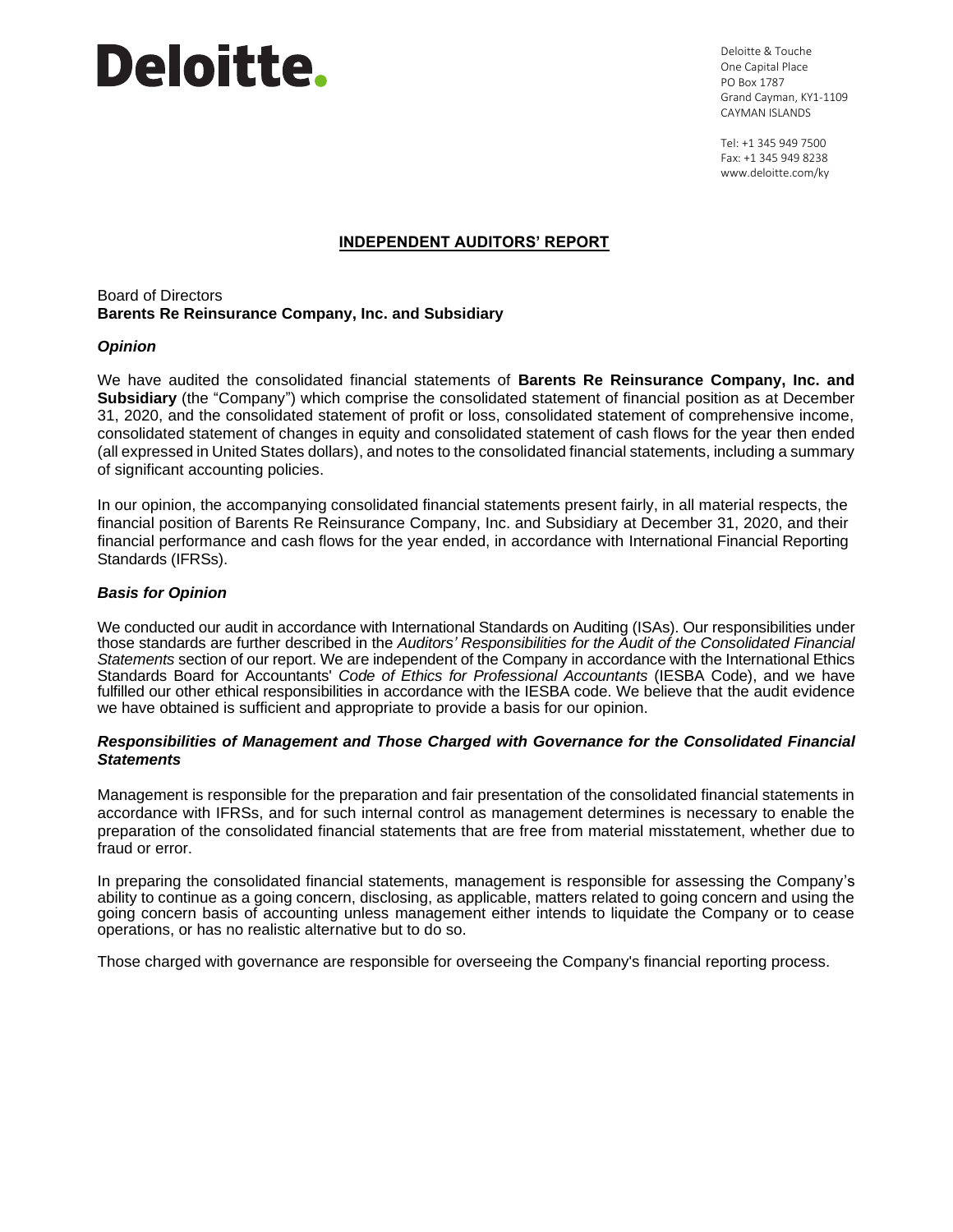## Deloitte.

#### *Auditors' Responsibilities for the Audit of the Consolidated Financial Statements*

Our objectives are to obtain reasonable assurance about whether the consolidated financial statements as a whole are free from material misstatement, whether due to fraud or error, and to issue an auditors' report that includes our opinion. Reasonable assurance is a high level of assurance, but is not a guarantee that an audit conducted in accordance with ISAs will always detect a material misstatement when it exists. Misstatements can arise from fraud or error and are considered material if, individually or in the aggregate, they could reasonably be expected to influence the economic decisions of users taken on the basis of these consolidated financial statements.

As part of an audit in accordance with ISAs, we exercise professional judgement and maintain professional skepticism throughout the audit. We also:

- Identify and assess the risks of material misstatement of the consolidated financial statements, whether due to fraud or error, design and perform audit procedures responsive to those risks, and obtain audit evidence that is sufficient and appropriate to provide a basis for our opinion. The risk of not detecting a material misstatement resulting from fraud is higher than for one resulting from error, as fraud may involve collusion, forgery, intentional omissions, misrepresentations, or the override of internal control.
- Obtain an understanding of internal control relevant to the audit in order to design audit procedures that are appropriate in the circumstances, but not for the purpose of expressing an opinion on the effectiveness of the Company internal control.
- Evaluate the appropriateness of accounting policies used and the reasonableness of accounting estimates and related disclosures made by management.
- Conclude on the appropriateness of management's use of the going concern basis of accounting and based on the audit evidence obtained, whether a material uncertainty exists related to events or conditions that may cast significant doubt on the Company's ability to continue as a going concern. If we conclude that a material uncertainty exists, we are required to draw attention in our auditors' report to the related disclosures in the consolidated financial statements or, if such disclosures are inadequate, to modify our opinion. Our conclusions are based on the audit evidence obtained up to the date of our auditors' report. However, future events or conditions may cause the Company to cease to continue as a going concern.
- Evaluate the overall presentation, structure and content of the financial statements, including the disclosures, and whether the financial statements represent the underlying transactions and events in a manner that achieves fair presentation.
- Obtain sufficient and adequate audit evidence related to the financial information of the entities or business activities that make up the Company to express an opinion on the consolidated financial statements. We are responsible for the management, supervision and execution of the Company's audit. We remain solely responsible for our audit opinion.

We communicate with the governance regarding, among other matters, the planned scope and timing of the audit and significant audit findings, including any significant deficiencies in internal control that we identify during our audit.

eloitte = Touche

June 29, 2021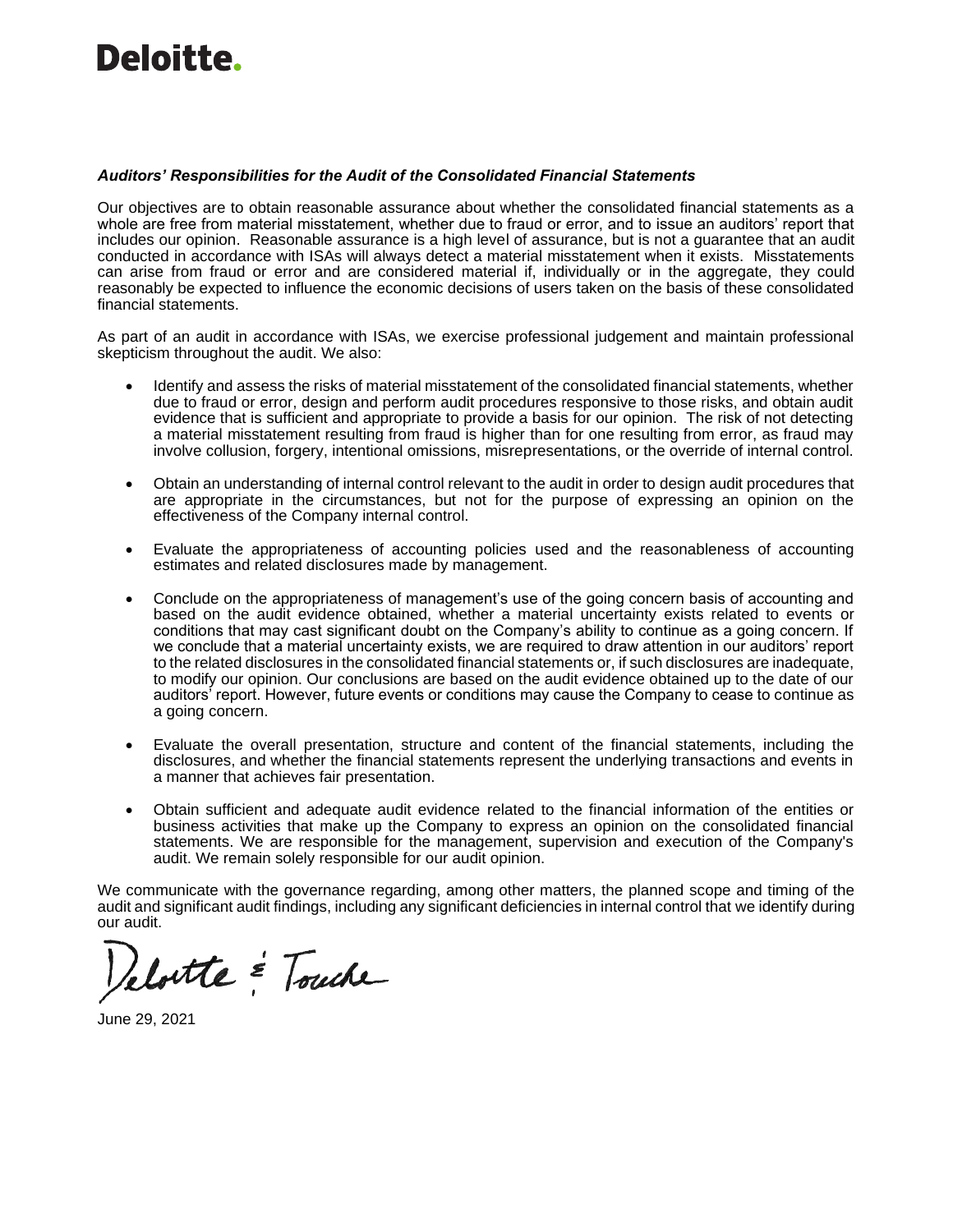#### **Consolidated statement of financial position**

**At December 31, 2020**

(In United States of America dollars)

|                                                                             | <b>Notes</b> | 2020          | 2019                    |
|-----------------------------------------------------------------------------|--------------|---------------|-------------------------|
| <b>Assets</b>                                                               |              |               |                         |
| Cash and bank deposits                                                      | 6,7          | 34,981,612    | 56,773,436              |
| Premiums receivable, net                                                    | 8            | 60,314,580    | 37,420,645              |
| Deposits in ceding companies                                                | 9            | 48,919,338    | 31,143,536              |
| Securities available for sale                                               | 6, 10        | 477,333,300   | 460,949,184             |
| Investment in associate                                                     | 6, 14        | 7,720,337     | 6,484,644               |
| Trust agreement                                                             | 6, 13        | 15,545,562    |                         |
| Notes and accounts receivable - related parties                             | 6            | 27,160,360    | 5,633,563               |
| Accounts receivable                                                         | 12           | 84,149,141    | 78,453,472              |
| Ceded share of technical provisions                                         | 19           | 350,473,823   | 307,983,811             |
| Deferred acquisition costs                                                  | 18           | 11,450,644    | 9,199,665               |
| Property, furniture, equipment and improvements, net                        | 11           | 759,103       | 498,422                 |
| Right-of-use asset                                                          | 15           | 2,018,475     | 2,530,637               |
| Other assets                                                                | 16           | 5,281,634     | 3,755,254               |
| Total assets                                                                |              | 1,126,107,909 | 1,000,826,269           |
|                                                                             |              |               |                         |
| <b>Liabilities and equity</b>                                               |              |               |                         |
| <b>Liabilities</b>                                                          |              |               |                         |
| Unearned premium reserve                                                    | 17           | 127,906,920   | 101,149,081             |
| Claims outstanding reserve                                                  | 18           | 126,655,948   | 166,421,215             |
| <b>IBNR</b> reserves                                                        | 18           | 301,757,042   | 170,758,316             |
| Commissions payable                                                         | 20           | 5,541,920     | 6,324,893               |
| Loans payable                                                               | 21           | 388,205       | 2,505,123               |
| Repurchase agreement                                                        | 15           | 18,000,000    |                         |
| Lease liability                                                             |              | 1,970,125     | 2,466,356               |
| Reinsurers accounts payable<br>Deposits received from reinsurance companies | 22           | 21,008,188    | 26,300,262              |
|                                                                             | 23           | 184,315       | 25,774,110<br>5,810,964 |
| Accounts payable and accrued expenses                                       |              | 6,850,780     |                         |
| <b>Total liabilities</b>                                                    |              | 610,263,443   | 507,510,320             |
| <b>Equity</b>                                                               |              |               |                         |
| Common shares                                                               | 27           | 404,988,405   | 311,858,180             |
| Net changes in securities available for sale                                |              | 97,814        | 7,960,914               |
| Change in foreign currency translation                                      |              | (774, 114)    | (2,403,885)             |
| Legal reserve                                                               |              | 169,771       | 155,827                 |
| Retained earnings                                                           |              | 89,032,773    | 155,206,558             |
| Equity attributable to owners of the Company                                |              | 493,514,649   | 472,777,594             |
|                                                                             |              |               |                         |
| Non-controlling interest                                                    | 26           | 22,329,817    | 20,538,355              |
| <b>Total equity</b>                                                         |              | 515,844,466   | 493,315,949             |
| <b>Total liabilities and equity</b>                                         |              | 1,126,107,909 | 1,000,826,269           |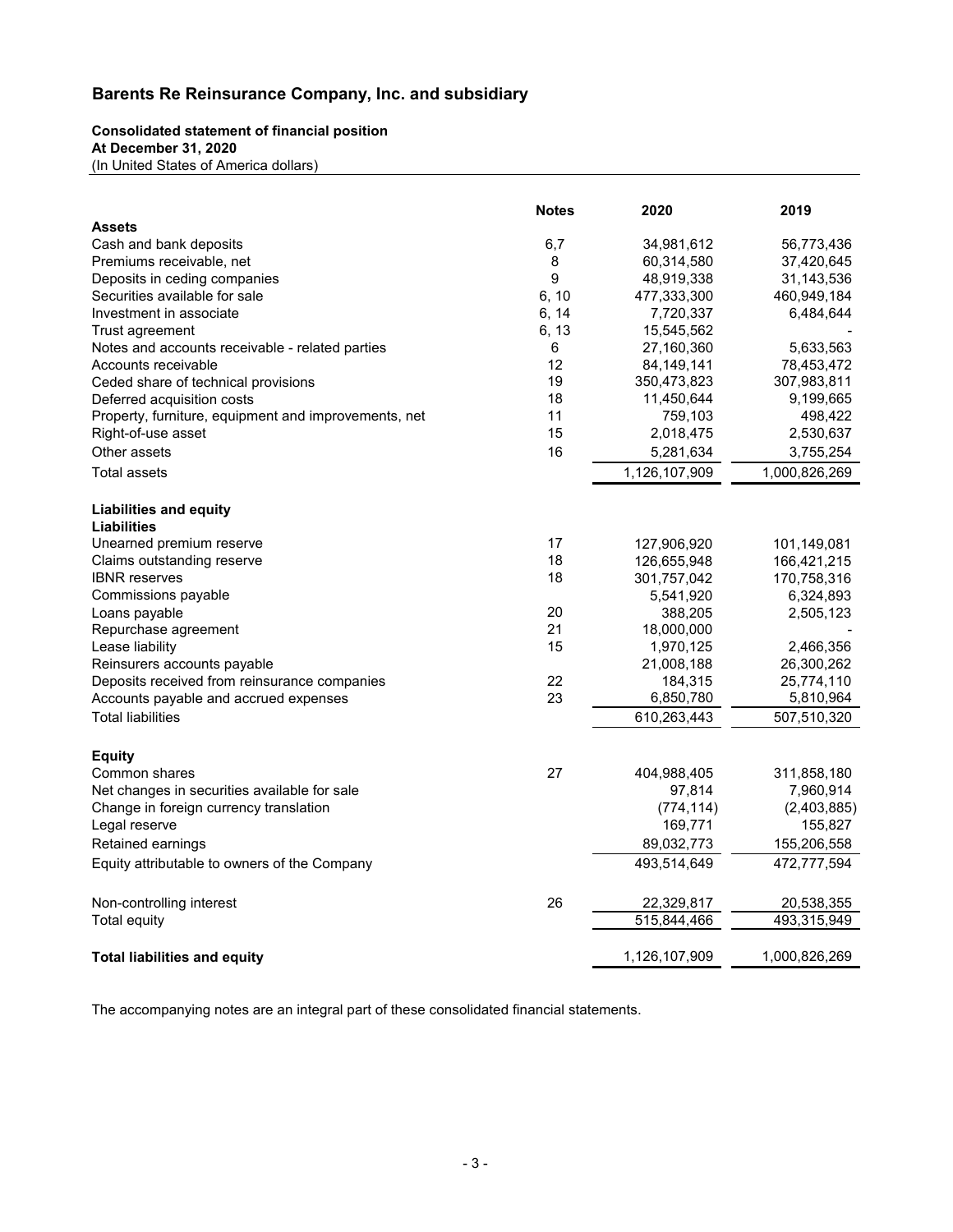## **Consolidated statement of profit or loss**

**For the year ended December 31, 2020**

(In United States of America dollars)

|                                                                                                                                                                                                                                          | <b>Notes</b>          | 2020                                                                                       | 2019                                                                                     |
|------------------------------------------------------------------------------------------------------------------------------------------------------------------------------------------------------------------------------------------|-----------------------|--------------------------------------------------------------------------------------------|------------------------------------------------------------------------------------------|
| Gross written premiums<br>Retroceded premiums<br>Change in unearned premium<br>Change in unearned retro premium (URP)                                                                                                                    | 17<br>17              | 386,270,033<br>(122, 265, 163)<br>(15,605,488)<br>86,017                                   | 232,315,396<br>(76, 812, 250)<br>(49, 772, 194)<br>22,681,463                            |
| <b>Premium earned</b>                                                                                                                                                                                                                    |                       | 248,485,399                                                                                | 128,412,415                                                                              |
| Gross claims paid<br>Retroshare of claims paid                                                                                                                                                                                           | 18<br>18              | (263, 149, 873)<br>84,988,850                                                              | (221, 123, 431)<br>140,621,678                                                           |
| Claims paid, net                                                                                                                                                                                                                         |                       | (178, 161, 023)                                                                            | (80, 501, 753)                                                                           |
| Commissions paid, net<br>Other technical costs                                                                                                                                                                                           | 24<br>24              | (36, 381, 019)<br>3,526,924                                                                | (23, 845, 327)<br>5,546,900                                                              |
| Net earned premium                                                                                                                                                                                                                       |                       | 37,470,281                                                                                 | 29,612,235                                                                               |
| Realized gain in securities available for sale<br>Interests income, net<br>Share of results of associates<br>Other income                                                                                                                | 10<br>6<br>14         | 9,371,571<br>1,196,183<br>1,235,693<br>390,882                                             | 7,635,596<br>594,661<br>929,829                                                          |
| General and administrative expenses:<br>Salaries and other employee benefits<br>Professional fees<br>Provision expense for uncollectible premiums<br>Depreciation expense<br>Other expenses<br>Total general and administrative expenses | 6<br>8<br>11,15<br>25 | (7, 125, 513)<br>(4,668,860)<br>(1,944,035)<br>(837, 106)<br>(5,549,738)<br>(20, 125, 252) | (6,200,087)<br>(4,609,640)<br>(2,533,348)<br>(590, 573)<br>(5,537,632)<br>(19, 471, 280) |
| Profit before income tax<br>Income tax<br>Net profit                                                                                                                                                                                     | 28                    | 29,539,358<br>(900, 051)<br>28,639,307                                                     | 19,301,041<br>(1,416,395)<br>17,884,646                                                  |
| Net profit attributable to:<br>Owners of the Company<br>Non-controlling interests<br>Net profit                                                                                                                                          | 26                    | 26,847,845<br>1,791,462<br>28,639,307                                                      | 15,594,512<br>2,290,134<br>17,884,646                                                    |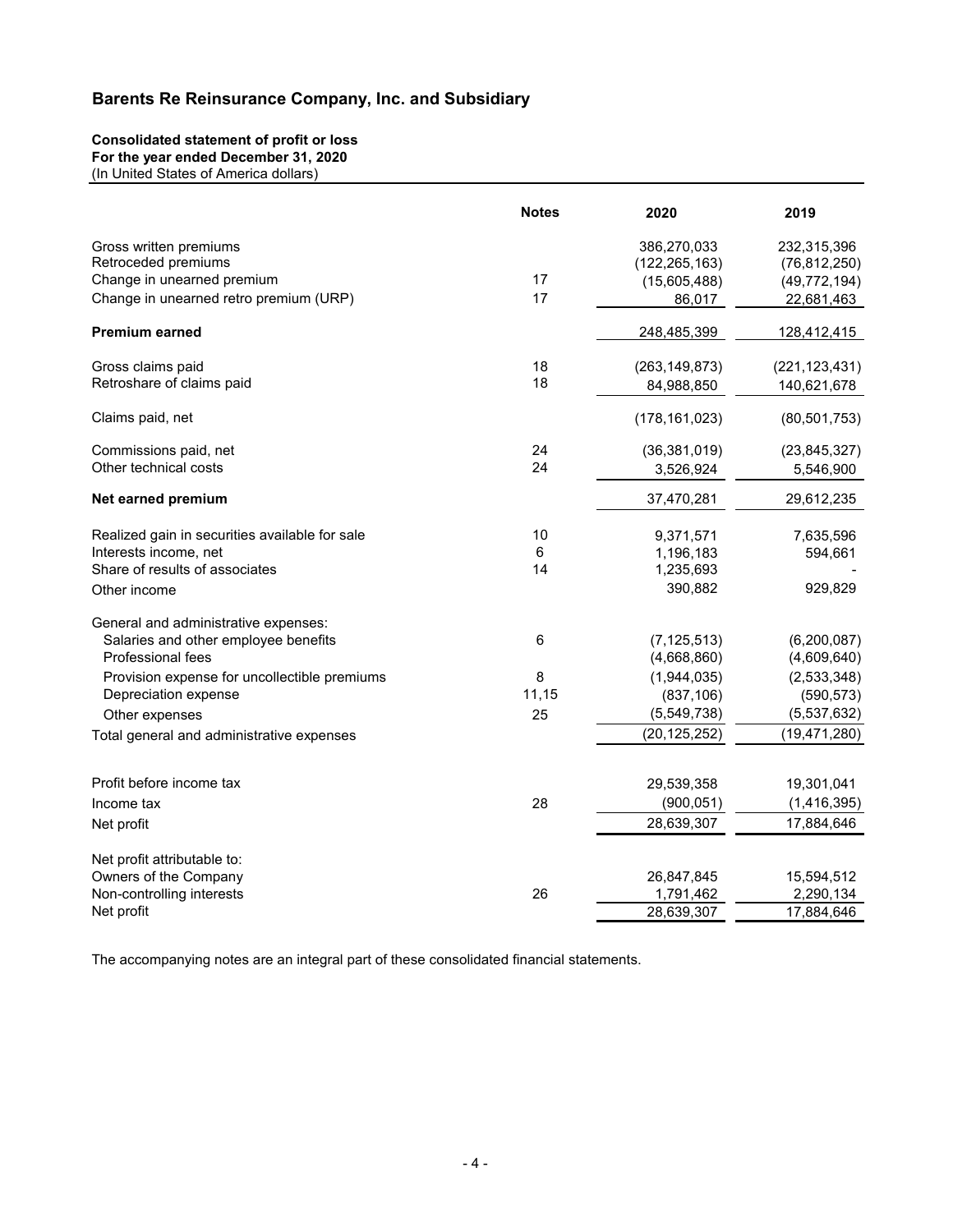## **Consolidated statement of comprehensive income**

## **For the year ended December 31, 2020**

(In United States of America dollars)

|                                              | <b>Notes</b> | 2020        | 2019        |
|----------------------------------------------|--------------|-------------|-------------|
| Net profit                                   |              | 28,639,307  | 17,884,646  |
| Other comprehensive income:                  |              |             |             |
| Realized gain transferred to profit or loss  | 10           | (9,371,571) | (7,635,596) |
| Net changes in securities available for sale | 10           | 1,508,471   | 12,494,683  |
| Total other comprehensive income             |              | (7,863,100) | 4,859,087   |
| Total net comprehensive income of the year   |              | 20,776,207  | 22,743,733  |
| Comprehensive income attributable to:        |              |             |             |
| Owners of the Company                        |              | 18,984,745  | 20,453,599  |
| Non-controlling interests                    | 26           | 1,791,462   | 2,290,134   |
| Total comprehensive income for the year      |              | 20,776,207  | 22,743,733  |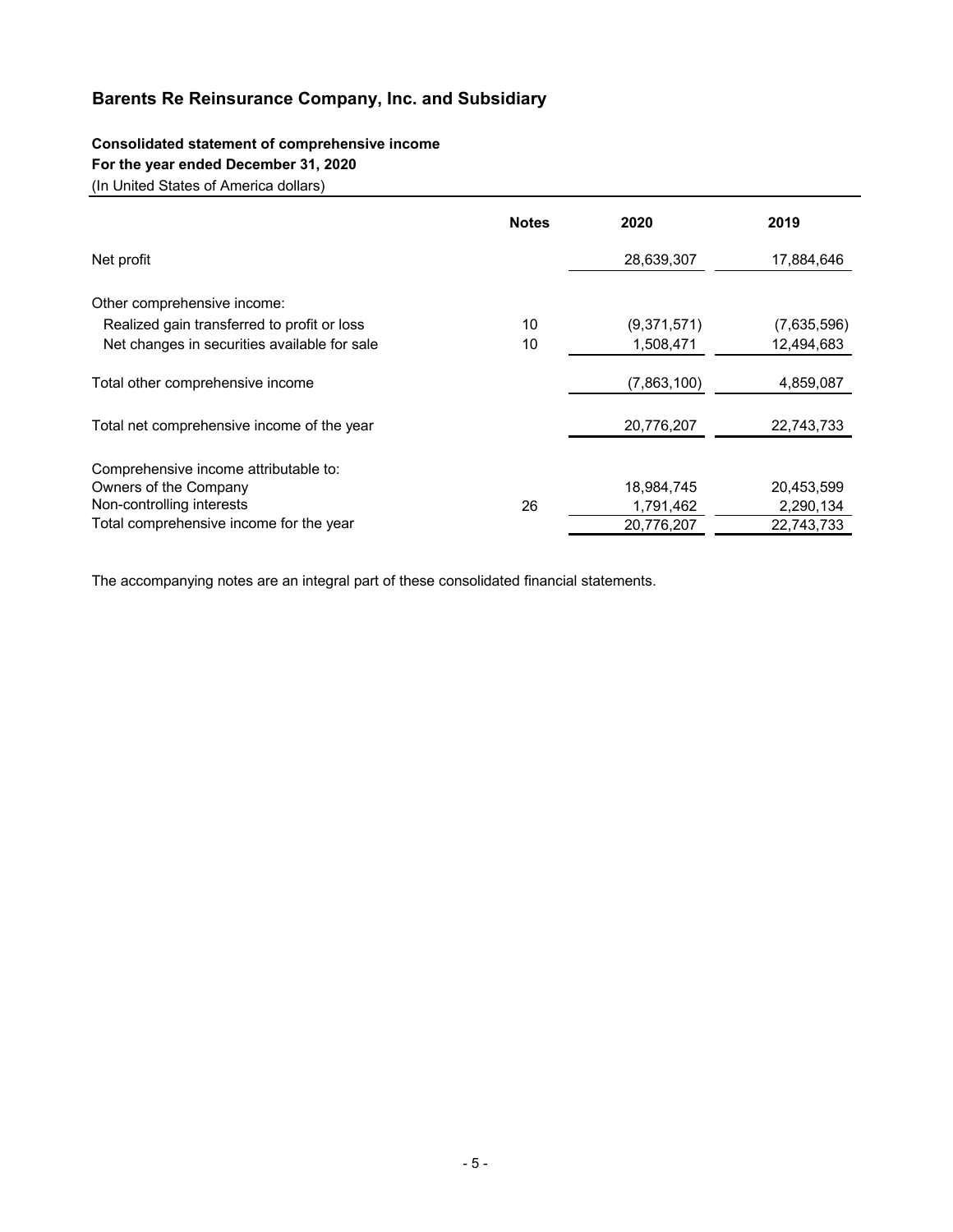#### **Consolidated statement of changes in equity**

**For the year ended December 31, 2020** (In United States of America dollars)

|                                                                                                                                                                              |                | Attributable to owners of the Company |                                                       |                                    |                  |                           |                                        |                             |                                        |
|------------------------------------------------------------------------------------------------------------------------------------------------------------------------------|----------------|---------------------------------------|-------------------------------------------------------|------------------------------------|------------------|---------------------------|----------------------------------------|-----------------------------|----------------------------------------|
|                                                                                                                                                                              | <b>Notes</b>   | Common<br>shares                      | Net changes<br>in securities<br>available<br>for sale | Foreign<br>currency<br>translation | Legal<br>reserve | Retained<br>earnings      | <b>Total</b>                           | Non-controlling<br>interest | <b>Total</b><br>equity                 |
| Balance as of January 1, 2019                                                                                                                                                |                | 311,858,180                           | 3,101,827                                             | (1,701,085)                        | 155,827          | 139,612,046               | 453,026,795                            | 18,248,221                  | 471,275,016                            |
| Other comprehensive income comprised of:<br>Net profit<br>Realized gain transferred to income                                                                                | 26<br>10       |                                       | (7,635,596)                                           |                                    |                  | 15,594,512                | 15,594,512<br>(7,635,596)              | 2,290,134                   | 17,884,646<br>(7,635,596)              |
| Net changes in fair value of securities<br>available for sale                                                                                                                | 10             |                                       | 12,494,683                                            |                                    |                  |                           | 12,494,683                             |                             | 12,494,683                             |
| Total net comprehensive income for the year                                                                                                                                  |                |                                       | 4,859,087                                             |                                    |                  | 15,594,512                | 20,453,599                             | 2,290,134                   | 22,743,733                             |
| Transactions attributable to shareholders:<br>Change in foreign currency translation                                                                                         |                |                                       |                                                       | (702, 800)                         |                  |                           | (702, 800)                             |                             | (702, 800)                             |
| Balance at December 31, 2019                                                                                                                                                 |                | 311,858,180                           | 7,960,914                                             | (2,403,885)                        | 155,827          | 155,206,558               | 472,777,594                            | 20,538,355                  | 493,315,949                            |
| Other comprehensive income comprised of:<br>Net profit<br>Realized gain transferred to income<br>Net changes in fair value of securities<br>available for sale               | 26<br>10<br>10 |                                       | (9,371,571)<br>1,508,471                              |                                    |                  | 26,847,845                | 26,847,845<br>(9,371,571)<br>1,508,471 | 1,791,462                   | 28,639,307<br>(9,371,571)<br>1,508,471 |
| Total net comprehensive income for the year                                                                                                                                  |                |                                       | (7,863,100)                                           |                                    |                  | 26,847,845                | 18,984,745                             | 1,791,462                   | 20,776,207                             |
| Transactions attributable to shareholders:<br>Profits capitalization<br>Exclusion of affiliate from consolidation<br>Legal reserve<br>Change in foreign currency translation | 27             | 93,130,225                            |                                                       | 1,629,771                          | 13,944           | (93, 130, 225)<br>108,595 | 108,595<br>13,944<br>1,629,771         |                             | 108,595<br>13,944<br>1,629,771         |
| Balance at December 31, 2020                                                                                                                                                 |                | 404,988,405                           | 97,814                                                | (774, 114)                         | 169,771          | 89.032.773                | 493,514,649                            | 22,329,817                  | 515,844,466                            |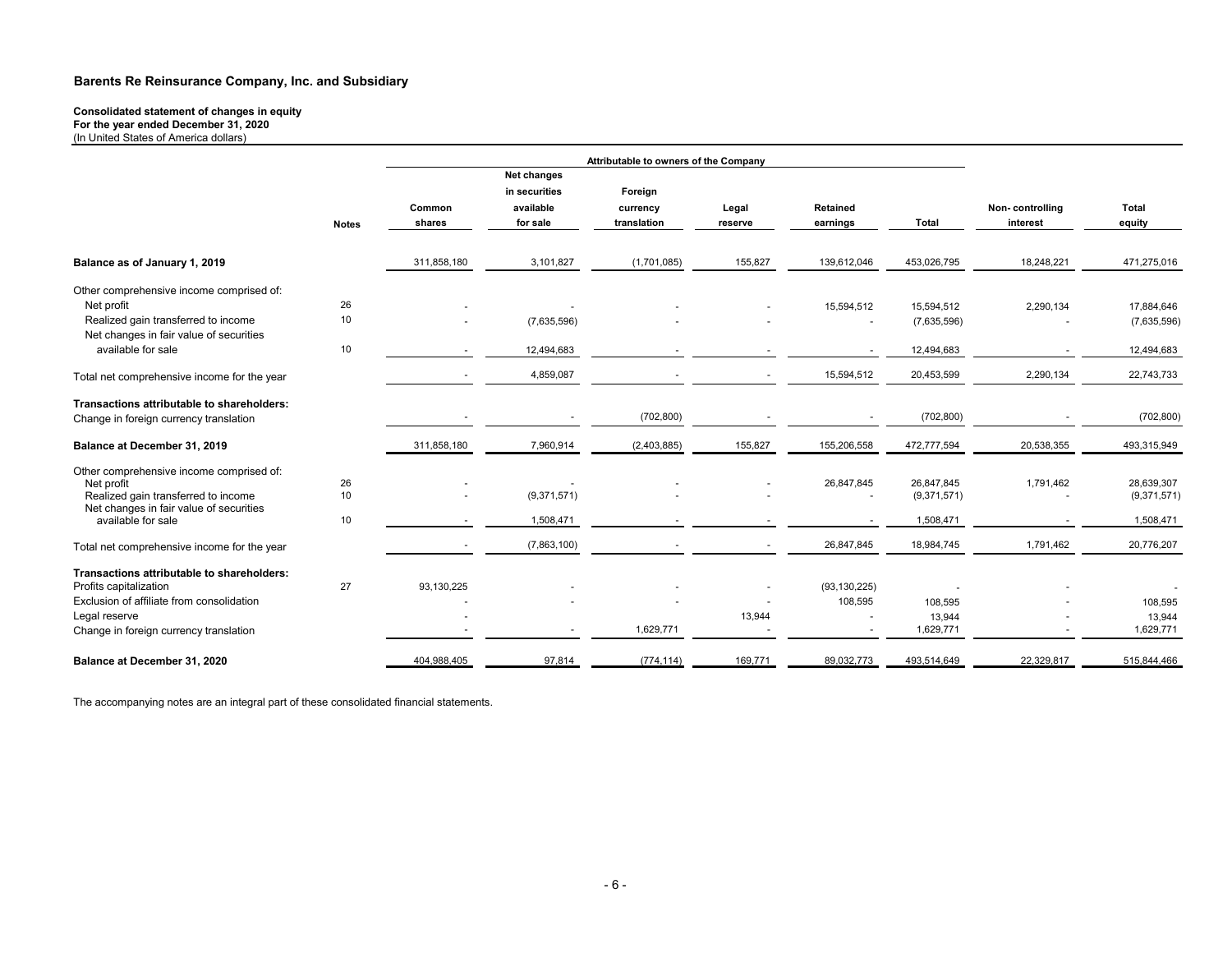#### **Consolidated statement of cash flows For the year ended December 31, 2020** (In United States of America dollars)

|                                                                                           | <b>Notes</b> | 2020                          | 2019                       |
|-------------------------------------------------------------------------------------------|--------------|-------------------------------|----------------------------|
| Cash flows from operating activities:                                                     |              |                               |                            |
| Net income                                                                                |              | 28,639,307                    | 17,884,646                 |
| Adjustment for:                                                                           |              |                               |                            |
| Share of results of associates                                                            | 14           | (1,235,693)                   |                            |
| Gain on sale of securities available for sale                                             | 10           | (9,371,571)                   | (7,635,596)                |
| Reserve for premiums receivable                                                           | 8            | 1,944,035                     | 2,533,348                  |
| Provision outstanding claims reserve                                                      | 18           | (39, 765, 267)                | 44,945,935                 |
| Retrocession outstanding claims                                                           | 18           | 39,168,887                    | (31,063,584)               |
| Provision of unrealized premium (UPR)<br>Retrocession of unrealized premium (UPR) reserve | 17<br>17     | 26,757,839                    | 49,772,194<br>(22,681,463) |
| Provision of IBNR                                                                         | 18           | (10, 441, 269)<br>130,998,726 | 67,443,073                 |
| Legal reserve                                                                             |              | 13,944                        |                            |
| Retrocession of IBNR reserve                                                              | 18           | (70, 794, 623)                | (70, 850, 292)             |
| Unearned retroceded commission                                                            |              | (423,007)                     | (795, 727)                 |
| Deferred adquisition cost                                                                 |              | (2,250,979)                   | (4, 139, 743)              |
| Commisions payables                                                                       |              | (782,974)                     | 790,330                    |
| Depreciation                                                                              | 11           | 160,034                       | 253,068                    |
| Disposal and adjustments of property, furniture, equipment and improvements               |              |                               | 3,305,505                  |
| Income interest                                                                           |              | (1,689,820)                   | (1,227,312)                |
| Income tax                                                                                |              | 900,051                       | 1,416,395                  |
| Interest expenses                                                                         |              | 493,637                       | 632,651                    |
| Depreciation from right of use asset<br>Net changes in operating assets and liabilities:  | 15           | 677,072                       | 337,505                    |
| Increase in deposits with maturities greater than 90 days                                 |              | (1, 291, 597)                 | (2,062)                    |
| Increase in premiums receivable                                                           |              | (24, 837, 970)                | (16, 646, 718)             |
| (Increase) decrease in deposits in ceding companies                                       |              | (17, 775, 802)                | 3,025,398                  |
| Increase in accounts receivable retrocessions                                             |              | (12,986,923)                  | (2,352,662)                |
| Decrease (increase) in other accounts receivable                                          |              | 11,971,961                    | (9,308,645)                |
| (Increase) decrease in accounts receivable                                                |              | (4,680,707)                   | 346,354                    |
| Increase in other assets                                                                  |              | (61, 518)                     | (2,760,815)                |
| Decrease in reinsurers account payable                                                    |              | (5,292,074)                   | (3,787,847)                |
| Decrease in deposits received from reinsurance companies                                  |              | (25, 589, 795)                | (2,933,484)                |
| Increase in accounts payable and accrued expenses                                         |              | 1,039,816                     | 2,988,047                  |
| Interests earned                                                                          |              | 1,196,183                     | 594,661                    |
| Income tax expense                                                                        | 28           | (900, 051)                    | (1,416,395)                |
| Net cash provided by operating activities                                                 |              | 13,789,852                    | 18,666,765                 |
| Cash flows from investing activities:                                                     |              |                               |                            |
| Acquisition of securities available for sale                                              | 10           | (477, 235, 486)               | (369, 420, 904)            |
| Sale of securities available for sale                                                     | 10           | 459,159,841                   | 374,615,794                |
| Acquisition of investment in associate                                                    | 13           | 108,595                       | (2,092)                    |
| Acquisition of furniture and office equipment                                             | 11           | (420, 715)                    | (491, 984)                 |
| Net cash (used in) provided by investing activities                                       |              | (18, 387, 765)                | 4,700,814                  |
| Cash flows from financing activities                                                      |              |                               |                            |
| Notes and accounts receivable related parties                                             |              | (21, 872, 359)                | 3,010,937                  |
| Payments to loans                                                                         | 20           | (2, 116, 918)                 | (5,609,669)                |
| Repurchase agreements                                                                     | 21           | 18,000,000                    |                            |
| Payments on lease liability                                                               |              | (496, 231)                    | (401, 786)                 |
| Net cash used in financing activities                                                     |              | (6,485,508)                   | (3,000,518)                |
| Net (decrease) increase in cash                                                           |              | (11,083,421)                  | 20,367,061                 |
| Cash at the beginning of the year                                                         | 7            | 45,614,534                    | 25,247,473                 |
|                                                                                           |              |                               |                            |
| Cash at end of the year                                                                   | 7            | 34,531,113                    | 45,614,534                 |
| Non- monetary transactions:                                                               |              |                               |                            |
| Trust agreement                                                                           | 13           | (15, 545, 562)                |                            |
| Redemption of securities available for sale                                               | 6            | 3,200,000                     |                            |
| Decrease in deposits with maturities greater than 90 days                                 | 13           | 12,000,000                    |                            |
| Notes and accounts receivable related parties                                             |              | 345,562                       |                            |
| Right of use asset                                                                        | 15           | 2,018,475                     | 2,530,637                  |
| Lease liability                                                                           | 15           | 1,970,125                     | 2,466,356                  |
| Profits capitalization                                                                    | 27           | 93,130,225                    |                            |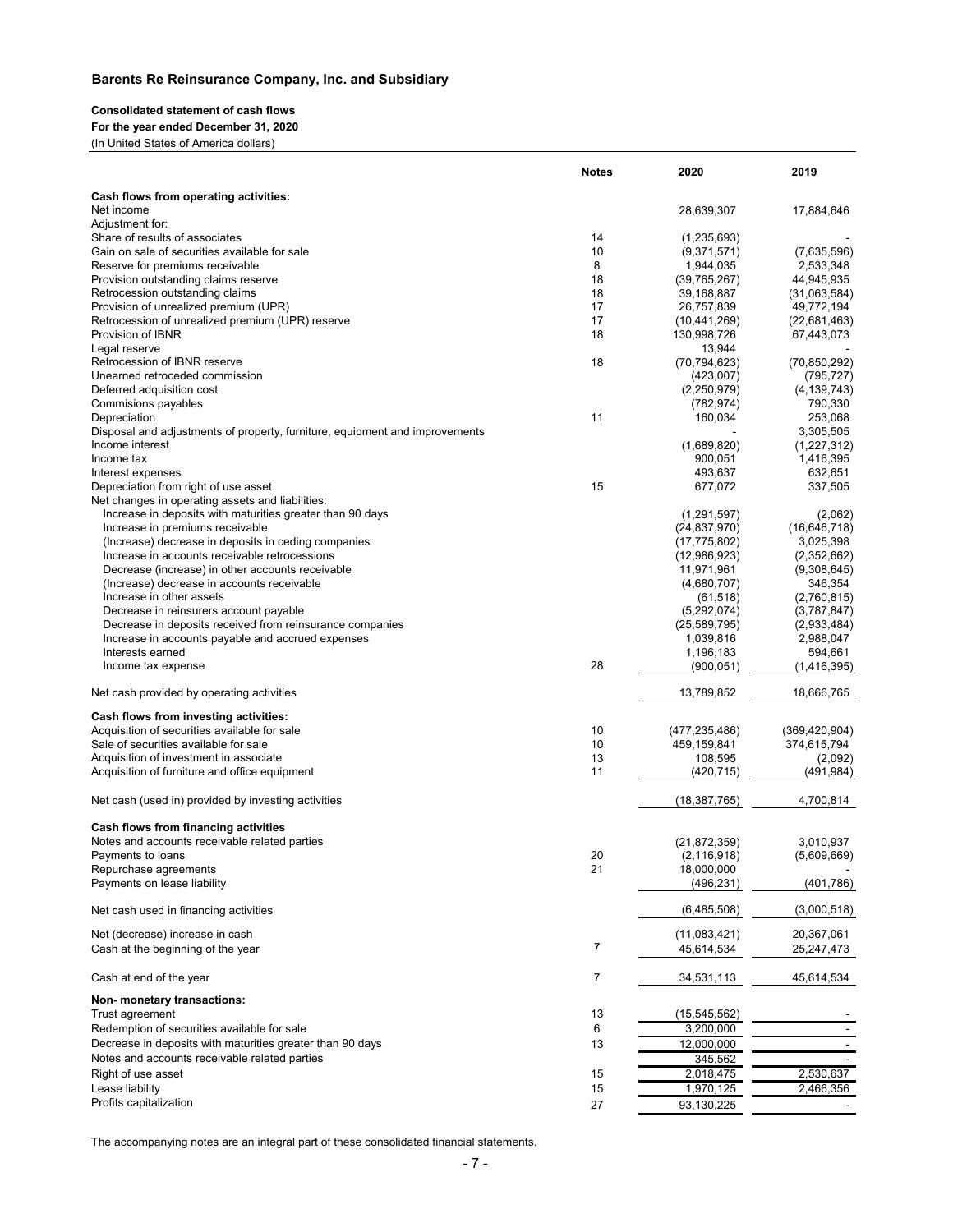#### **Notes to the consolidated financial statements for the year ended December 31, 2020** (In United States of America dollars)

#### **1. General information**

Barents Re Reinsurance Company, Inc. (the "Company") was initially incorporated in accordance with the laws of the Republic of Panama in 1996 and started operations as a Reinsurance Company, duly authorized by the Superintendency of Insurance and Reinsurance of Panama.

In March 2018, by Resolution of the shareholders of the Company it was resolved to redomicile the Company by way of continuation to The Cayman Islands. Consequently, on June 8, 2018, the Company completed the process of registration by way of continuation of the Company from the jurisdiction of Panama to The Cayman Islands obtaining a Class D (Reinsurance) License, granted and supervised by The Cayman Islands Monetary Authority (CIMA).

A Class D License authorizes the Company to carry out reinsurance business and is the highest regulated reinsurance license issued in accordance with Cayman Islands Laws. A Class D Licensee is required to maintain a Minimum Capital Requirement ("MCR") of US\$50,000,000, as well as sufficient economic substance within The Cayman Islands. The reinsurance operations in The Cayman Islands are regulated by the Cayman Islands Insurance Law of 2010, its amendments and other supplementary and accessory regulations. The main office of the Company is located at 978 South Church Street, Block 7D, Parcel #41, Georgetown, Grand Cayman, Cayman Islands.

Standard Capital Shareholdings, Inc. (B.V.I.) is the owner of all the issued and outstanding shares of the Company.

The Company is the owner of all the issued and outstanding shares of Barents Re Reinsurance Company, Inc. (Belize).

Barents Re Reinsurance Company, Inc. (Belize) was incorporated in accordance with the laws of the Republic of Belize in January 2000 and began operations on March 2006. Barents Re Reinsurance Company, Inc. (Belize) remained dormant for a number of years; for this reason, it requested the cancellation of its International Reinsurance License granted and supervised by the Office of the Supervisor of Insurance & Private Pension of Belize (OSIPP), which was cancelled in September 2020. Consequently, it closed business operations.

On August 11, 2016, the shareholders of the Company acquired 51% of the issued and outstanding shares of Barents Reinsurance S.A. (Luxembourg), a company duly incorporated and existing in accordance with the laws of the Principality of Luxembourg, possesses a Reinsurance License, granted and supervised by the Commissariat Aux Assurances of Luxembourg (Insurance Commissioner of Luxembourg) and operates under Solvency II.

#### **2. Basis of presentation and adoption of International Financial Reporting Standards (IFRSs)**

#### *2.1 Modifications to the IFRSs and the application of new standards that are mandatory for the present year*

There were no IFRS or IFRIC interpretations, effective for the year beginning on January 1, 2020, which had a significant effect on the consolidated financial statements.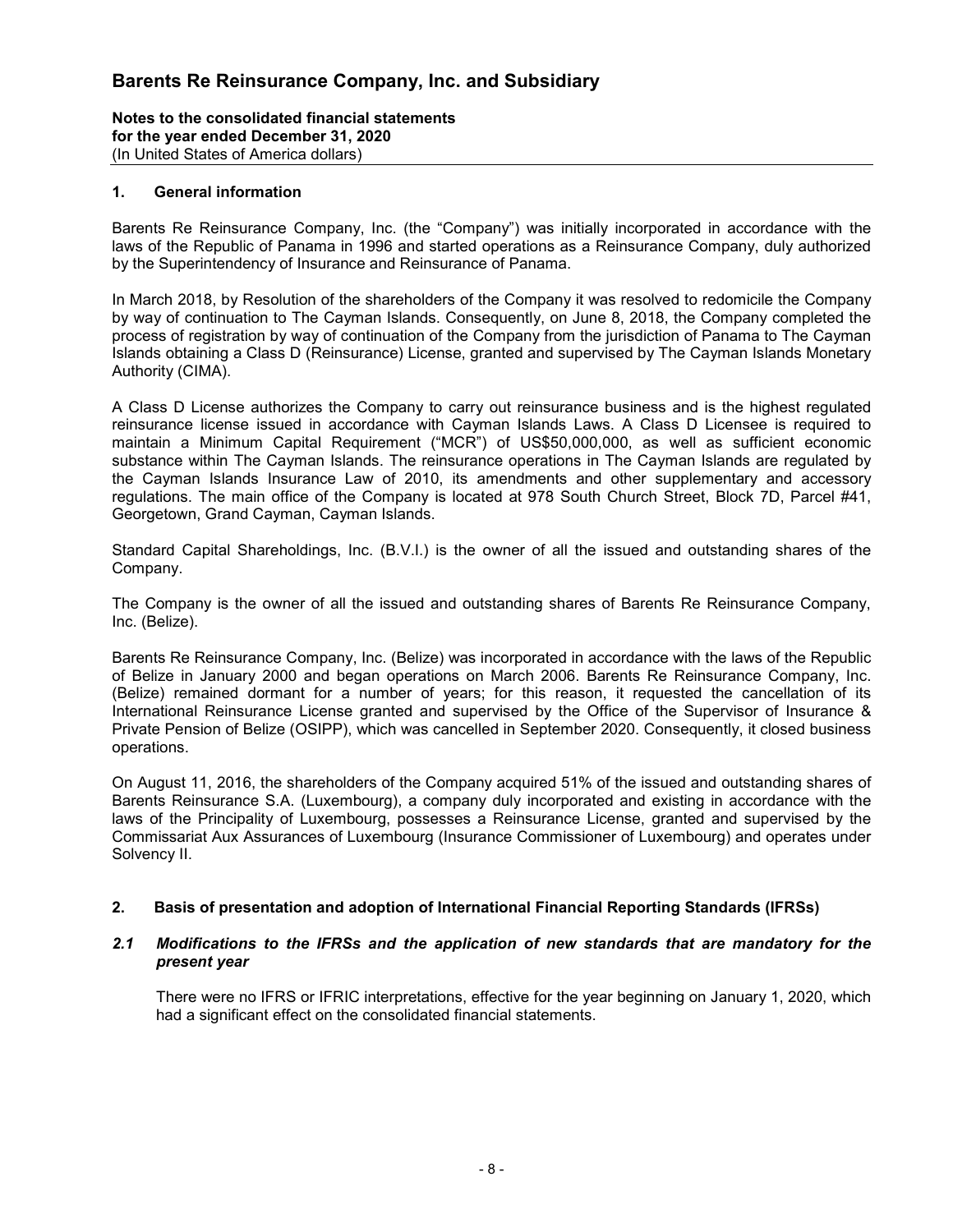**Notes to the consolidated financial statements for the year ended December 31, 2020** (In United States of America dollars)

#### *2.2 New standards and new interpretations and / or revised, but not yet effective*

New standards, interpretations and amendments to accounting standards have been published, but are not mandatory for the year ended on December 31st, 2020 and have not been adopted in advanced. The main changes in these standards are presented below:

#### *IFRS 17 – Insurance contracts*

- The new standard establishes the principles for the recognition, measurement, presentation and disclosure of insurance contracts and replaces IFRS 4 - Insurance contracts.
- The standard outlines a General Model, which is modified for insurance contracts with discrete participation characteristics, described as the variable fee approach. The General Model is simplified if certain criteria are met, by measuring the liability for remaining coverage using the premium allocation approach.
- The General Model will use current assumptions to estimate the amount, timing and uncertainty of future cash flows and will explicitly measure the cost of that uncertainty; takes into account market interest rates and the impact of policyholders' options and guarantees.
- Profit from the sale of insurance policies is deferred in a separate liability component on day 1 and added in groups of insurance contracts; then it is systematically reported through profit or loss during the period in which the insurers provide coverage after making adjustments derived from changes in the assumptions related to future coverage.
- The standard is effective for annual periods beginning on or after January 1, 2023 with early application allowed; it is applied retrospectively unless it is impracticable, in which case the modified retrospective approach or the fair value approach is applied.

Management is in the process of assessing the impact of these amendments in the Group's consolidated financial statements.

#### *IFRS 9 - Financial Instruments*

#### Classification and Measurement

In July of 2014, the IASB completed the amendment and issued the IFRS 9 – Financial Instruments (2014 revised edition) that replaces the IAS 39 – Financial Instruments: Recognition and Measurement, after its expiration date.

In comparison with its IFRS 9 in its 2013 revised edition, the 2014 edition includes modifications that are limited to the requirements of classification and measurement by adding a measurement category "at a reasonable value with changes in other integral result", for certain simple debt instruments. It also adds requirements of deterioration inherent to the accounting of credit losses expected of an entity with financial assets and commitments to extend the credit.

The finalized IFRS 9 (2014 revised edition) contains requirements to: a) Classification and Measurements of financial assets and liabilities, b) Deterioration methodology, and c) General Accounting Coverage.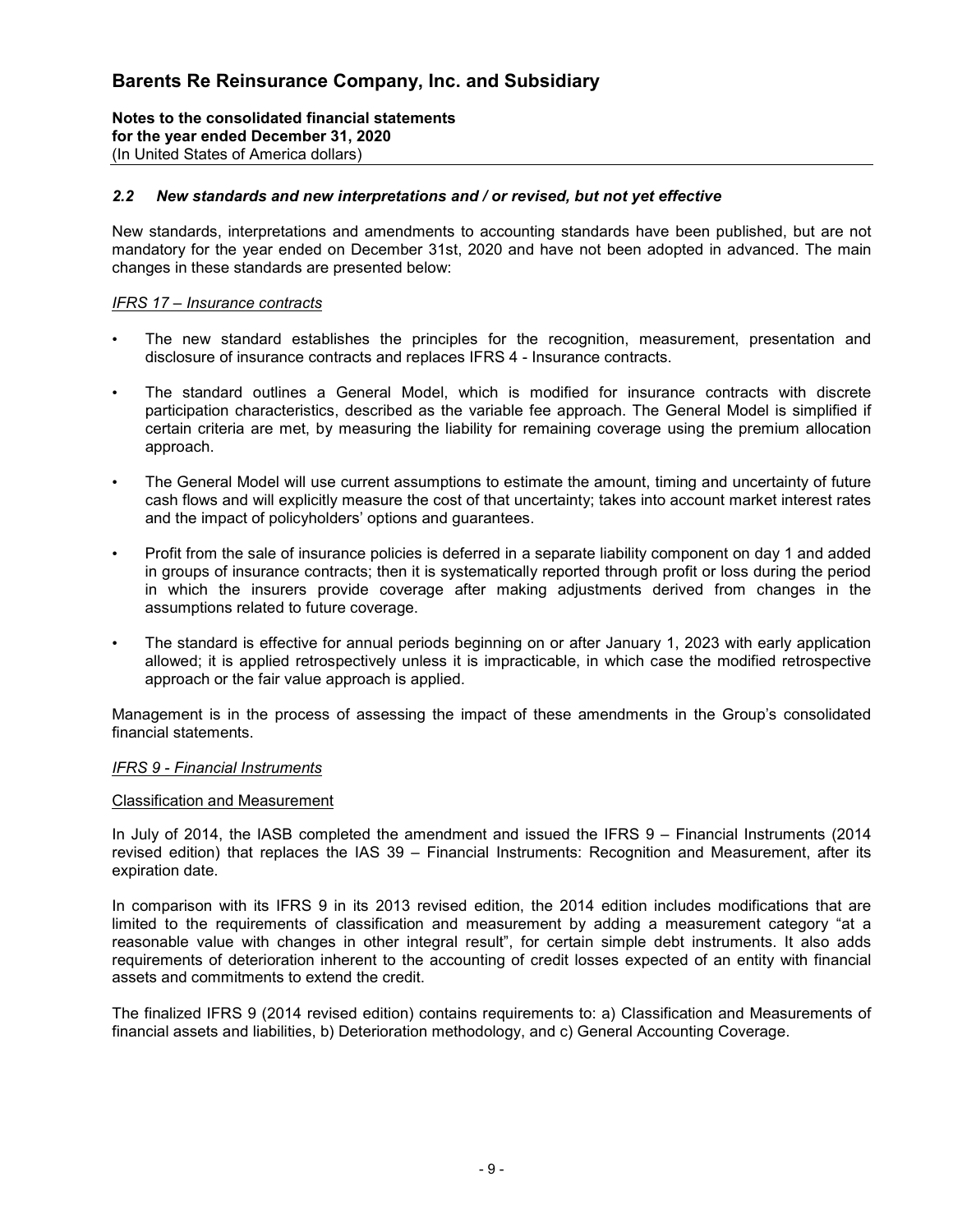#### **Notes to the consolidated financial statements for the year ended December 31, 2020** (In United States of America dollars)

#### Phase 1: Classification and Measurement of Financial Assets and Liabilities

In respect of the classification and measurement of the compliance with the IFRS, all recognized financial assets that are included in the IAS 39 will be subsequently measured at an amortized cost or reasonable value, Specifically:

- A debt instrument that: (i) is maintained within the business model whose objective is to obtain contractual cash flows, (ii) has contractual cash flows that only constitute capital payments and shares over the amount of outstanding capital that must be measured at amortized cost (net of any impairment loss), unless the asset is designated at fair value through profit or loss, in compliance with this option;
- A debt instrument that: (i) is maintained within a business model whose objective is met by obtaining contractual cash flows and selling financial assets and (ii) possessing contractual terms for the financial asset producing, on specific dates, cash flows that only constitute capital and interest payments on the principal amount outstanding, and which must be measured at fair value with changes in other comprehensive income, unless the asset is designated at fair value with changes in the results, in compliance with this option;
- All other debt instruments must be measured at fair value through profit or loss; and
- All equity investments will be measured in the statement of financial position at fair value, with gains and losses recognized in the statement of profit or loss and other comprehensive income, unless the equity investment is maintained to negotiate, in which case, an irrevocable decision can be made in the initial recognition to measure the investment with a dividend income that is recognized in profit or loss.

IFRS 9 also contains requirements for the classification and measurement of financial liabilities and requirements for derecognition. An important change in IAS 39 is linked to the presentation of changes in the fair value of a financial liability designated at fair value with changes in the results, which are attributed to changes in the credit risk of that liability. In accordance with IFRS 9, these changes are present in other comprehensive income, unless the presentation of the effect of the change in the credit risk of the financial liability in other comprehensive income creates or produces a large accounting inconsistency in the gain or loss. In accordance with IAS 39, the total amount of the change in the designated fair value is presented as profit or loss.

#### Phase 2: Deterioration Methodology

The impairment model in accordance with IFRS 9 reflects expected credit losses, as opposed to credit losses incurred under IAS 39. In the event of impairment in IFRS 9, it is no longer necessary for a credit event to occur before credit losses are recognized. Instead, an entity always accounts for both expected credit losses and their changes. The amount of expected credit losses must be updated on each date of the report to reflect changes in credit risk since initial recognition.

#### Phase 3: Coverage Accounting

The general hedge accounting requirements of IFRS 9 maintain the three types of hedge accounting mechanisms included in IAS 39. However, the types of transactions ideal for hedge accounting are now much more flexible, especially when expanding the types of instruments that are classified as hedging instruments and the types of risk components of non-financial elements ideal for hedge accounting. In addition, the effectiveness test has been reviewed and replaced by the principle of "economic relationship". A retrospective evaluation is no longer required to measure the effectiveness of coverage. Many more disclosure requirements about the entity's risk management activities have been added.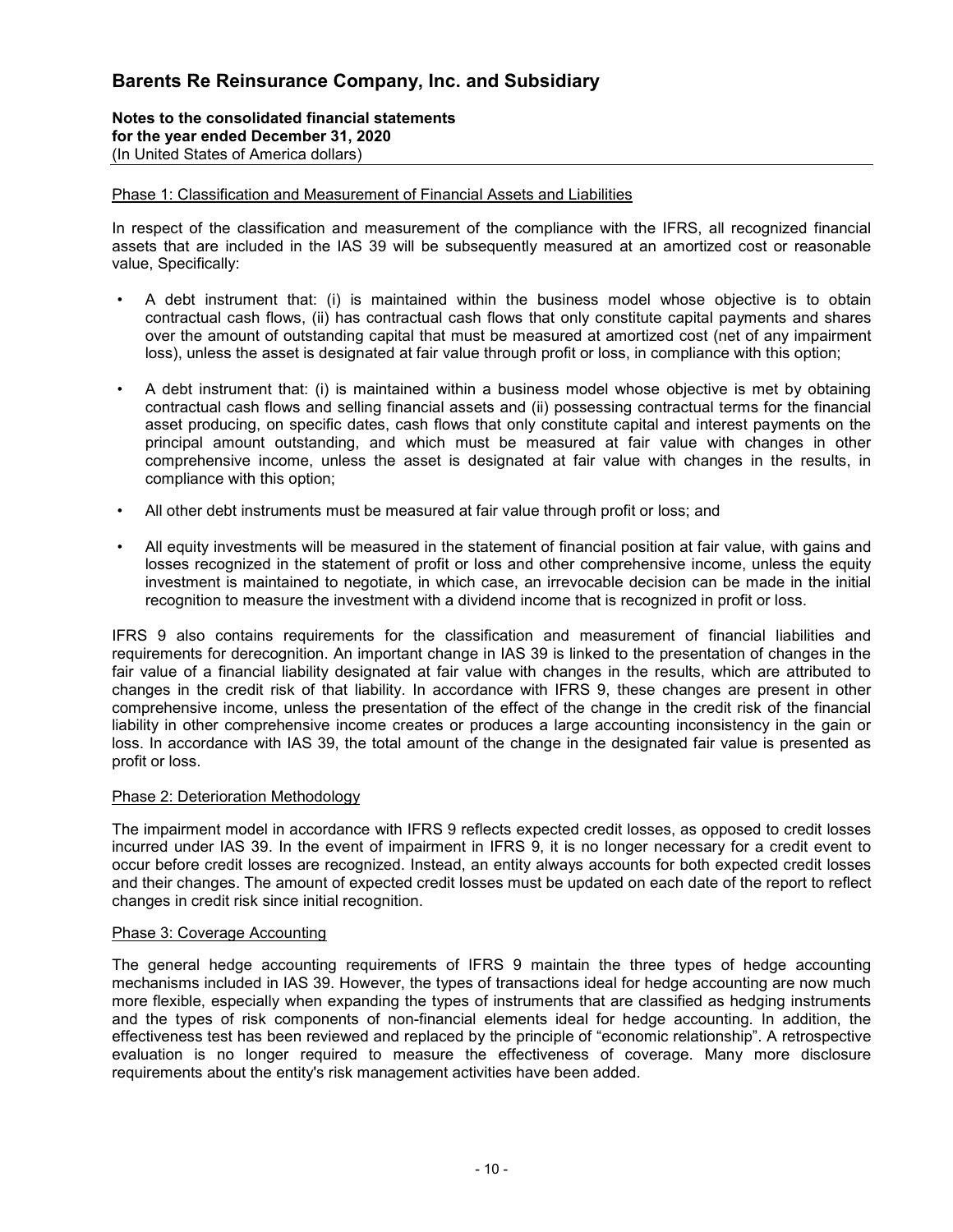#### **Notes to the consolidated financial statements for the year ended December 31, 2020** (In United States of America dollars)

#### *Deferral of IFRS 9 adoption*

The Company has applied the temporary exception, as permitted by IFRS 4 – Insurance Contracts, that allows the Company to apply IAS 39 - Financial Instruments: Recognition and Measurement rather than IFRS 9, until 2023. Due to the close interlinking of underwriting liabilities and investments of insurance companies, it is essential to have an aligned measurement of these line items in the consolidated statement of financial position in order to prevent consolidated statement of financial position distortions. The IASB therefore published an amendment standard to IFRS 4, Insurance Contracts, that gives the possibility of postponing the first-time application of IFRS 9 until 2023, but requires evidence based on the financial statements as at December 31, 2015 that most of the Group's activity is in insurance. Insurance business is considered "predominant" if at the time of measurement more than 90% of total liabilities were related to insurance business. Besides liabilities that fall within the scope of IFRS 4, these also include liabilities from investment contracts measured at fair value and other liabilities resulting from insurance business. At Barents Re Reinsurance Company, Inc. and Subsidiary, liabilities related to insurance business accounted for a share of 95% of total liabilities as at December 31, 2017, date in which IFRS were completely adopted. Meanwhile, no changes have been made to our business activities that would need a reassessment.

As of December 31, 2020, all government and corporate bonds currently classified as securities available for sale are financial assets with contractual cash flows that meet SPPI criteria of IFRS 9. The fair value and change in fair value of these financial assets are disclosed in Note 10. The carrying amount of these financial assets by credit risk grade is disclosed in Note 4.3.

#### **3. Significant accounting policies**

The significant accounting principles and practices applied in the recording of transactions and preparation of the accompanying consolidated financial statements are as follows:

#### *3.1 Basis of preparation*

The consolidated financial statements were prepared in accordance with International Financial Reporting Standards (IFRS) issued by the Accounting Standards Board. The consolidated financial statements have been prepared on a historical cost basis, except for the securities available for sale which are presented at their fair value.

#### *3.2 Regulatory matters*

The Company applies accounting practices specific to the reinsurance industry which emphasize the liquidity and solvency of the Company to fulfill its obligations. Under these practices, the Company records the gained or incurred income or expenses of the year, the commissions earned on ceded reinsurance, the fees paid to brokers on premiums.

#### *Reserve for claims outstanding*

Losses are recognized in the profit or loss statement based on an estimate of the liabilities once they are reported and are expected to be settled.

Losses arising from the reinsurance business and loss expenses paid during the year together with the movement in the provision for claims in process. The claims in process are made up of the accumulation of the final costs to settle all the reported and incurred losses at the date of the consolidated statement of financial position.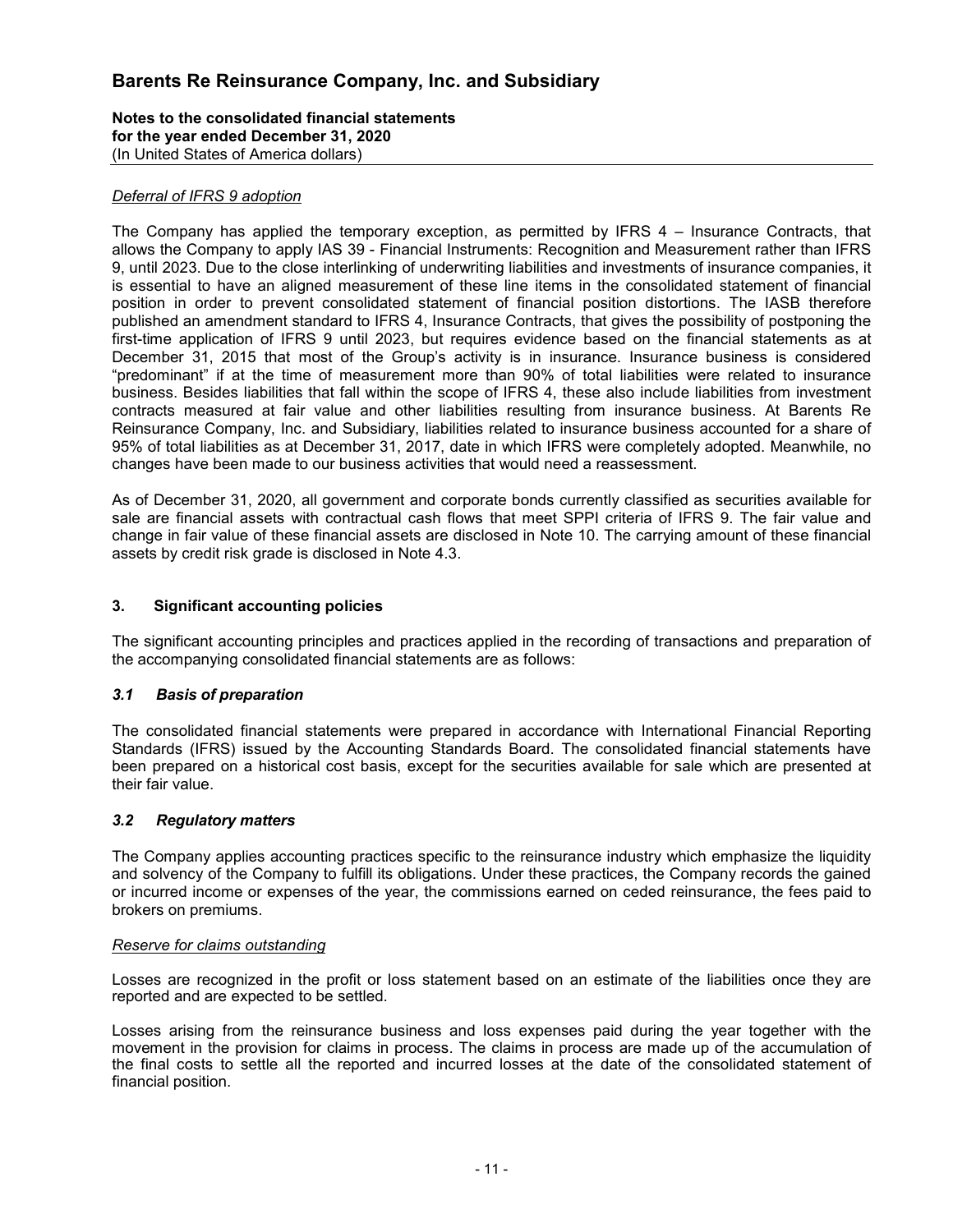#### **Notes to the consolidated financial statements for the year ended December 31, 2020**

(In United States of America dollars)

#### *Retroshare of claims outstanding*

This asset provision accumulated the retro share portion of outstanding claims based on an estimate of the liabilities once they are reported and are expected to be settled.

#### *Reserve for unrealized premium*

The unrealized premium reserve in progress is calculated using the daily pro rata method, in which the subscribed premium is considered proportional to the validity indicated on the invoice, so the amount of the liability is calculated taking into account the proportion of the risk not incurred on each invoice to the valuation date.

#### *Unrealised retroceded premium*

This asset provision accumulated the retro share portion of unrealised premium is calculated taking into account the proportion of the risk not incurred on each invoice to the valuation date.

#### *Reserve for claims incurred but not reported (IBNR)*

The reserve for claims incurred but not reported (IBNR), is calculated according to actuarial formulas recognized worldwide: for incidents incurred, using triangulations to estimate future development, applying the global statistical method.

The Company considers that the gross provisions for claims in process are reasonably presented based on the information that is available, the final liability could vary as a result of subsequent information and could result in significant adjustments to the amounts provided.

#### *IBNR of retro share*

This asset provision accumulated the retro share portion of claims incurred but not reported and is calculated according to actuarial formulas.

#### *Unearned retroceded commission*

This unearned retroceded commission comprises all direct and indirect commissions arising from the writing of reinsurance contracts, are amortized and recorded in the consolidated statement of profit or loss.

#### *Deferred acquisition costs*

Acquisition costs comprise all direct and indirect costs arising from the writing of reinsurance contracts. Deferred acquisition costs (DAC) comprise other variable costs directly connected with acquisition or renewal of reinsurance contracts.

Deferred acquisition costs represent a proportion of commission and other acquisition costs, which are incurred during a financial year and are deferred to the extent that they are recoverable out of future revenue margins. DAC is amortised over the premium payment period in proportion to the premium revenue recognised.

#### *3.3 Principle of consolidation*

The consolidated financial statements comprise the financial statements of Barents Re Reinsurance Company, Inc. and subsidiaries controlled by the Company. Control is achieved when the Company:

- Has power over the investee;
- Is exposed, or has rights, to variable returns from its involvement with the investee; and
- Has the ability to use its power to affect its returns.

The Company reassesses whether or not it controls an investee if the facts and circumstances indicate that there are changes to one or more of the three elements of control listed above.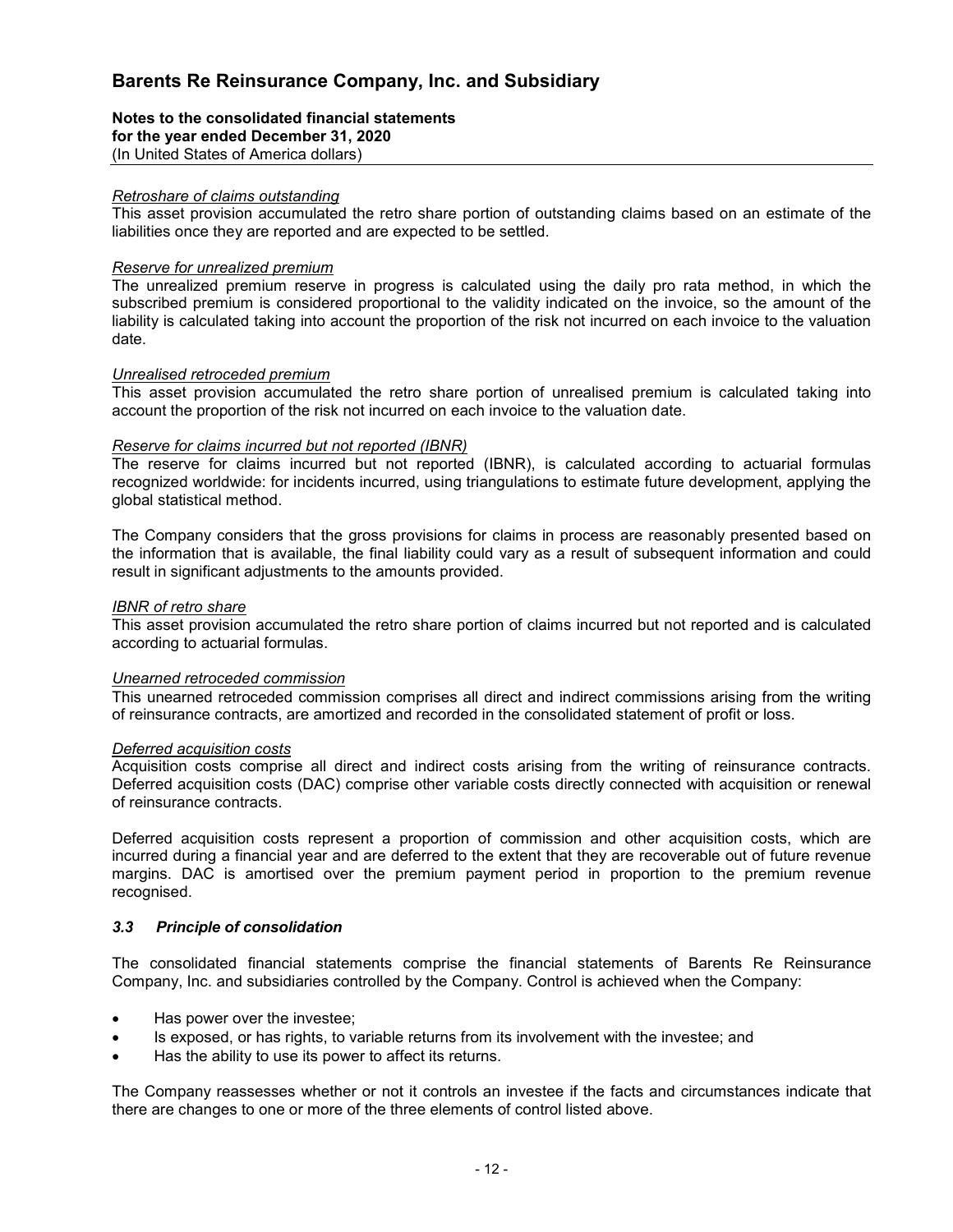#### **Notes to the consolidated financial statements for the year ended December 31, 2020** (In United States of America dollars)

When the Company has less than a majority of the voting rights of an investee has power over it when voting rights are sufficient to give the practical ability to direct their relevant activities unilaterally. The Company considers all relevant facts and circumstances in assessing whether or not the Company's voting rights in an investee are sufficient to give it power, including:

- The size of the Company's holding of voting rights relative to the size and dispersion of holdings of the other vote holders;
- Potential voting rights held by the Company, other vote holders or other parties;
- Rights arising from other contractual arrangements; and
- Any additional facts and circumstances that indicate that the Company has, or does not have, the current ability to direct the relevant activities at the time that decisions need to be made, including voting patterns at previous shareholders' meetings.

Consolidation of a subsidiary begins when the Company obtains control over the subsidiary and ceases when the Company loses control of the subsidiary. Specifically, income and expenses of a subsidiary acquired or disposed of during the year are included in the consolidated statement of profit or loss from the date the Company gains control until the date when the Company ceases to control the subsidiary.

Income and each component of other comprehensive income are attributed to the controlling and noncontrolling interests. Comprehensive income is attributed to the controlling and non-controlling interests even if this results in the non-controlling interests having a deficit balance.

All balances and transactions between the Company and its subsidiaries have been eliminated on consolidation.

In preparing the consolidated financial statements, management is responsible for combining the consolidated financial statements of the parent company line by line, adding the items representing assets, liabilities, equity, income and expenses of similar content. In order for the consolidated financial statements to present financial information of the Group, as if it were a single economic entity, the process is as follows:

- The carrying amount of the parent's investment in each of the subsidiaries, together with the portion of the equity belonging to the parent company in each of the subsidiaries, are eliminated;
- Non-controlling participants are identified in the results of the consolidated subsidiaries, which refer to the reporting period; and
- Non-controlling interests in the net assets of the consolidated subsidiaries are identified separately from those of the parent company.

#### *3.4 Balances and transactions in foreign currency*

#### *Functional and presentation currency*

The items included in the consolidated financial statements of the Company are measured using the currency of the primary economic environment in which the entity operates (functional currency). The consolidated financial statements are presented in dollars (US\$), the functional and presentation currency of the Company.

#### *Balances and transactions*

Foreign currency transactions are translated into the functional currency using the exchange rates prevailing at the date of the transactions. Gains and losses resulting from the settlement of such transactions are recognized in profit or loss. Gains and losses from the translation at year end of assets and liabilities denominated in foreign currencies are recognized as a separate component of equity.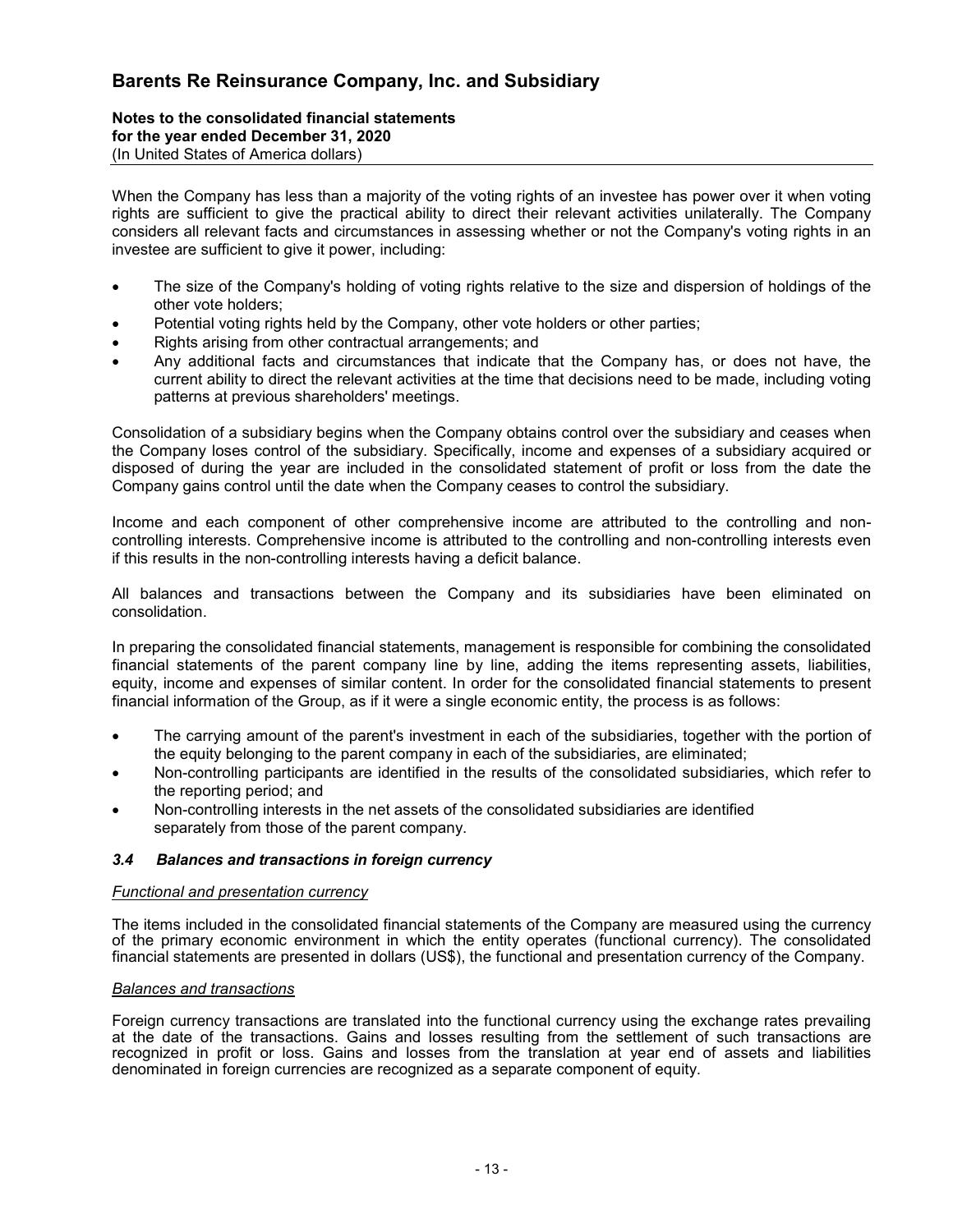#### **Notes to the consolidated financial statements for the year ended December 31, 2020** (In United States of America dollars)

#### *Financial assets*

Financial assets are classified into the following specific categories: securities available for sale, premiums receivable, other assets and receivables. The classification depends on the nature and purpose of the financial assets and is determined at the time of initial recognition.

#### *Premiums receivable*

Premiums receivable generally have collectable terms of 90 days, and they are recognized at the amount of the respective insurance contracts, and are measured at cost. The book value of premiums receivable is reviewed for impairment when events and circumstances indicate that they will not be recoverable, with an impairment loss recognized in the profit or loss.

The Company records as accounts receivable uncollected premiums at maturity of the agreed form of payment. These premiums receivable are held for a period of 90 days, whether or not they have accrued redemption values except when it comes to premiums receivable with related parties.

#### *Securities available for sale*

These consist of securities purchased with the intention of holding them for a period of indefinite duration, and which can be sold in response to the needs for liquidity or changes in interest rates or prices of equity instruments. After initial recognition, investments available for sale are measured at fair value. For those cases where fair value estimates are not reliable, investments are held at cost or amortized cost.

Gains or losses arising from changes in the fair value of securities available for sale are recognized directly in equity until the financial assets are sold or impairment is determined. At this time, the cumulative gain or loss, previously recognized in equity is recognized in profit or loss. Dividends on equity instruments available for sale are recognized in the consolidated statement of profit or loss when the entity's right to receive payment is established.

The fair value of an investment in securities is generally determined based on quoted market price at the date of the consolidated statement of financial position. If the quoted market price is not available, the fair value of the instrument is estimated using pricing models or technical calculations of discounted cash flows.

#### *Ceding deposits*

The ceding deposits are presented at cost and consist of deposits generated by reinsurance contracts with insurance companies that arise from the normal course of business.

#### *Accounts receivable - retrocessions*

Accounts receivable retrocessions are presented at cost and are generated by premium commitments assumed during the current period corresponding to the coverage of the retrocessionaires.

#### *Derecognition of financial assets*

The Company derecognizes a financial asset when the contractual rights to the cash flows from the asset expire, or when it transfers the financial asset and substantially all the risks and rewards of ownership of the asset to another party. If the Company neither transfers nor retains substantially all the risks and rewards of ownership and continues to control the transferred asset, the Company recognizes its retained interest in the asset and an associated liability for amounts it may have to pay. If the Company retains substantially all the risks and rewards of ownership of a transferred financial asset, the Company continues to recognize the financial asset and also recognizes a collateralized borrowing for the proceeds received.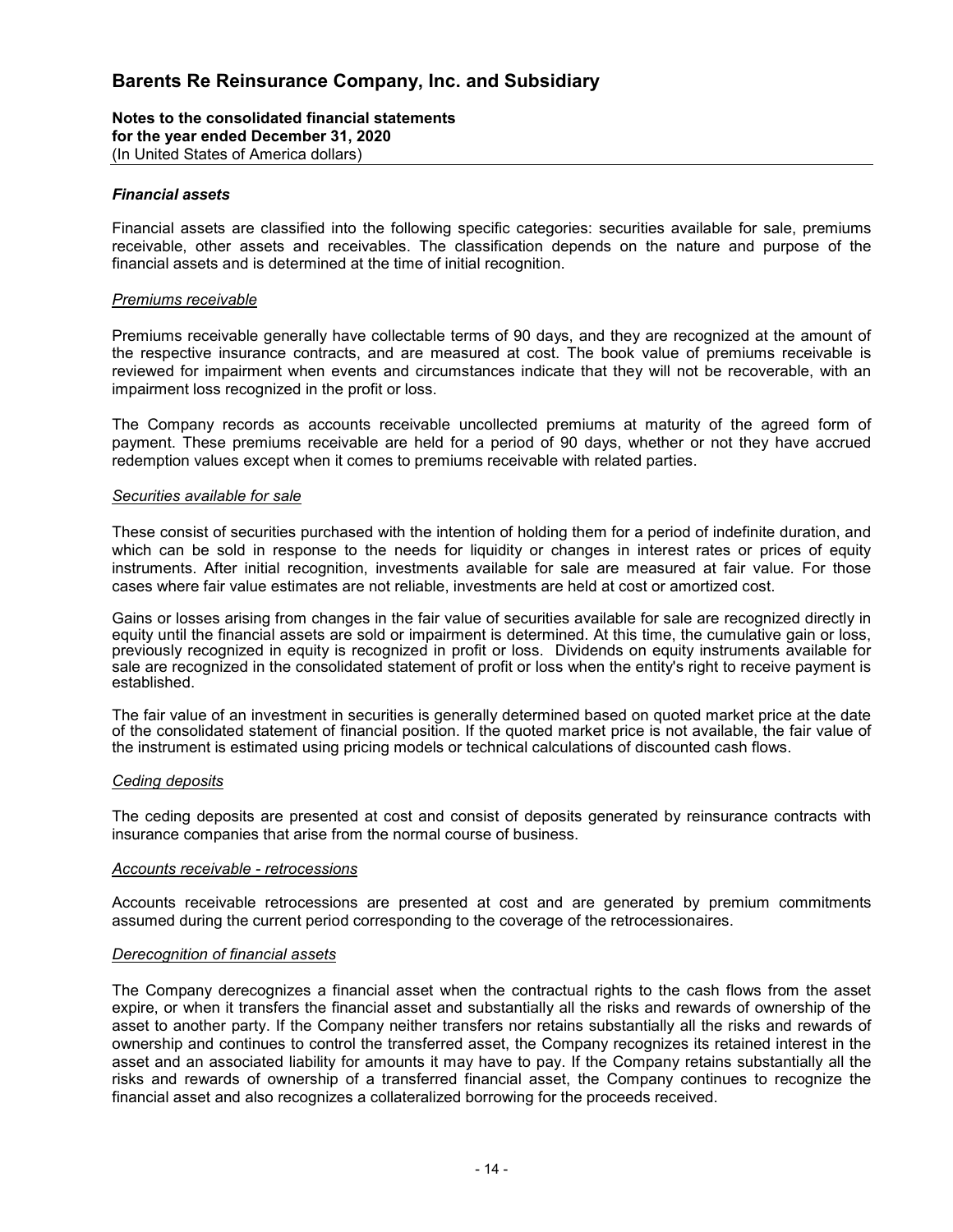#### **Notes to the consolidated financial statements for the year ended December 31, 2020** (In United States of America dollars)

#### *3.5 Impairment of financial assets*

#### *Premiums receivable*

Premiums receivable are non-derivative financial assets with fixed or determinable payments that are not quoted in an active market.

At the end of each reported period, the premium receivable balance is reviewed to determine if there is an objective evidence of non-recoverable. If so, the loss impairment is recognized immediately in the consolidated statement of profit or loss. The impairment loss is accounted for as 100% credit risk. In measuring the impairment loss the Administration calculates the credit risk exposure taking into account the accounts receivable net of reinsurer participation, acquisition costs, unearned premiums and related taxes.

#### *Assets classified as available for sale*

At the date of the consolidated statement of financial position, the Company assesses whether there is objective evidence that a financial asset or group of financial assets are impaired. In the case of equity instruments classified as available for sale, a significant or prolonged decline in the fair value of the financial asset is decreased below its cost is taken into account in determining whether the assets are impaired. If such evidence exists for financial assets available for sale, the cumulative loss, measured as the difference between the acquisition cost and the current fair value, less any impairment loss on financial assets previously recognized in the profit or loss, are removed from equity and recognized in the consolidated profit or loss. Impairment losses recognized in the consolidated statement of profit or loss on equity instruments are not reversed through the consolidated statement of profit or loss but the amount is recognized in the equity account. If, in a subsequent period, the fair value of a debt instrument classified as available for sale increases and the increase can be objectively related to an event occurring after the impairment loss was recognized in profit or loss, the loss impairment be reversed through the consolidated statement of profit or loss.

#### *3.6 Impairment of non-financial assets*

On the date of each consolidated statement of financial position, the Company reviews the carrying amounts of its non-financial assets to determine whether there is any indication that those assets have suffered an impairment loss in value. If any such indication exists, the recoverable amount of the asset is estimated in order to determine the extent of the impairment loss in value, if any. Where the asset does not generate cash flows that are themselves independent from other assets, the Company estimates the recoverable amount of the cash-generating unit to which the asset belongs. An intangible asset with an indefinite useful life is subjected to an impairment test once a year.

If it is estimated that the recoverable amount of an asset (or cash-generating unit) is less than its carrying amount, the carrying amount of the asset (cash-generating unit) is reduced to its recoverable amount. Immediately an impairment loss is recognized in the results of operations.

#### *3.7 Fair value measurement and valuation process*

The Company measures fair value using hierarchy levels that reflect the meaning of the input used to make the measurements. The Company has established a documented process and policy to determine the fair value in which the responsibilities and segregation of functions between the different responsible areas that intervene in this process are defined and approved by the Board of Directors.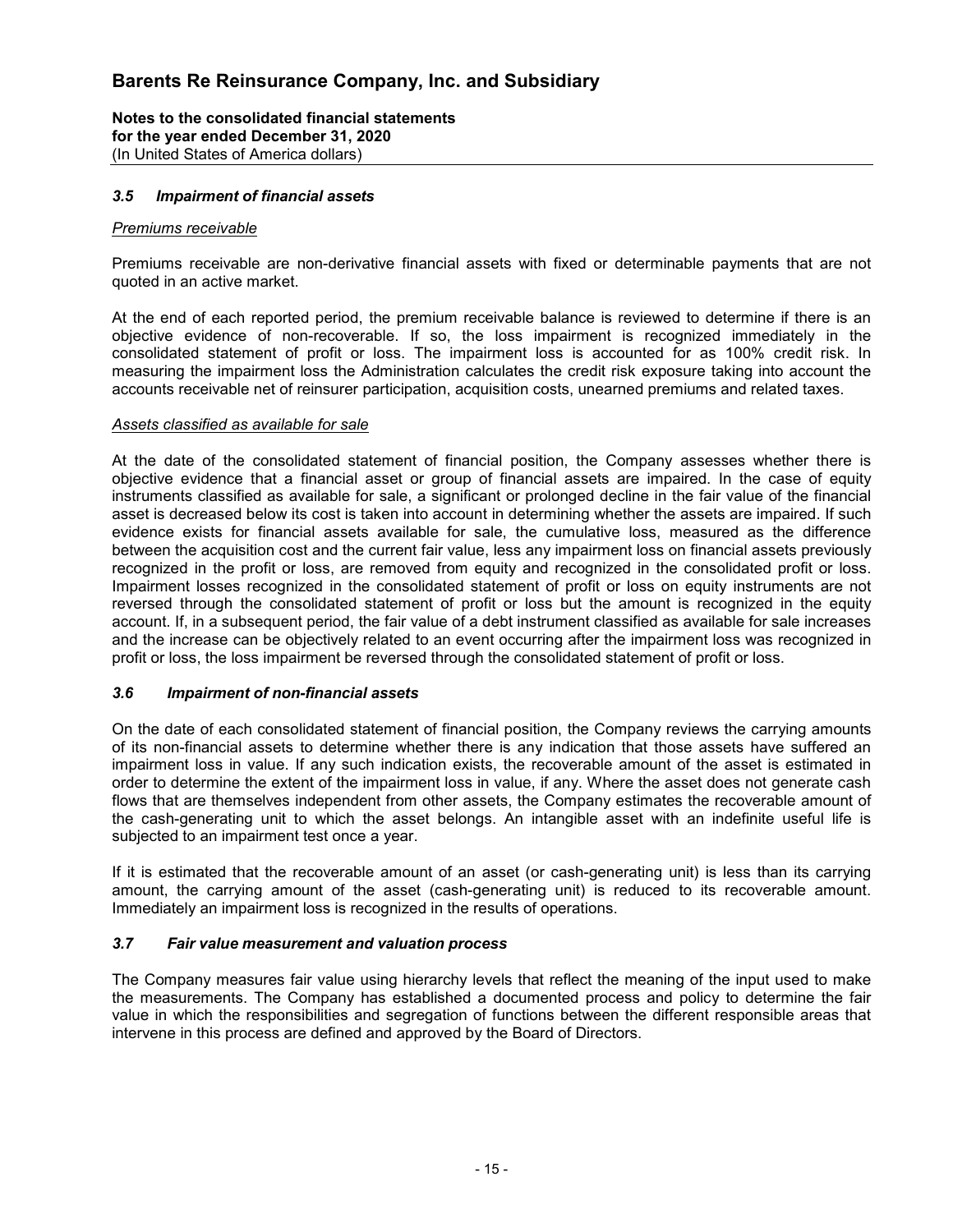## **Notes to the consolidated financial statements for the year ended December 31, 2020**

(In United States of America dollars)

IFRS 13 sets a hierarchy of the valuation techniques based on whether the information included in those valuation techniques are observable or unobservable. The observable information reflects market data from independent sources; the unobservable input reflects the Company's market assumptions. These two types of information have set the following fair value hierarchy:

- Level 1- Inputs are quoted prices (unadjusted) in active markets for identical assets or liabilities that the entity can access at the measurement date;
- Level 2 Inputs are inputs, other than quoted prices included within Level 1, that are observable for the asset or liability, either directly or indirectly; and
- Level 3 Inputs are unobservable inputs for the asset or liability.

#### *Fair value of financial assets and financial liabilities that are measured at fair value on a recurring basis*

Some of the Company's financial assets and financial liabilities are measured at fair value at the end of each reporting period. The following table gives information about how the fair values of these financial assets and financial liabilities are determined (in particular, the valuation technique and inputs used).

|                                   | <b>Fair value</b>        |             |                      |                                                                                           | <b>Significant</b><br>unobservable inputs | <b>Relationship of</b>               |
|-----------------------------------|--------------------------|-------------|----------------------|-------------------------------------------------------------------------------------------|-------------------------------------------|--------------------------------------|
| <b>Financial assets</b>           | 2020                     | 2019        | Fair value hierarchy | Valuation techniques (s) and<br>key inputs                                                | no observables<br>significativos          | unobservable inputs to fair<br>value |
| Securities available for sale     |                          |             |                      |                                                                                           |                                           |                                      |
| Government and<br>corporate bonds | 477.333.300              | 457,749,184 | Level 1              | Quoted prices in active<br>markets                                                        | N/A                                       | N/A                                  |
| Corporate bonds                   | $\overline{\phantom{a}}$ | 3,200,000   | Level 2              | Price of transactions in an<br>organized market, interest rate<br>curves, risk-free rate. | N/A                                       | N/A                                  |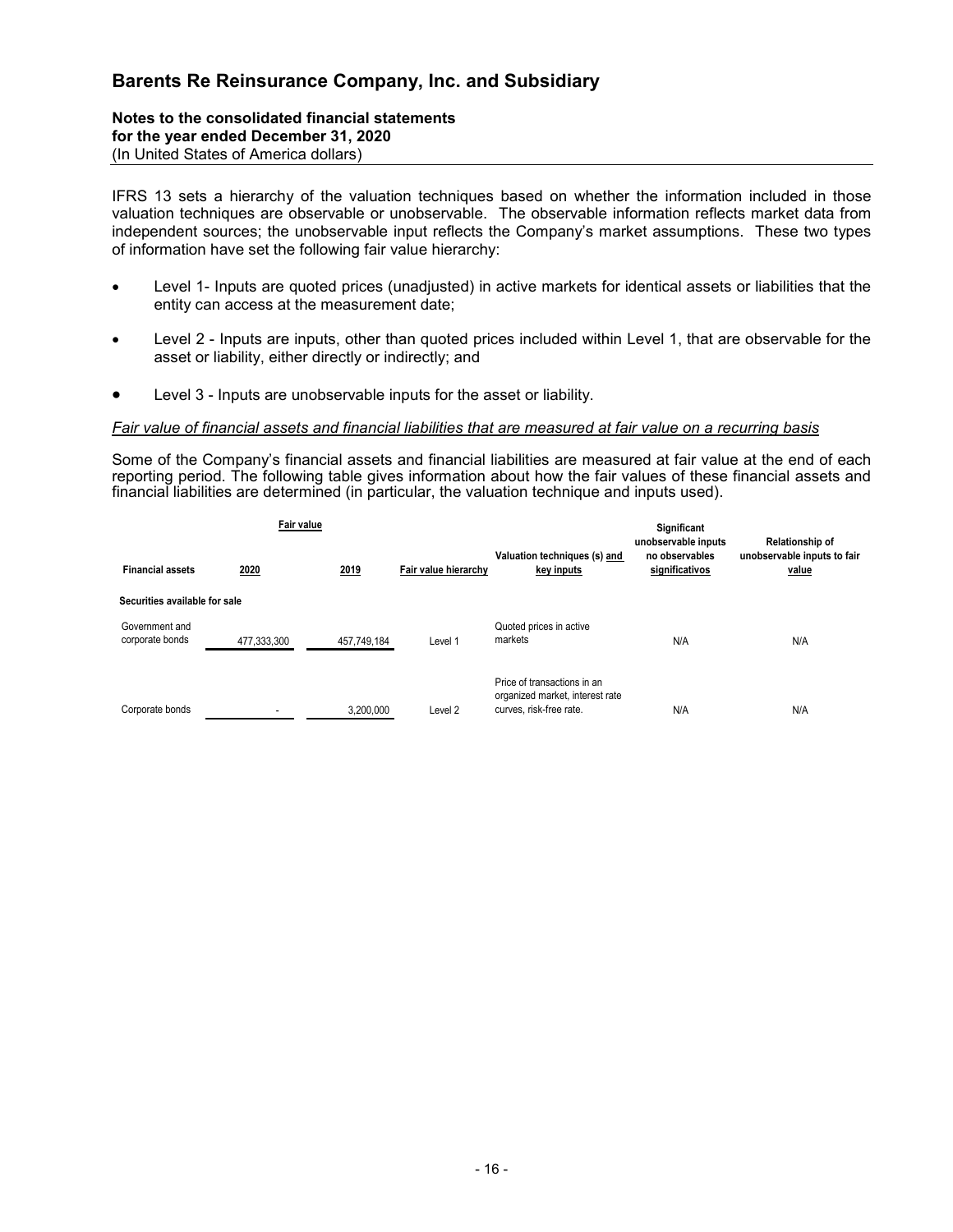#### **Notes to the consolidated financial statements for the year ended December 31, 2020** (In United States of America dollars)

#### *Fair value of the Company's financial assets and liabilities that are not measured at fair value (but fair value disclosures are required)*

The Company believes that the carrying values of the financial assets and financial liabilities recognized at amortized cost in the consolidated financial statements approximate their fair value.

|                                     |                   | 2020          |                   | 2019          |
|-------------------------------------|-------------------|---------------|-------------------|---------------|
|                                     | Carrying<br>value | Fair<br>value | Carrying<br>value | Fair<br>value |
| <b>Assets</b>                       |                   |               |                   |               |
| Cash and deposits in banks          | 34,981,612        | 34,981,612    | 56.773.436        | 56,773,436    |
| Deposits in ceding companies        | 48,919,338        | 47,628,603    | 31,143,536        | 30,204,186    |
| Trust agreements                    | 15,545,562        | 15,692,738    |                   |               |
| Premiums receivable                 | 60,314,580        | 60,314,580    | 37.420.645        | 37,420,645    |
| Accounts receivable - retrocessions | 62,414,518        | 62,414,518    | 49,427,595        | 49,427,595    |
|                                     | 222.175.610       | 221.032.051   | 174.765.212       | 173,825,862   |
| <b>Liabilities</b>                  |                   |               |                   |               |
| Loan payable                        | 388.205           | 272.416       | 2.505.123         | 2,103,686     |
| Repurchase agreement                | 18,000,000        | 18,000,000    |                   |               |
|                                     | 18,388,205        | 18,272,416    | 2,505,123         | 2,103,686     |

|                                     |              |                | Fair value hierarchy |             |
|-------------------------------------|--------------|----------------|----------------------|-------------|
|                                     | <b>Total</b> | Level 1        | Level 2              | Level 3     |
| 2020                                |              |                |                      |             |
| <b>Financial assets:</b>            |              |                |                      |             |
| Cash and deposits in banks          | 34,981,612   |                | 34,981,612           |             |
| Deposits in ceding companies        | 47,628,603   |                |                      | 47,628,603  |
| Trust agreements                    | 15,692,738   |                | 11,074,983           | 4,617,755   |
| Premiums receivable                 | 60,314,580   |                |                      | 60,314,580  |
| Accounts receivable - retrocessions | 62,414,518   |                |                      | 62,414,518  |
|                                     | 221,032,051  |                | 46,056,595           | 174,975,456 |
| <b>Financial liabilities:</b>       |              |                |                      |             |
| Loan payable                        | 272,416      |                |                      | 272,416     |
| Repurchase agreement                | 18,000,000   |                |                      | 18,000,000  |
|                                     | 18,272,416   |                |                      | 18,272,416  |
|                                     |              |                | Fair value hierarchy |             |
|                                     | <b>Total</b> | <b>Level 1</b> | Level 2              | Level 3     |
| 2019                                |              |                |                      |             |
| <b>Financial assets:</b>            |              |                |                      |             |
| Cash and deposits in banks          | 56,773,436   |                | 56,773,436           |             |
| Deposits in ceding companies        | 30,204,186   |                |                      | 30,204,186  |
| Premiums receivable                 | 37,420,645   |                |                      | 37,420,645  |
| Accounts receivable - retrocessions | 49,427,595   |                |                      | 49,427,595  |
|                                     | 173,825,862  |                | 56,773,436           | 117,052,426 |

| <b>Financial liabilities:</b> |           |
|-------------------------------|-----------|
| Loan payable                  | 2.103.686 |

 $\frac{1}{2}$  2,103,686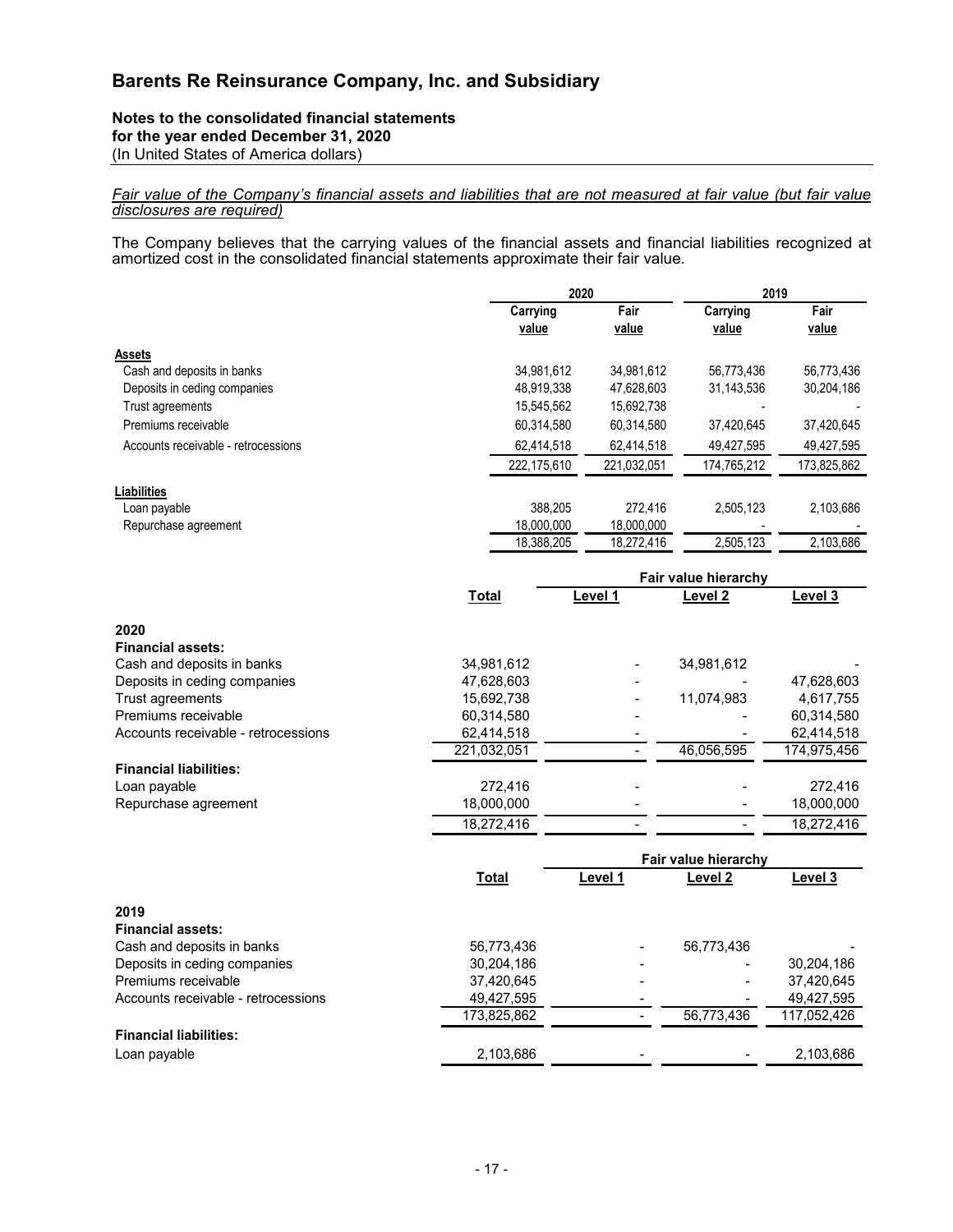#### **Notes to the consolidated financial statements for the year ended December 31, 2020** (In United States of America dollars)

In the case of demand deposits and time deposits the carrying value approximates fair value due to their short-term nature. In the case of premiums receivable, book value is the best estimate of fair value due to the nature of the business relationship with the customer.

#### *3.8 Financial liabilities and equity instruments issued by the Company*

#### *Classification as debt or equity*

Debt and equity instruments are classified as financial liabilities or as equity in accordance to the contractual arrangements.

#### *Equity instruments*

An equity instrument is any contract that evidences a residual interest on the assets of an entity after deducting all its liabilities. Equity instruments issued by the Company are recorded at the amount received, net of direct issuance costs.

Barents Re Reinsurance Company, Inc. has an internal capitalization and dividend policy aimed at providing the units in a rational and objective manner to maintain the necessary capital to cover the risks assumed.

#### *Financial liabilities*

Financial liabilities are classified as financial liabilities with changes in profit or loss and other financial liabilities.

#### *De-recognition of financial liabilities*

The Company writes off financial liabilities when, and only when, the obligations of the Company are settled, canceled or expired.

#### *3.9 Premium income*

Income is presented at fair value of the consideration received or receivable, taking into account the amount of any commercial discounts, bonuses or rebates granted by the entity.

Income from subscribed premiums and related production costs (commissions paid, ceded reinsurance, and commissions earned from reinsurance) are recognized when the reinsurance contracts come into force and the amount of the premiums is received.

#### *3.10 Reinsurance contracts*

In the normal course of business, the Company signs reinsurance agreements with insurance and reinsurance companies.

Retrocession or reinsurance ceded is arranged with the primary purpose of obtaining a recovery of direct losses that could be generated by events or disasters. However, reinsurance contracts do not relieve the Company from its contractual obligations to policyholders or beneficiaries.

The amounts expected to be recovered from reinsurers are recognized in accordance with the clauses in the contracts signed by both parties. To ensure consistency of this policy, the reinsurance company evaluates, on a periodic basis, the financial condition of its retrocession, risk concentration, as well as changes in economic and regulatory environment.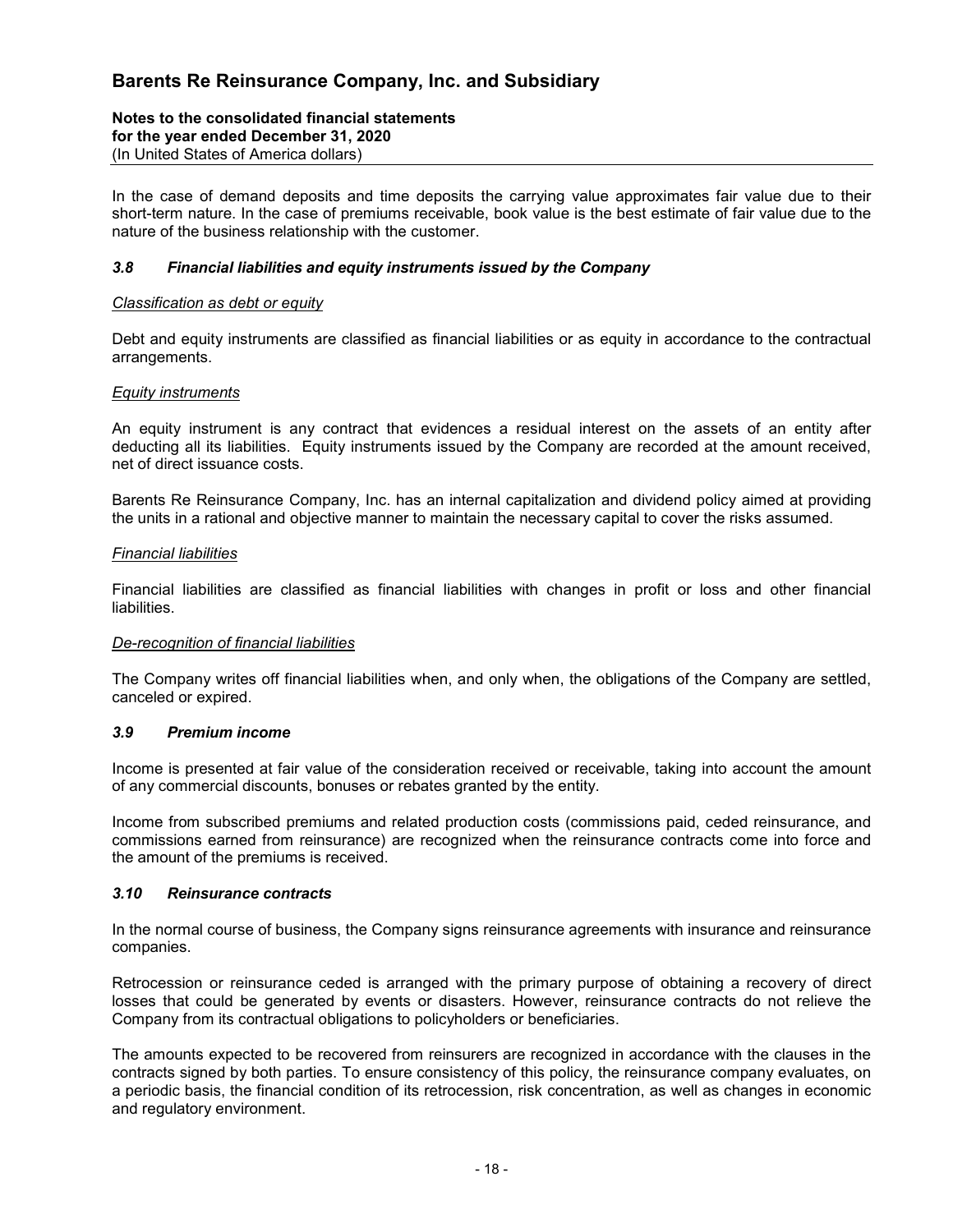**Notes to the consolidated financial statements for the year ended December 31, 2020** (In United States of America dollars)

Gains and losses on reinsurance contracts are recognized in the consolidated statement of profit or loss immediately at the time of occurring and are not amortized. Premiums and claims are presented on a gross basis for both ceded and assumed premiums.

#### *3.11 Property, furniture, equipment and improvements*

The property, furniture, equipment and improvements are stated at cost of acquisition, net of accumulated depreciation and amortization. Significant improvements are capitalized, while minor repairs and maintenance that do not extend the life or improve the asset are charged to expenses as incurred.

The depreciation and amortization are charged to current operations on a straight-line method, based on the estimated useful life of the assets:

| Furniture and office equipment | 3 - 10 vears |
|--------------------------------|--------------|
| Computer equipment             | 3 - 7 years  |
| Building and improvements      | 30 vears     |

Assets subject to amortization are reviewed for impairment as long as changes in the circumstances indicate that the carrying value is not recoverable. The carrying value of the assets is immediately reduced to the recoverable amount, which is the higher of fair value less cost and used value.

Any item of property, furniture, equipment and improvement is written off at the time of its eventual disposal or when no future economic benefit arising from the continued use of the asset is expected.

Any gain or loss arising on the disposal or retirement of an item of furniture, equipment and improvement are determined as the difference between the sales proceeds and the carrying amount of the asset, and is recognized in the consolidated statement of profit or loss.

#### *3.12 Legal reserve*

The legal reserve of reinsurers is established based on 1/4% of the increase in premiums signed each year compared to previous years.

#### *3.13 Cash*

For the purposes of presenting the consolidated statement of cash flows, cash includes balances with banks and interest-bearing deposits with original maturities of three months or less from the date the deposit was placed.

#### **4. Financial risk management**

#### *4.1 Financial risk management objectives*

The Company's activities are exposed to a variety of financial risks and such activities include the analysis, assessment, acceptance and management of a certain degree of risk or a combination of risks. Risk is a fundamental component in the financial business, and operational risks are unavoidable risks incurred whilst carrying on the business. Therefore, the Management's objective is to achieve an adequate balance between the risks and return and minimize possible adverse effects on the financial execution of the Company.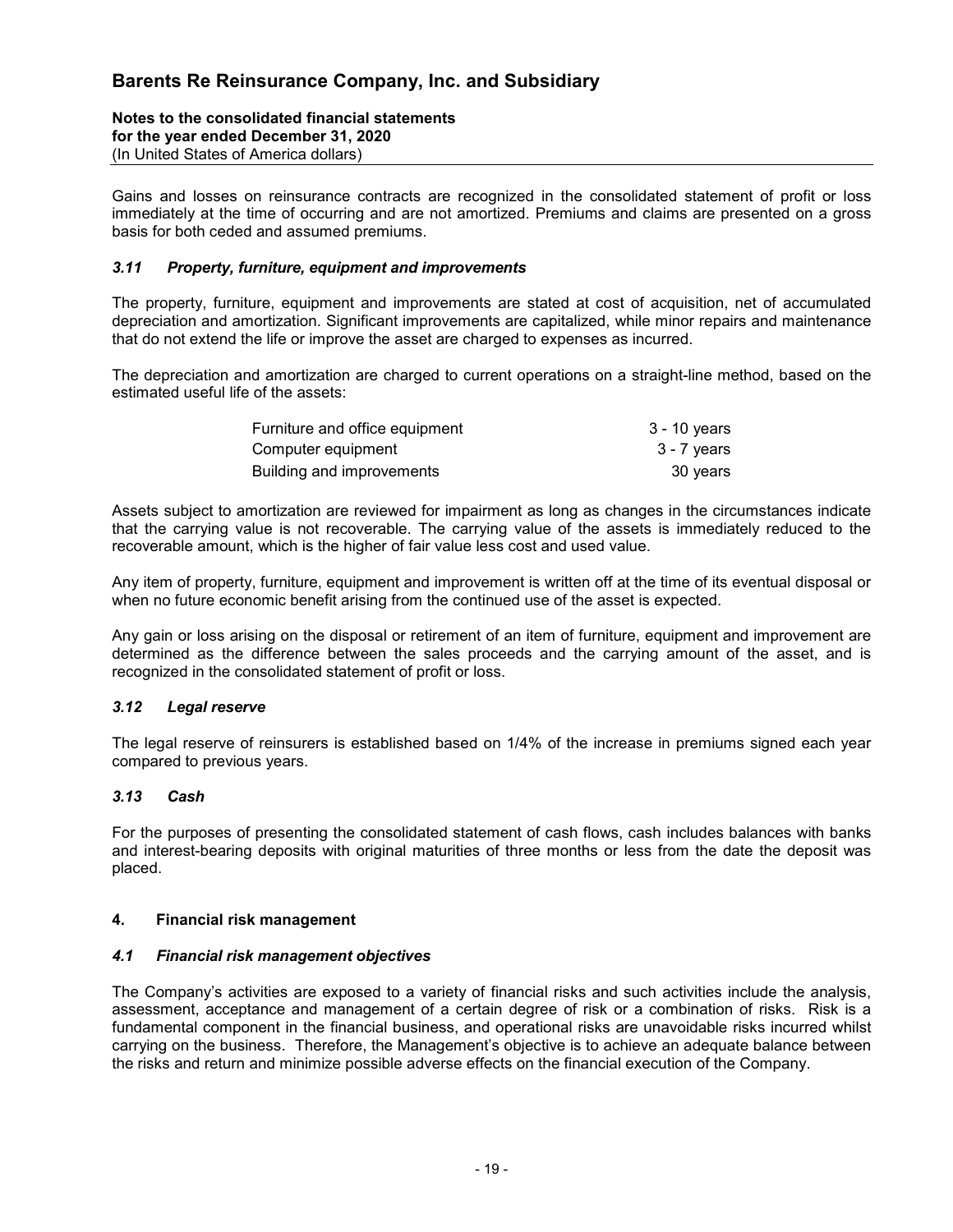#### **Notes to the consolidated financial statements for the year ended December 31, 2020** (In United States of America dollars)

The activities of the Company are primarily related to the use of financial instruments and, as such, the consolidated statement of financial position consists mainly of financial instruments. Being exposed to the following risks when using them:

- Insurance risk
- Credit risk
- Liquidity risk
- Market risk
- Operational risk

The Company is responsible for establishing and supervising the risk management policies on financial instruments. To that effect, it has appointed committees to take care of periodic administration and supervision of the risks to which the entity is exposed and which report to the Board of Directors.

The main risks identified by the Company are credit, liquidity, market and operational risks which are described as follows:

#### *4.2 Insurance risk*

The risk covered under a contract, in any of its various forms, is the possibility that the insured event occurs and therefore the uncertainty is realized in the amount of the claim. By the nature of the insurance contract, this risk is random and therefore unpredictable nowithstanding the statistical methodologies applied by the Company in their financial forecasting.

Regarding a portfolio of contracts where the theory of large numbers and probabilities for pricing and dispose provisions are applied, the main risk the Company faces is that the claims and/or payments of benefits covered by the policies exceed the carrying amount of insurance liabilities. This could happen as the frequency and/or severity of claims and benefits are greater than estimated. The factors that are considered to make the assessment of insurance risks are:

- Frequency and severity of claims
- Sources of uncertainty in the calculation of future claims

The Company has contracted reinsurance coverage that protects against loss frequency and severity. Contracts of reinsurance coverage include excess of loss, stop loss and catastrophe. The aim of these contracts is to minimize net insurance losses so that they do not affect the total net assets and liquidity of the Company in any year. Apart from the total reinsurance program of the Company, additional reinsurance protection can be purchased by facultative contract when the risk assessment so warrants.

The Company has developed an insurance underwriting strategy to diversify the types of insurance risks accepted. Factors that aggravate insurance risk include lack of risk diversification in terms of type and amount of risk, and geographic location. The underwriting strategy attempts to ensure that underwriting risks are well diversified in terms of type and amount of risk. Subscription limits function to execute the selection criteria of appropriate risk.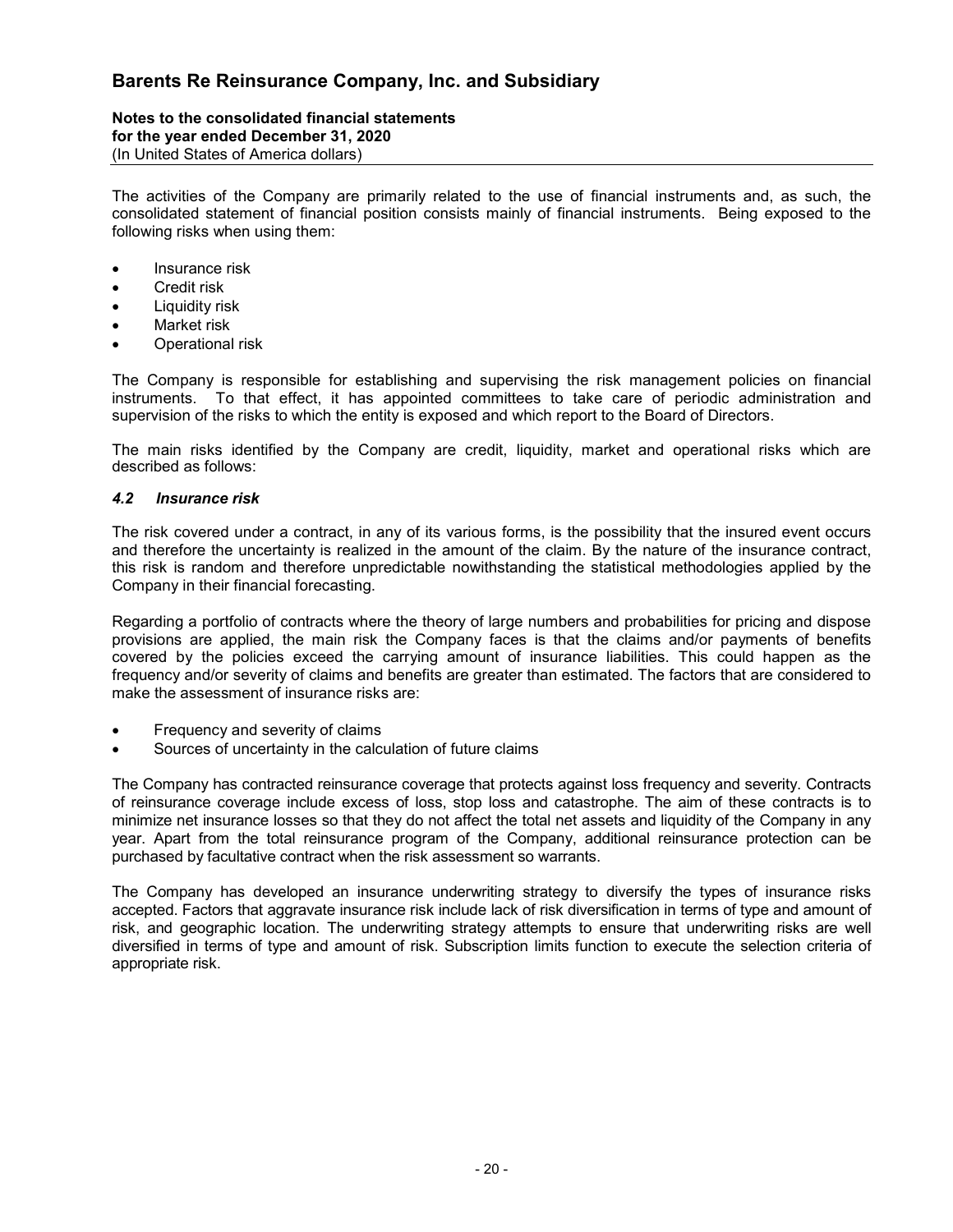## **Notes to the consolidated financial statements for the year ended December 31, 2020**

(In United States of America dollars)

#### *Sensitivity to insurance risk*

The Company´s sensitivity to risk can be clearly seen on the Company's retention for each Retrocession Program on all Lines of Business. We establish our own self retention (Priority) based on each line of business´s Underwriting Guidelines and risks are back-to-back with our retrocession arrangements, so as to mitigate yet any gaps in coverage. Our net retentions, after retrocession, are measured (and lowered) and are relative to our individual lines of business and our risk tolerance for each. We have "Cash Loss Clauses" in our Quota Share treaty purchases, and "Simultaneous Settlements Clauses" in our Excess of loss treaty purchases to manage cash flow for large claims.

Overall, the direct impact on the cash flow derived from an insurance event is balanced according to the company's ERM practices. The Company has a conservative approach to risk retention, buying down via reinsurance where the market is still prepared to trade at a risk transfer price acceptable to us. Actuarial and Aggregate Reports (where applicable) are prepared to monitor closely the exposure and possible impacting scenarios.

#### *Credit risk*

The Company utilizes a minimum security quality threshold of A.M. Best 'A-' and/or S&P 'A-' rating. Exceptions require sign-off by the CEO and are advised to the Board of Directors. Self-imposed maximum capacity any one reinsurer/group is 20%. Quarterly security reviews are prepared to keep record of the security quality and applying possible future changes when applicable and necessary. Our retrocession panel is diversified, in terms of number of counter parties (50+) and their geographical domicile.

Internally, the Company monitors and reviews Counter Party Security and ageing of our Treaty Retro reinsurance Recoverables on a quarterly basis. The amount of balances due to us for retro claims from our brokers/agents/reinsurers beyond 90 days ageing is \$nil. To date, we have no reinsurers that have defaulted.

#### *Liquidity risk*

Loss Reserves are set according to actuarial reports based on yearly loss development including claims paid. Provision for claims and retro protection are acquired to minimize potential impact of a major liquidity situation. Premium and loss developments are quarterly prepared and monitored according to annual projection and closely followed; if necessary, projections are updated to accomodate any given situation.

#### *Market risk*

The Company´s reinsurance placements are not affected directly by fluctuations on interest rates, as the majority of our business is done in USD and we are not involved on pure financial, credit, loan businesses.

On the other hand, since the vast majority of the Company's premium receivables and retrocession payables are denominated in USD, this minimizes foreign exchange currency risk on its consolidated statement of financial position. Most of the portfolio is either in USD or EUR and possible devaluation is considered to be well absorbed within the overall business results.

The Company's underwriting philosophy excludes long-term contracts. Concurrently, the Company's assets are mostly invested in short duration investment grade securities. As such, market and interest rate risks are minimized given short durations of assets and liabilities.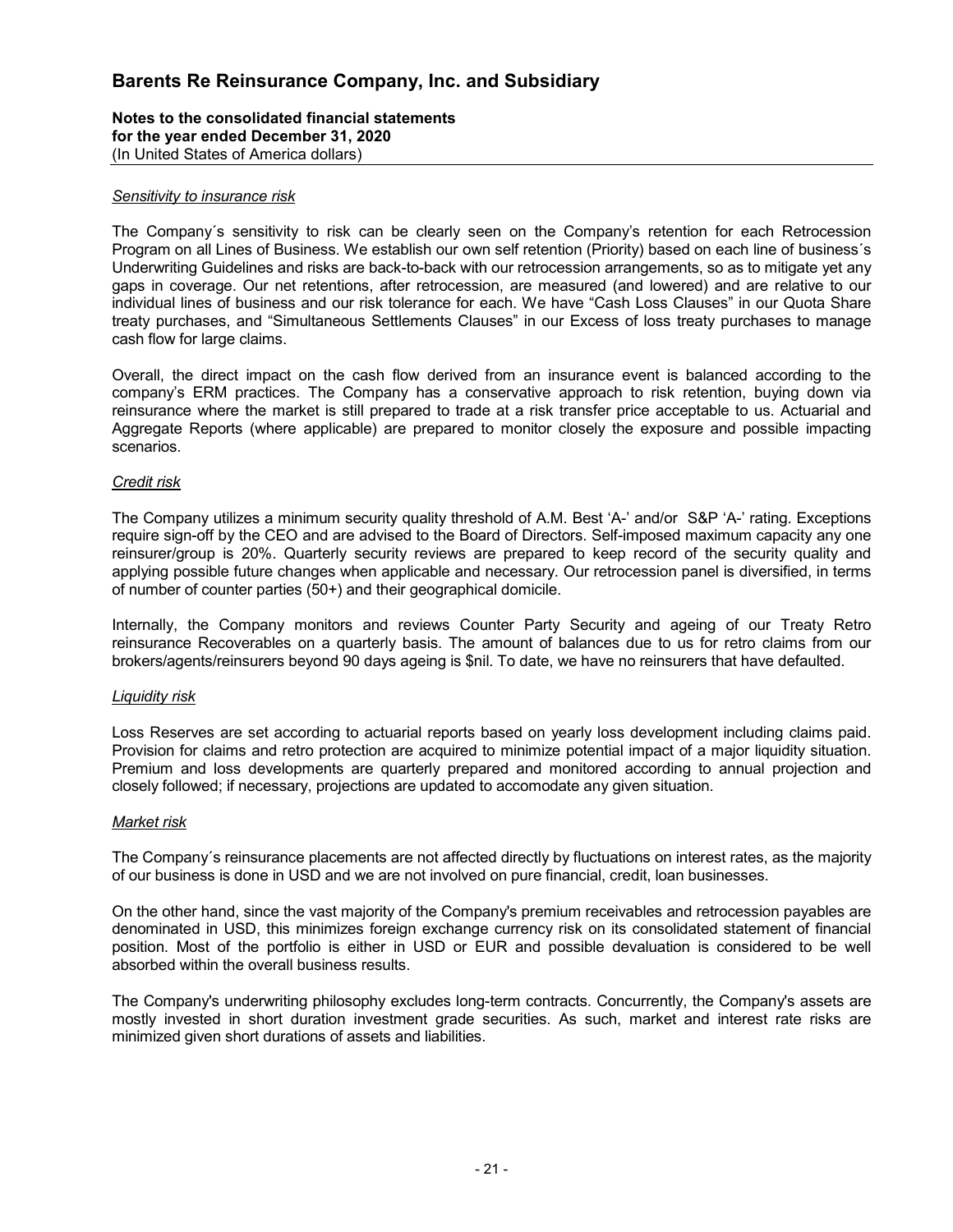#### **Notes to the consolidated financial statements for the year ended December 31, 2020** (In United States of America dollars)

#### **Concentrations**

The Company believes the concentration risk on insurance contracts is low, as it participates in pools of risks which the broker divides between several different counterparties, countries and industries.

#### *4.3 Credit risk*

Is the risk of a financial loss for the Company, which occurs when a counterpart of a financial instrument fails to comply with its contractual obligations, and arises mainly from investment in securities.

For risk management purposes, the Company considers all elements of credit risk exposure: issuer risk, country risk, and sector or industry risk. Credit risk arising from holding securities is considered as a component of credit risk exposure.

The Company continuously monitors the financial condition of the issuers of securities involving a credit risk to the entity. It is responsible for developing changes to the credit policies and presenting the same to the Board of Directors which has the responsibility for the final approval.

The Company has established certain procedures to manage credit risk, as summarized below:

#### *Preparation of credit policies:*

Credit policies are issued or revised per recommendation of any member of the Company's Management and Board of Directors, considering the following factors:

- Changes in market conditions.
- Risk factors.
- Changes in laws and regulations.
- Changes in financial conditions and credit availability.
- Other factors relevant at the time.

Every change in policies or preparation of new policies must be approved by the Board of Directors, which in turn issues a memorandum of instructions for its subsequent disclosure and implementation.

Similarly, the entity has limited its exposure in various places through the country risk policy, where countries have been defined to have exposure based on Management's strategic plan; in turn, exposure limits for investment have been implemented in these countries, based on the credit rating of each of them.

#### *Maximum limits per counterparty:*

Regarding the exposures by counterparties, there are limits based on risk rating of the counterparty, as a proportion of the capital of the Company.

#### *Policy compliance review:*

The Company is responsible for the quality and performance of premiums receivable in their portfolios, as well as for control and monitoring of their risks.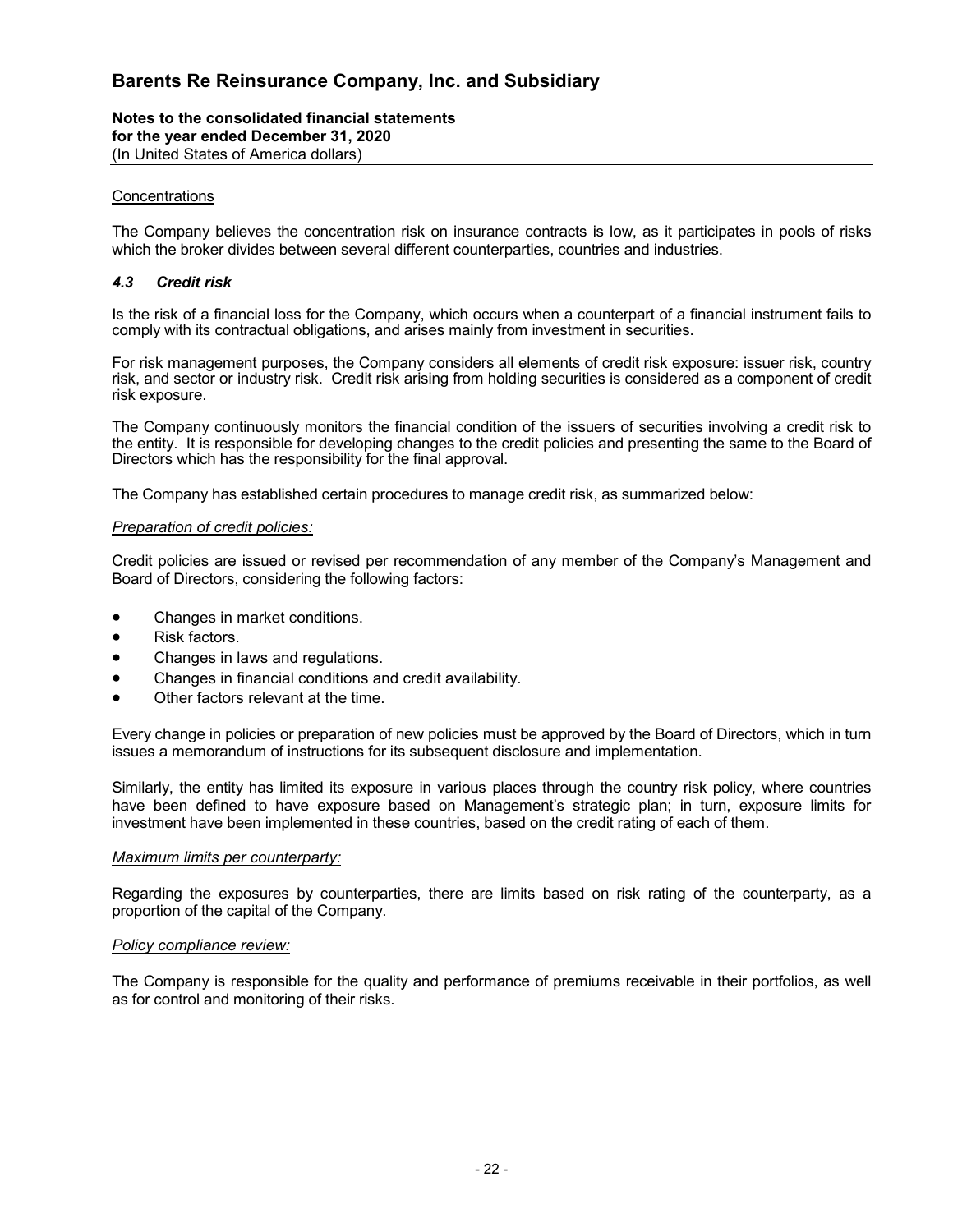## **Notes to the consolidated financial statements for the year ended December 31, 2020**

(In United States of America dollars)

The table below analyzes the Company's portfolio of securities available for sale which are exposed to credit risk, and its corresponding assessment based on its rating:

|                      | 2020           | 2019        |
|----------------------|----------------|-------------|
| Investment grade     | 477,333,300    | 457,749,184 |
| Non rated investment | $\blacksquare$ | 3,200,000   |
|                      | 477,333,300    | 460,949,184 |

In the previous table, the factors of greatest risk exposure of the investment portfolio have been detailed.

To manage financial risk exposures of the investment portfolio, the entity uses external investment ratings as detailed below:

| Investment rating                                             | International qualifications                                                      |
|---------------------------------------------------------------|-----------------------------------------------------------------------------------|
| Investment grade<br>Standard monitoring<br>Special monitoring | AAA, AA, AA+, AA-, A+, A-, BBB+, BBB, BBB-<br>BB+, BB, BB-, B+, B, B-<br>CCC to C |
| Non rated                                                     | $\overline{\phantom{0}}$                                                          |

Management monitors the credit risk concentration by sector and geographical location. The credit risk concentration analysis of the consolidated financial statements at December 31 is as follows:

|                             | <b>Premiums receivable</b> |            | Securities available for sale |             |
|-----------------------------|----------------------------|------------|-------------------------------|-------------|
|                             | 2020                       | 2019       | 2020                          | 2019        |
| Concentration by sector:    |                            |            |                               |             |
| Corporate                   | 60,314,580                 | 37,420,645 | 4,074,430                     | 93,375,730  |
| Government                  |                            |            | 473,258,870                   | 367,573,454 |
| Carrying amount             | 60,314,580                 | 37,420,645 | 477,333,300                   | 460,949,184 |
| Geographic concentration:   |                            |            |                               |             |
| South America and Caribbean | 60,314,580                 | 37,420,645 |                               | 3,200,000   |
| United States of America    |                            |            | 477,333,300                   | 457,749,184 |
| Carrying amount             | 60,314,580                 | 37,420,645 | 477,333,300                   | 460,949,184 |

The geographical concentration for investments is measured based on the issuer's location of the investment.

#### *4.4 Liquidity or financing risk*

Liquidity risk is defined as the risk that the entity may have difficulties to obtain the funds to meet timely its commitments or obligations.

Management has established minimum liquidity levels to meet its operating needs and commitments.

The Liquidity Risk caused by the mismatch of terms between assets and liabilities is measured by using the Liquidity Gap or Term Matching. In this analysis, simulations and stress tests are done based on the difficulties caused by the lack of liquidity, such as, unexpected withdrawals of funds contributed by creditors or clients, impairment in the quality of the loan portfolio, volatility of resources obtained, etc.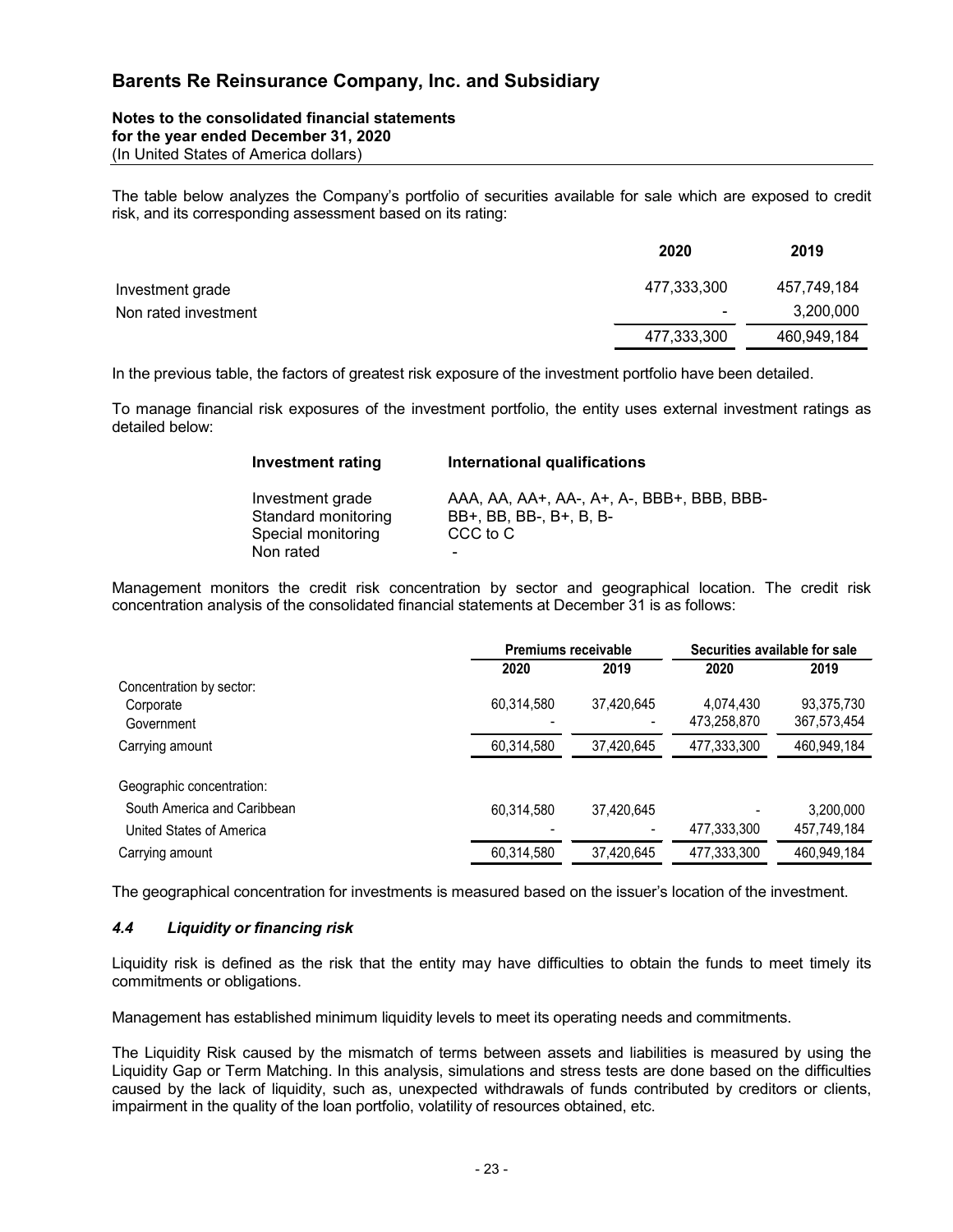#### **Notes to the consolidated financial statements for the year ended December 31, 2020** (In United States of America dollars)

The analysis of the maturities of the determined financial assets and financial liabilities based on the remaining period at the date of the consolidated statement of financial position or up to the contractual maturity date is detailed below:

|                                     | <b>No</b>             | Up to             | 3 moths           | Over           |              |
|-------------------------------------|-----------------------|-------------------|-------------------|----------------|--------------|
|                                     | maturity              | 3 months          | 1 year            | a year         | <b>Total</b> |
| 2020                                |                       |                   |                   |                |              |
| <b>Financial assets:</b>            |                       |                   |                   |                |              |
| Cash and deposits in bank           | 34,531,113            |                   | 450,499           |                | 34,981,612   |
| Deposits in ceding companies        | 48,919,338            |                   |                   |                | 48,919,338   |
| Securities available for sale       |                       |                   | 477,333,300       |                | 477,333,300  |
| Trust agreements                    | 3,545,562             |                   |                   | 12,000,000     | 15,545,562   |
| Premiums receivable                 |                       |                   | 60,314,580        |                | 60,314,580   |
| Accounts receivable - retrocessions |                       |                   | 62,414,518        |                | 62,414,518   |
| <b>Total financial assets</b>       | 86,996,013            |                   | 600,512,897       | 12,000,000     | 699,508,910  |
| <b>Financial liabilities:</b>       |                       |                   |                   |                |              |
| Loans payable                       |                       |                   | 145,560           | 242,645        | 388,205      |
|                                     | <b>No</b><br>maturity | Up to<br>3 months | 3 moths<br>1 year | Over<br>a year | <b>Total</b> |
| 2019                                |                       |                   |                   |                |              |
| <b>Financial assets:</b>            |                       |                   |                   |                |              |
| Cash and deposits in bank           | 45,614,534            |                   | 11,158,902        |                | 56,773,436   |
| Deposits in ceding companies        | 31,143,536            |                   |                   |                | 31,143,536   |
| Securities available for sale       |                       |                   | 460,949,184       |                | 460,949,184  |
| Premiums receivable                 |                       |                   | 37,420,645        |                | 37,420,645   |
| Accounts receivable - retrocessions |                       |                   | 49,427,595        |                | 49,427,595   |
|                                     |                       |                   |                   |                |              |
| <b>Total financial assets</b>       | 76,758,070            |                   | 558,956,326       |                | 635,714,396  |
| <b>Financial liabilities:</b>       |                       |                   |                   |                |              |

#### *4.5 Market risk*

Is the risk that the value of a financial asset may be reduced because of changes in interest rates, currency exchange rates, stock prices, and other financial variables, as well as the reaction of market participants to political and economic events, whether by latent losses or potential profits. Management's objective for market risk is to manage and monitor the risk exposures and at the same time to make sure that they are maintained within acceptable parameters optimizing the risk returns.

The risk management policies provide the compliance with limits for each financial instrument; limits regarding the maximum amount of loss that require the closing of positions that caused such losses; and the requirement that, unless approved by the Board of Directors, substantially all assets and liabilities are denominated in United States Dollars.

As part of the market risk, the entity is mainly exposed to interest rate risk.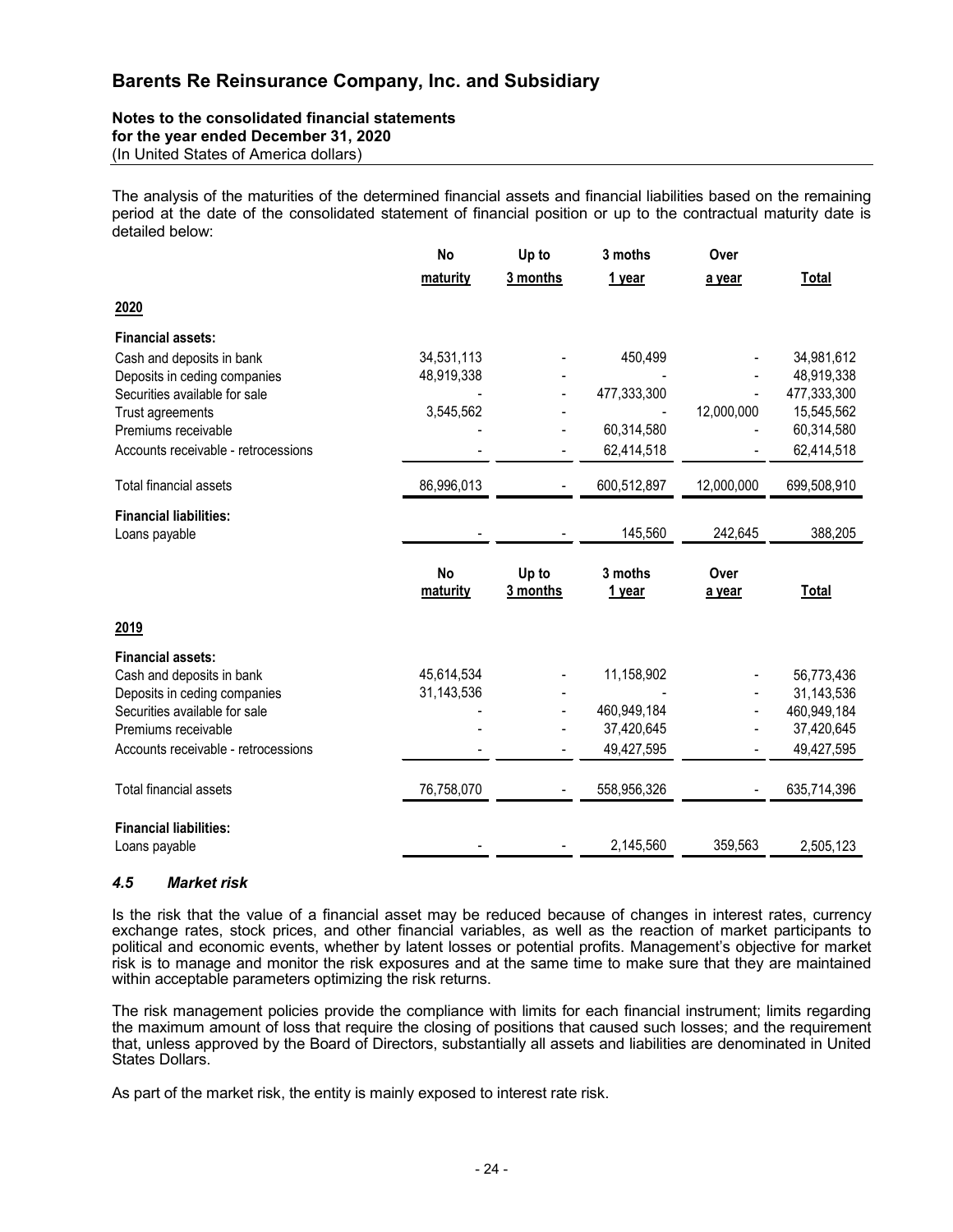#### **Notes to the consolidated financial statements for the year ended December 31, 2020** (In United States of America dollars)

Interest rate risk of cash flow and fair value - The cash flow and interest rate risks of fair value are the risks that the future cash flows and the value of financial instruments may fluctuate due to changes in market interest rates.

The table below summarizes the Company´s exposure to interest rate risks. The Company´s financial assets and financial liabilities are included in the table at its carrying amount, categorized by the earlier between the repricing and the maturity dates:

|                                     | Upt o 3<br>months | 3 months<br>to 1 year | 1 to $5$<br>years | Over<br>5 years          | No interest<br>rate | <b>Total</b> |
|-------------------------------------|-------------------|-----------------------|-------------------|--------------------------|---------------------|--------------|
| 2020                                |                   |                       |                   |                          |                     |              |
| <b>Financial assets:</b>            |                   |                       |                   |                          |                     |              |
| Cash and deposits in banks          |                   | 450,499               |                   |                          | 34,531,113          | 34,981,612   |
| Deposits in ceding companies        |                   |                       |                   |                          | 48,919,338          | 48,919,338   |
| Securities available for sale       |                   | 477,333,300           |                   |                          |                     | 477,333,300  |
| Trust agreements                    |                   |                       | 12,000,000        |                          | 3,545,562           | 15,545,562   |
| Premiums receivable                 |                   |                       |                   |                          | 60,314,580          | 60,314,580   |
| Accounts receivable - retrocessions |                   |                       |                   |                          | 62,414,518          | 62,414,518   |
| Total financial assets              |                   | 477,783,799           | 12,000,000        | $\overline{\phantom{a}}$ | 209,725,111         | 699,508,910  |
| <b>Financial liabilities:</b>       |                   |                       |                   |                          |                     |              |
| Loan payable                        |                   | 145,560               | 242,645           |                          |                     | 388,205      |
| Repurchase agreement                |                   | 18,000,000            |                   |                          |                     | 18,000,000   |
| <b>Total financial liabilities</b>  |                   | 18,145,560            | 242,645           |                          |                     | 18,388,205   |
| Net                                 |                   | 459,638,239           | 11,757,355        |                          | 209,725,111         | 681,120,705  |
|                                     | Upt o 3           | 3 months              | 1 to 5            | Over                     | No interest         |              |
|                                     | months            | to 1 year             | years             | 5 years                  | rate                | <b>Total</b> |
| 2019                                |                   |                       |                   |                          |                     |              |
| <b>Financial assets:</b>            |                   |                       |                   |                          |                     |              |
| Cash and deposits in banks          |                   | 11,158,902            |                   |                          | 45,614,534          | 56,773,436   |
| Deposits in ceding companies        |                   |                       |                   |                          | 31,143,536          | 31,143,536   |
| Securities available for sale       |                   | 460,949,184           |                   |                          |                     | 460,949,184  |
| Premiums receivable                 |                   |                       |                   |                          | 37,420,645          | 37,420,645   |
| Accounts receivable - retrocessions |                   |                       |                   |                          | 49,427,595          | 49,427,595   |
| Total financial assets              |                   | 472,108,086           |                   |                          | 163,606,310         | 635,714,396  |
| <b>Financial liabilities:</b>       |                   |                       |                   |                          |                     |              |
| Loan payable                        |                   | 2,145,560             | 359,563           |                          |                     | 2,505,123    |
|                                     |                   |                       |                   |                          |                     |              |
|                                     |                   |                       |                   |                          |                     |              |
| Net                                 |                   | 469,962,526           | (359, 563)        |                          | 163,606,310         | 633,209,273  |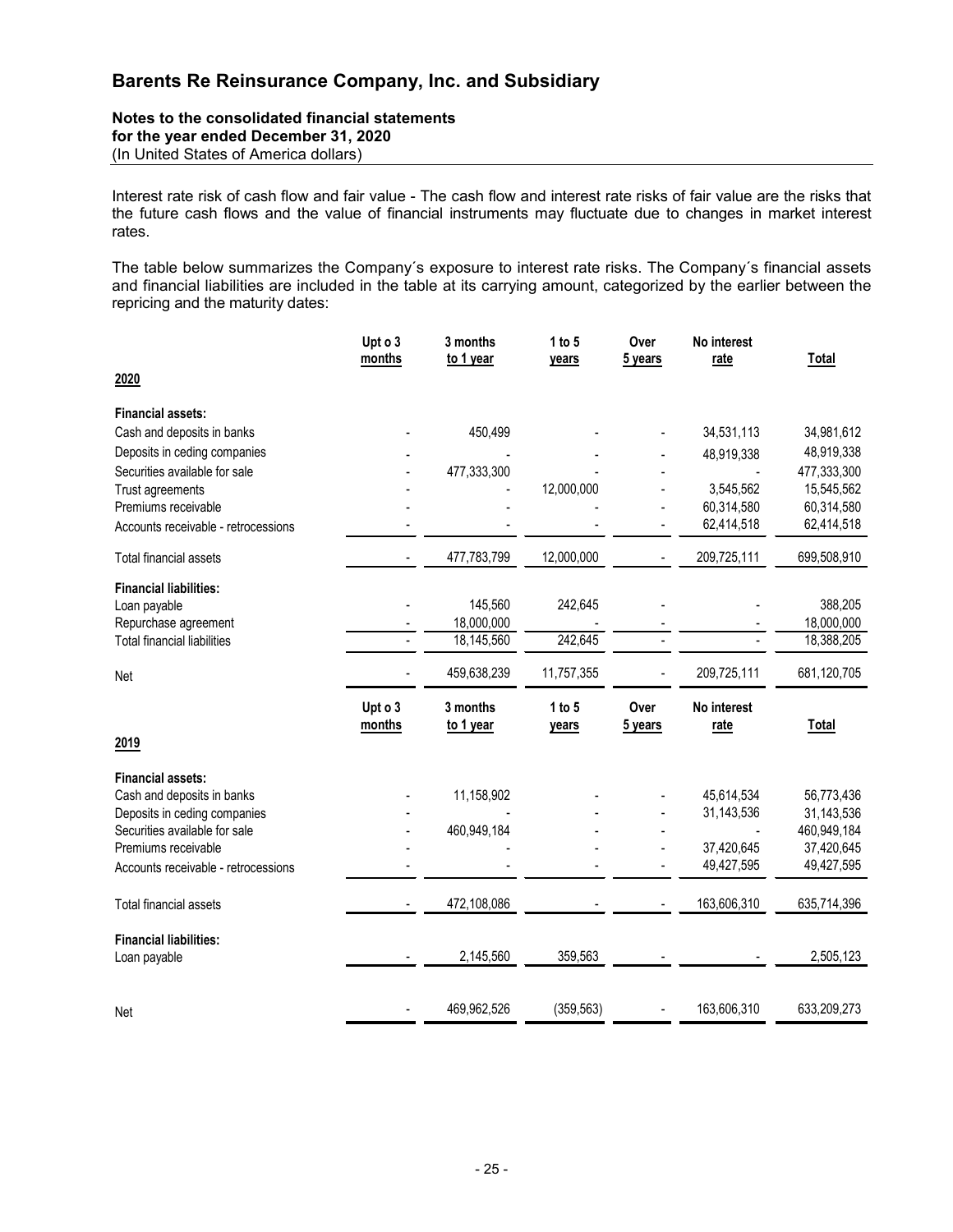**Notes to the consolidated financial statements for the year ended December 31, 2020** (In United States of America dollars)

#### *4.6 Operational risk*

Is the risk of potential losses, direct or indirect, related to the Company's operations including, human resources, technology, infrastructure and other external factors that are not related to credit, market or liquidity risks, such as those arising from legal and regulatory requirements and from the behavior of generally accepted corporate standards.

The Company's objective is to manage operational risk in order to avoid financial losses and damages to the Company's reputation.

#### *4.7 Capital risk management*

The main objectives of the Company when managing capital is to maintain its ability to continue as an ongoing business to generate returns to the shareholders and to maintain an optimal capital structure to reduce the costs of raising capital. To maintain an optimal capital structure, factors such as: amount of dividends payable, return of capital to shareholders or issuance of shares, are taken into consideration. The Company complied with the minimum capital established by the Superintendency of Insurance and Reinsurance of Panama until its redomestication date to the Cayman Islands, June 8th, 2018, which set a minimum of US\$1,000,000 for reinsurance companies. As of June 8th, 2018, the minimum capital requirement established by the Cayman Islands Monetary Authority is assured, which is set at a minimum of US\$50,000,000 for Class D reinsurance companies.

#### *4.8 Currency risk*

The Company is exposed to the effects of fluctuating changes in currency rates. The Company has exposure limits for currency rates, which are reviewed on a daily basis. Below are details of the currency positions:

|                                     | <b>EURO</b>    | <u>USD</u>  | <b>MXN</b> | <b>Total</b> |
|-------------------------------------|----------------|-------------|------------|--------------|
| 2020                                |                |             |            |              |
| <b>Assets</b>                       |                |             |            |              |
| Cash and deposits in bank           | 2,840,974      | 32.114.985  | 25.653     | 34,981,612   |
| Deposits in ceding companies        | 46,506,054     | 2,413,284   |            | 48,919,338   |
| Securities available for sale       | $\blacksquare$ | 477,333,300 |            | 477,333,300  |
| Trust agreements                    |                | 15,545,562  |            | 15,545,562   |
| Premiums receivable                 |                | 60,314,580  |            | 60.314,580   |
| Accounts receivable - retrocessions | 62,414,518     |             |            | 62,414,518   |
| Total financial assets              | 111,761,546    | 587,721,711 | 25,653     | 699,508,910  |
| Liabilities                         |                |             |            |              |
| Loan payable                        |                | 388,205     |            | 388,205      |
| Repurchase agreements               |                | 18,000,000  |            | 18,000,000   |
| Total financial liabilities         |                | 18,388,205  |            | 18,388,205   |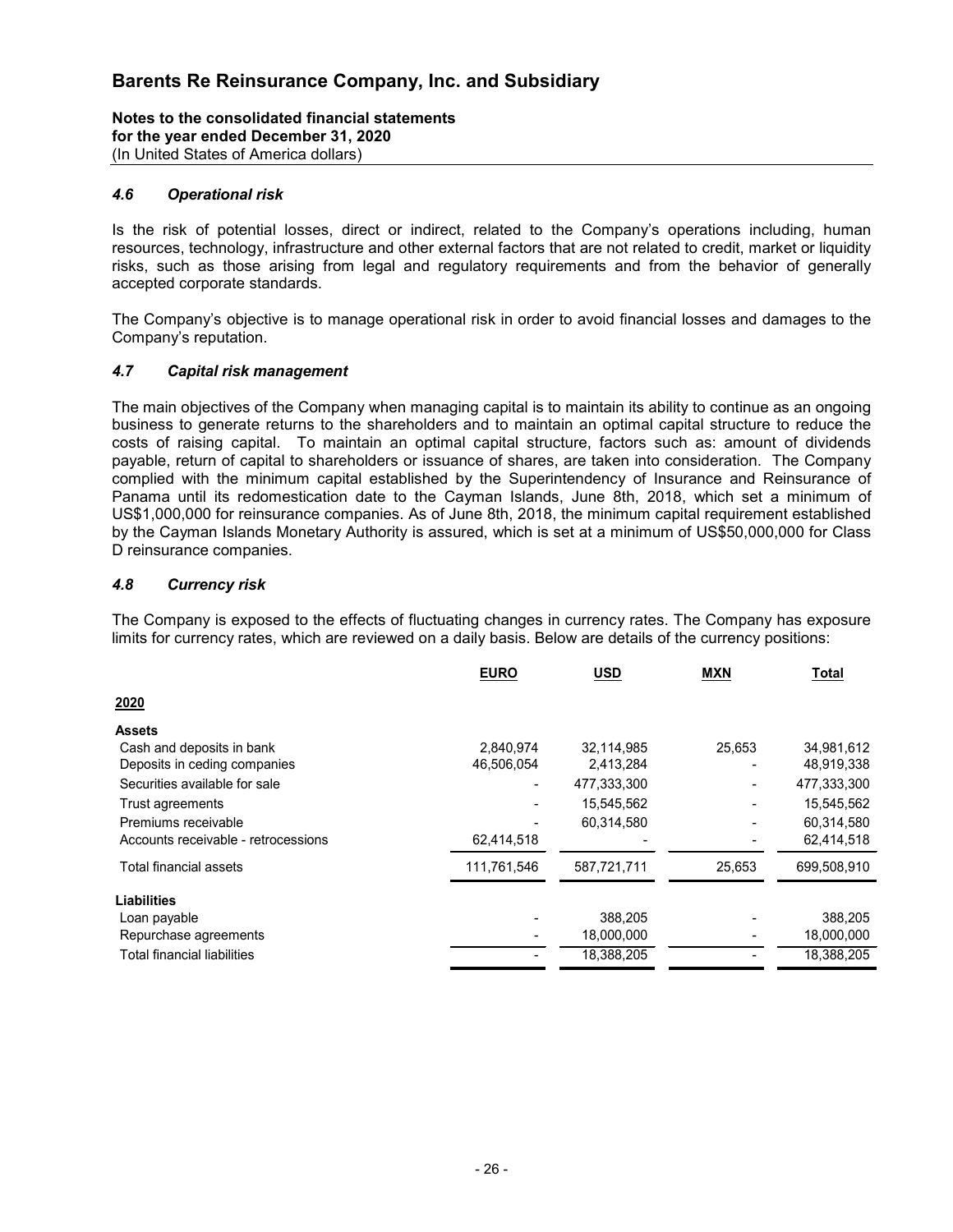#### **Notes to the consolidated financial statements for the year ended December 31, 2020**

(In United States of America dollars)

|                                     | <b>EURO</b> | <b>USD</b>  | <b>MXN</b> | <b>Total</b> |
|-------------------------------------|-------------|-------------|------------|--------------|
| 2019                                |             |             |            |              |
| <b>Assets</b>                       |             |             |            |              |
| Cash and deposits in bank           | 473.116     | 56,277,512  | 22,808     | 56,773,436   |
| Deposits in ceding companies        | 31,143,536  | -           | ۰          | 31,143,536   |
| Securities available for sale       |             | 460.949.184 | ٠          | 460,949,184  |
| Premiums receivable                 |             | 37,420,645  |            | 37,420,645   |
| Accounts receivable - retrocessions | 49,427,595  |             | ۰          | 49,427,595   |
| Total financial assets              | 81,044,247  | 554,647,341 | 22,808     | 635,714,396  |
| <b>Liabilities</b>                  |             |             |            |              |
| Loan payable                        |             | 2,505,123   |            | 2,505,123    |
| <b>Total financial liabilities</b>  |             | 2,505,123   |            | 2,505,123    |

#### **5. Accounting estimates and critical judgments**

The Company makes estimates and judgments that affect the reported amounts of the assets and liabilities within the following fiscal year. Estimates and judgments are continually evaluated based on historical experience and other factors including expectations of future events that are believed to be reasonable under the circumstances. These estimates are subjective by nature, involve uncertainty and critical elements and therefore, cannot be determined with exactitude. The changes in the assumptions or criteria can significantly affect the estimations.

• *IBNR Reserve* – This reserve is calculated according to actuarial formulas recognized worldwide: for incidents incurred, using triangulations to estimate future development, applying the global statistical method.

These estimates were made with the information available as at December 31, 2020 on annualized events and it is possible that future events may require modifying them (increase or decrease) in the future.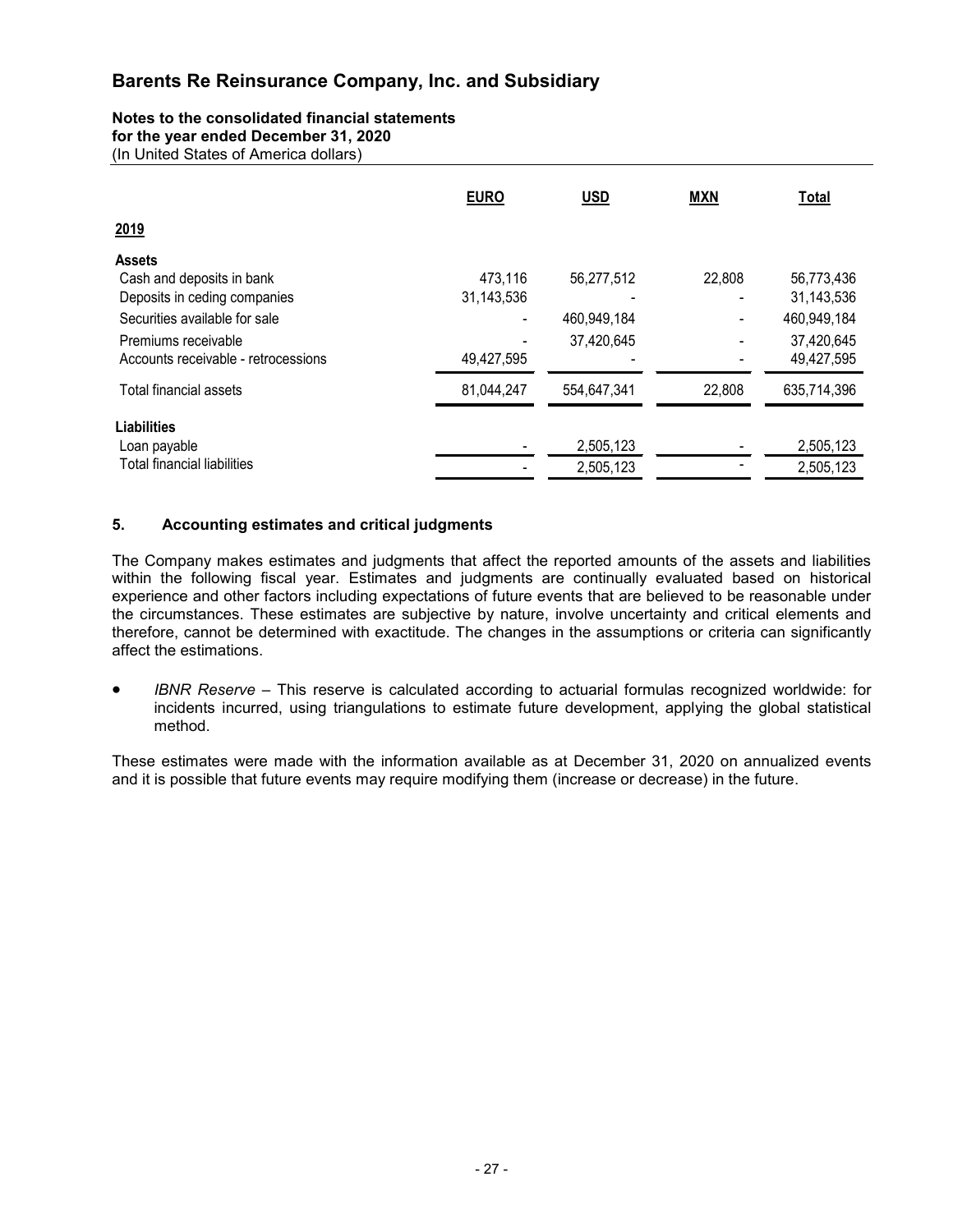**Notes to the consolidated financial statements for the year ended December 31, 2020** (In United States of America dollars)

#### **6. Balances and transactions with related parties**

Balances and transactions with related parties included in the consolidated statement of financial position and consolidated statement of profit or loss are summarized below:

|                                                       | 2020       | 2019       |
|-------------------------------------------------------|------------|------------|
| <b>Balances with related parties</b><br><b>Assets</b> |            |            |
| Bank deposits                                         | 2,067,691  | 11,832,771 |
| Securities available for sale (i)                     |            | 3,200,000  |
| Investment in associate (Note 14)                     | 7,720,337  | 6,484,644  |
| Notes receivable (ii)                                 | 8,963,980  | 5,308,530  |
| Accounts receivable (iii)                             | 18,196,380 | 325,033    |
| Account receivable - others                           | 2,091,641  | 5,421,127  |
| Account receivable - Shareholder                      | 148,661    | 117,148    |
| Trust agreement (iv)                                  | 12,000,000 |            |
| <b>Transactions with related parties</b>              |            |            |
| Gross written primium                                 | 1,378,263  | 1,198,007  |
| Commissions paid                                      | 229,710    | 107,331    |
| Claims paid                                           | 861,324    |            |
| Interest income                                       | 920,772    | 551,266    |
| Key executive salaries                                | 656,978    | 332,754    |

- (i) In August 2020, the term of the corporate bonds for the amount of USD\$3,200,000 expired, which were held in securities available for sale and were exchanged for properties in Bogotá, Colombia guaranteed through a trust agreement (See Note 13).
- (ii) At December 31, 2020, the Company maintains US\$8,963,980 (2019: US\$5,308,530) relating to certificates of investment issued by the related company Standard Capital Shareholding Inc., (B.V.I), which accrued interest at an annual rate of 2.5% (2019: 2.5%) with a maturity of one year.
- (iii) In June 2020, the Company acquired a repurchase agreement (see Note 21), which was transferred in its entirety as an account receivable to the affiliate Standard Capital Shareholding, Inc.
- (iv) The Company established an administration trust with Canal Trust, Inc., for the amount of US\$12,000,000, related to fixed deposits. (see Note 13).

The Company is part of a group of related companies which have significant transactions among them.

Accounts receivable and payable with related companies do not have a scheduled repayment date, maturity date nor do they accrue interest.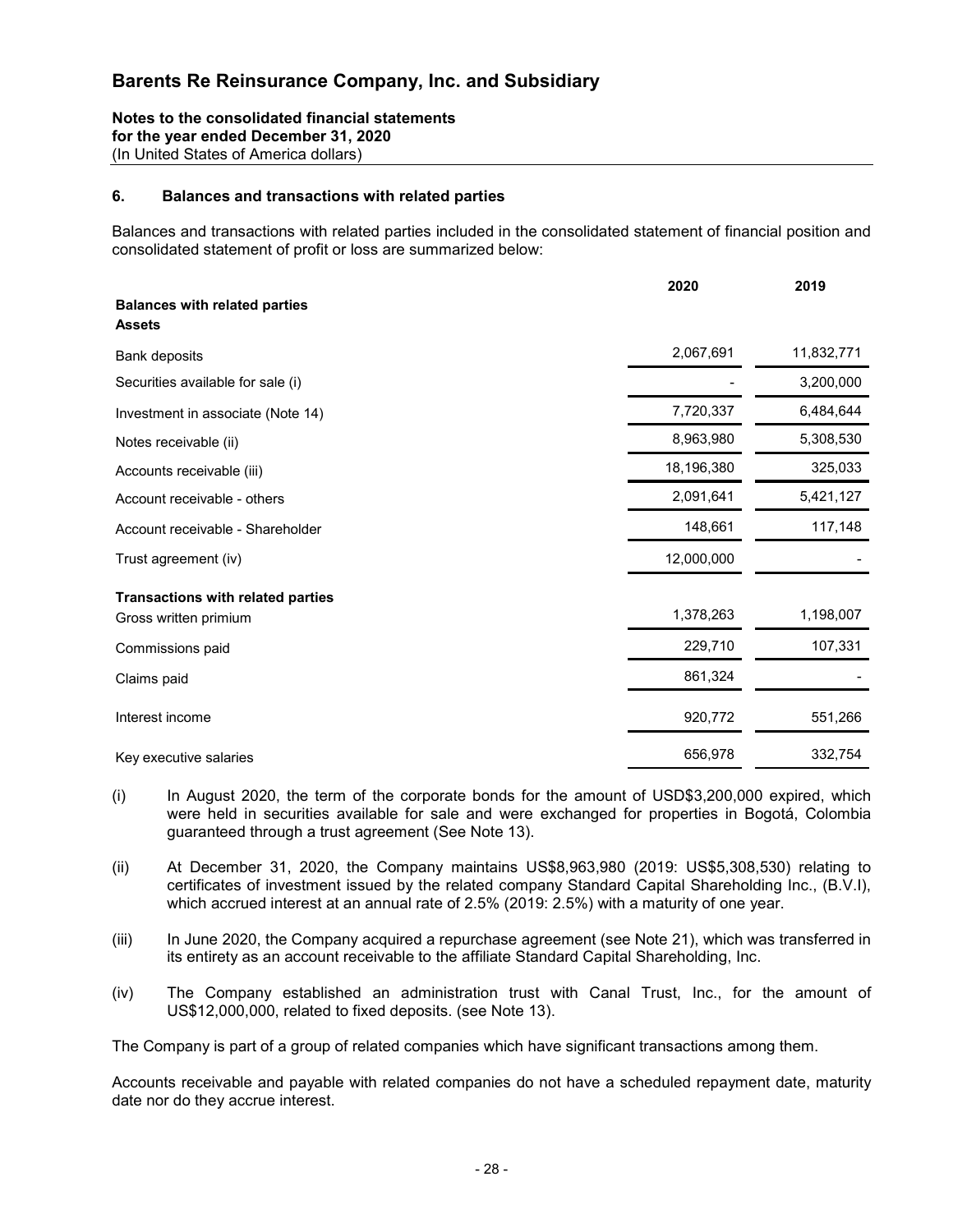### **Notes to the consolidated financial statements for the year ended December 31, 2020**

(In United States of America dollars)

#### **7. Cash and bank deposits**

Deposits in banks are detailed below:

|                                                              | 2020                 | 2019                    |
|--------------------------------------------------------------|----------------------|-------------------------|
| Demand deposits - domestic<br>Time deposits - domestic       | 2,108,071<br>450.499 | 1,360,601<br>11,158,902 |
| Demand deposits - foreign                                    | 32,423,042           | 44,253,933              |
| Total<br>Less:                                               | 34,981,612           | 56,773,436              |
| Time deposits at original maturity greater than 90 days      | 450,499              | 11,158,902              |
| Cash and cash equivalents for consolidated cash flow purpose | 34,531,113           | 45,614,534              |

At December 31<sup>st</sup> 2020, term deposits yield an interest of 1.75% at maturity in June 2021 (2019: ranged from 1.75% to 4% at maturity in August 2020).

#### **8. Premium receivable, net**

Premiums receivable are summarized as follows:

|                                       | 2020          | 2019        |
|---------------------------------------|---------------|-------------|
| Barents R.M., Inc.                    | 65.513.288    | 41.817.754  |
| <b>Others</b>                         | 3.367.649     | 2,225,213   |
|                                       | 68,880,937    | 44.042.967  |
| Less: uncollectible premium provision | (8, 566, 357) | (6,622,322) |
| Net premium receivable                | 60,314,580    | 37,420,645  |

The Company has no direct control over Barents R.M., Inc. which is therefore not considered a related party. The balance corresponds to the normal business activity of generating risk policies in the market.

#### Aging of accounts receivable matured but not uncollectible

|                   | 2020       | 2019       |
|-------------------|------------|------------|
| Current           | 19,222,222 | 33,823,437 |
| 30-60 days        | 25,577,864 | 10,089,099 |
| 61-90 days        | 17,540,437 | 103,539    |
| More than 90 days | 6,540,414  | 26.892     |
| Total             | 68,880,937 | 44,042,967 |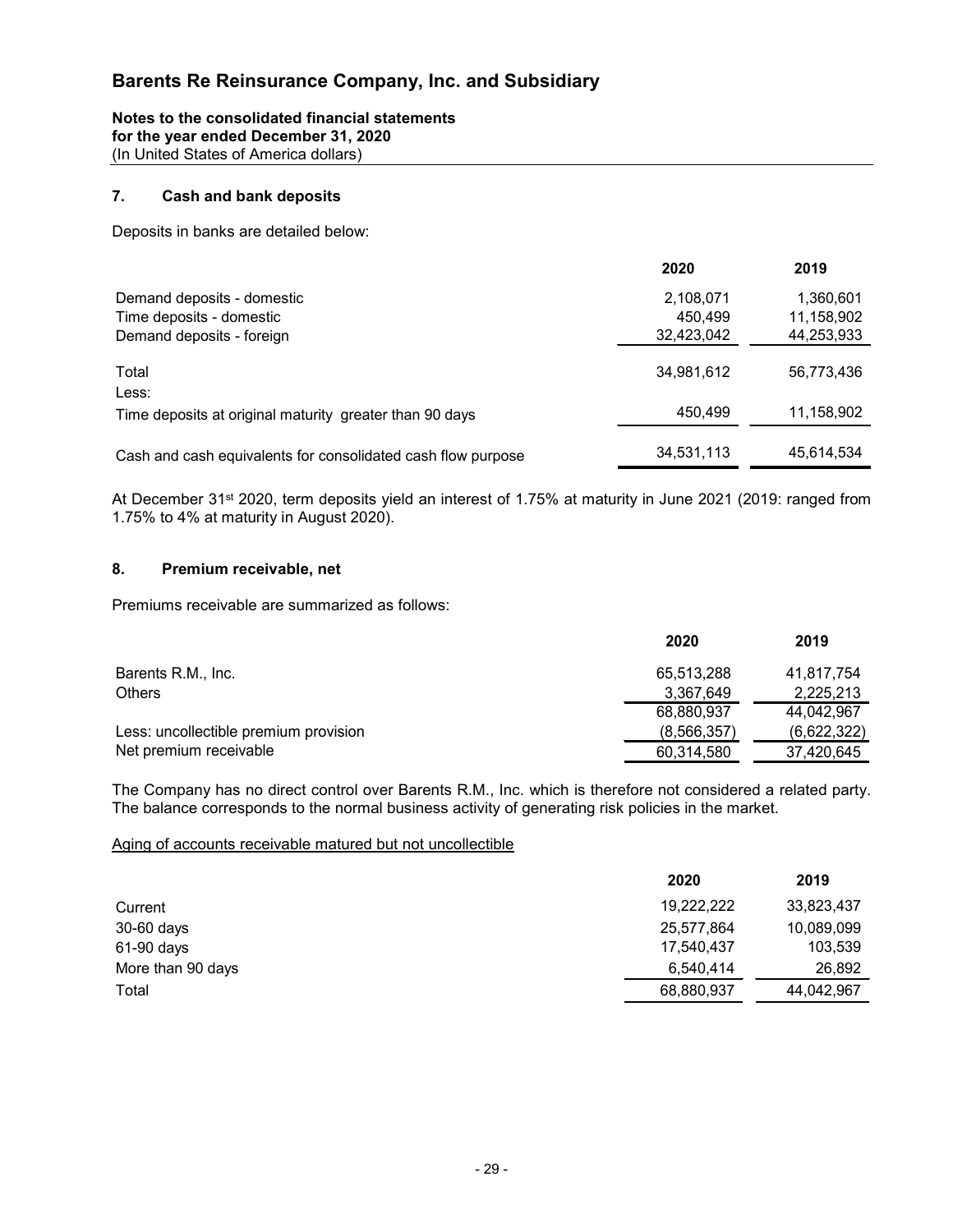## **Notes to the consolidated financial statements for the year ended December 31, 2020**

(In United States of America dollars)

| 2020      |           |
|-----------|-----------|
|           | 2019      |
| 6,622,322 | 4,088,974 |
| 1.944.035 | 2,533,348 |
| 8,566,357 | 6,622,322 |
|           |           |

#### **9. Deposits in ceding companies**

As of December 31, 2020, the Company placed a deposit of US\$48,919,338 (2019: US\$31,143,536) under a reinsurance contract signed with a transfer company licensed in Europe, with a term of one year and without interest.

Deposits retained on assumed reinsurance serve as collateral for technical provisions covering business assumed from cedants in reinsurance. The amount of and changes in deposits retained on assumed reinsurance derive from the values for the changes in the related technical provisions.

#### **10. Securities available for sale**

Securities available for sale are summarized as follows:

|                                    | 2020        | 2019        |
|------------------------------------|-------------|-------------|
| Listed securities (at fair value): |             |             |
| Governments bonds - foreign        | 473,258,870 | 367,573,454 |
| Corporates                         | 4,074,430   | 90,175,730  |
|                                    | 477,333,300 | 457,749,184 |
| Unlisted securities (at cost):     |             |             |
| Corporates                         | ٠           | 3,200,000   |
|                                    | 477,333,300 | 460,949,184 |

The annual interest rate earned by securities available for sale ranged from 1.49% to 8.42% with one-year maturity (2019: 0.83% to 6.70% with maturities up to one year).

The movement of securities available for sale is summarized below:

|                              | 2020            | 2019            |
|------------------------------|-----------------|-----------------|
| Balance at beginning of year | 460,949,184     | 453,649,391     |
| Additions                    | 477,235,486     | 369,420,904     |
| <b>Sales</b>                 | (462, 359, 841) | (374, 615, 794) |
| Change in fair vaue          | 1.508.471       | 12,494,683      |
| Balance at year end          | 477,333,300     | 460,949,184     |

During 2020, the Company sold and redeemed securities available for sale for a total of US\$462,359,841 (2019: US\$374,615,794), the sales generated a net profit of US\$9,371,571(2019: US\$7,635,596).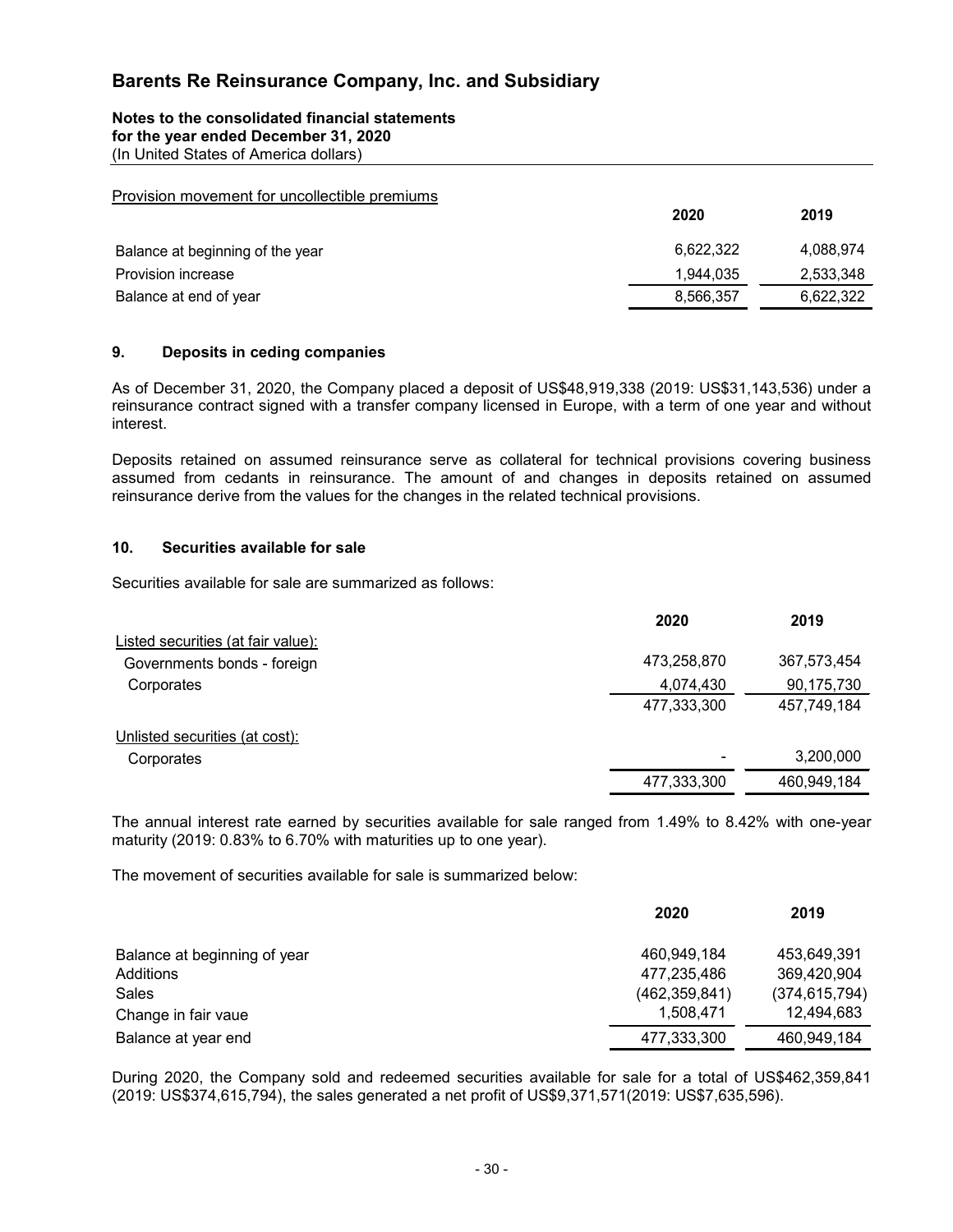#### **Notes to the consolidated financial statements for the year ended December 31, 2020** (In United States of America dollars)

#### **11. Property, furniture, equipment and improvements**

Property, furniture, equipment and improvements are summarized below:

| 2020                                         | <b>Improvements</b> | <b>Building</b>          | <b>Office</b><br>equipment | Computer<br>equipment | <b>Balance</b> |
|----------------------------------------------|---------------------|--------------------------|----------------------------|-----------------------|----------------|
|                                              |                     |                          |                            |                       |                |
| Cost<br>Balance at the beginning of the year | 286,037             |                          | 220,863                    | 319,173               | 826,073        |
| Additions                                    | 349,408             |                          | 53,208                     | 18,099                | 420,715        |
| Balance at end of the year                   | 635,445             |                          | 274,071                    | 337,272               | 1,246,788      |
| Accumulated depreciation and amortization    |                     |                          |                            |                       |                |
| Balance at the beginning of the year         | 3,493               |                          | 73,816                     | 250,342               | 327,651        |
| Expense for the year                         | 76,441              |                          | 54,096                     | 29,497                | 160,034        |
| Balance at end of the year                   | 79,934              | $\overline{\phantom{a}}$ | 127,912                    | 279,839               | 487,685        |
| Net balance                                  | 555,511             |                          | 146,159                    | 57,433                | 759,103        |
| 2019<br>Cost                                 |                     |                          |                            |                       |                |
| Balance at the beginning of the year         | 1,924,030           | 1,841,000                | 788,633                    | 279,035               | 4,832,698      |
| Additions                                    | 286,037             |                          | 165,809                    | 40,138                | 491,984        |
| Adjustments                                  |                     | (1,841,000)              |                            |                       | (1,841,000)    |
| Disposals                                    | (1,924,030)         |                          | (733, 579)                 |                       | (2,657,609)    |
| Balance at end of the year                   | 286,037             |                          | 220,863                    | 319,173               | 826,073        |
| Accumulated depreciation and amortization    |                     |                          |                            |                       |                |
| Balance at the beginning of the year         | 331,965             | 276,226                  | 445,334                    | 214,162               | 1,267,687      |
| Expense for the year                         | 57,463              | 58,672                   | 100,753                    | 36,180                | 253,068        |
| Adjustments                                  |                     | (334, 898)               |                            |                       | (334, 898)     |
| Disposals                                    | (385, 935)          |                          | (472, 271)                 |                       | (858, 206)     |
| Balance at end of the year                   | 3,493               |                          | 73,816                     | 250,342               | 327,651        |
| Net balance                                  | 282,544             |                          | 147,047                    | 68,831                | 498,422        |

On December 2019, the Company reclassified US\$ 1,506,041 comprised by real estate P.H. Prime Time Tower, Floors 23A and 23B as other assets, given that they are not in use. However, the Company maintains a payment obligation with Capital International Bank.. The disposal of the improvements of the properties are accounted in the consolidated statement of profit or loss of the period.

At October 2019, the Company transferred the office equipment to Arden & Price, Inc., at book value. These disposals generated a loss of US\$1,799,403, which was recognized in the consolidated statement of profit or loss.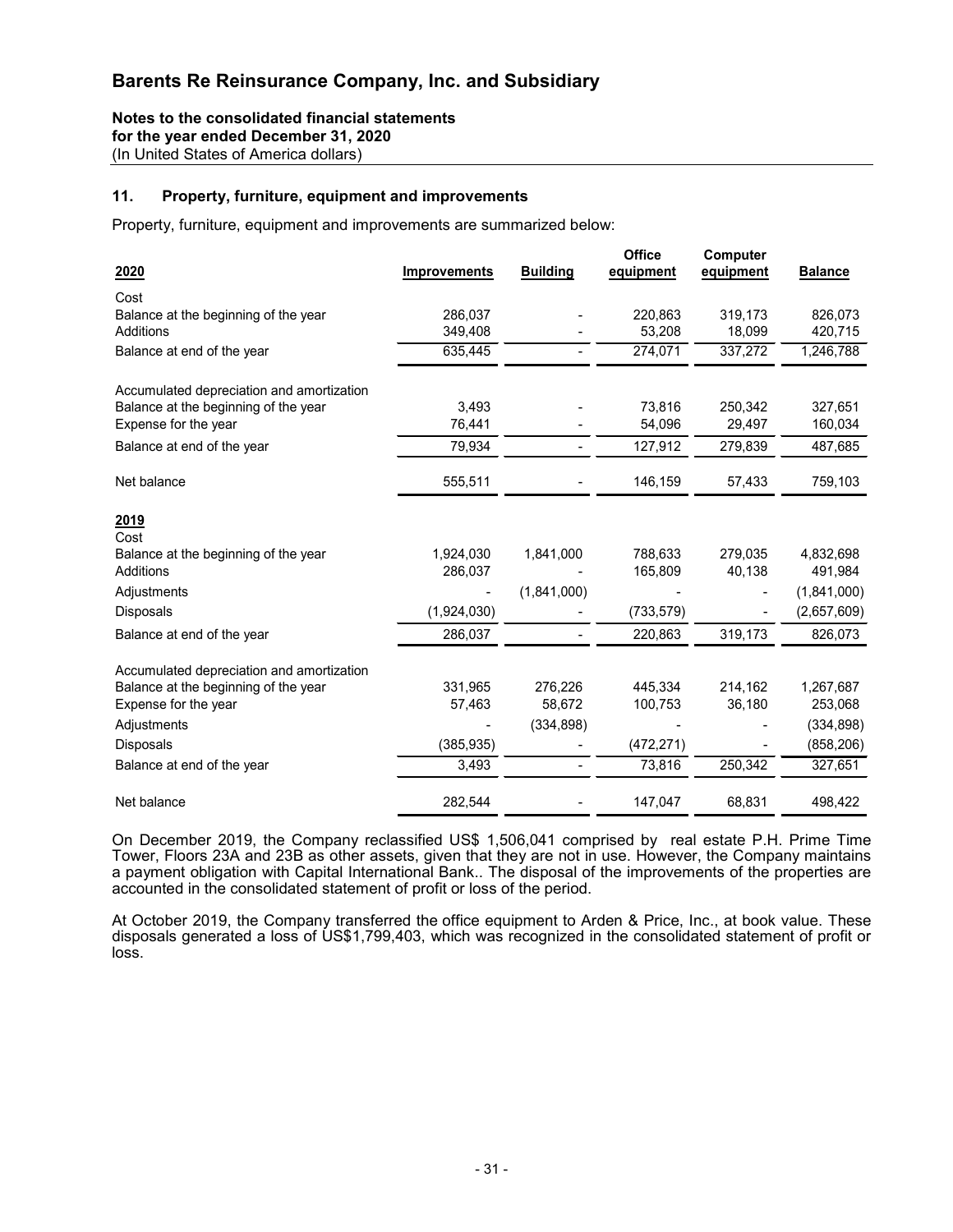## **Notes to the consolidated financial statements for the year ended December 31, 2020**

(In United States of America dollars)

#### **12. Accounts receivable**

Accounts receivable is summarized below:

|                          | 2020         | 2019       |
|--------------------------|--------------|------------|
| Retrocessions (i)        | 62,414,518   | 49,427,595 |
| Barents R. M., Inc. (ii) | 15,679,411   | 10,998,704 |
| Other                    | 6,055,212    | 18,027,173 |
|                          | 84, 149, 141 | 78,453,472 |

(i) Accounts receivable - retrocessions are generated by premium assumed during the current period corresponding to the coverage of the commitments on reinsurers.

(ii) At July 2018, the Company maintains an account receivable at a one-year term, renewable with annual interest rate of 2.68%.

#### **13. Trust agreements**

The Group maintains trust agreements, which are detailed below:

|                       | 2020       | 2019                     |
|-----------------------|------------|--------------------------|
| Trust - Fixed Deposit | 12,000,000 | $\overline{\phantom{0}}$ |
| Trust - Real Estate   | 3,545,562  | $\overline{\phantom{a}}$ |
|                       | 15,545,562 | $\overline{\phantom{a}}$ |

On September 25<sup>th</sup> 2020, the Group established an administration trust with Accion Sociedad Fiduciaria, S.A., for the amount of US\$3,545,562, which maintains real estate properties located in Bogota, Colombia as trust assets. These assets were acquired on August 25<sup>th</sup> 2020 as an exchange of corporate bond that the Group had as securities available for sale (see Note 6).

After December 2<sup>nd</sup> 2020, the Group established an administration trust with Canal Trust, Inc., for the amount of US\$12,000,000, related to fixed deposits with an interest rate ranged from 1.25% to 4%, which are detailed below:

| <b>Starting Date</b> | <b>End Date</b> | <b>Fixed Deposit</b> | <b>Amount</b> |
|----------------------|-----------------|----------------------|---------------|
| 23-mar-20            | 23-mar-23       | 1300180377           | 2,500,000     |
| 23-mar-20            | 23-mar-23       | 1300180385           | 2,500,000     |
| 23-mar-20            | 23-mar-23       | 1300180369           | 2,500,000     |
| 16-abr-20            | 16-abr-23       | 1300180435           | 2,500,000     |
| 20-oct-20            | 20-oct-21       | 1300178009           | 2,000,000     |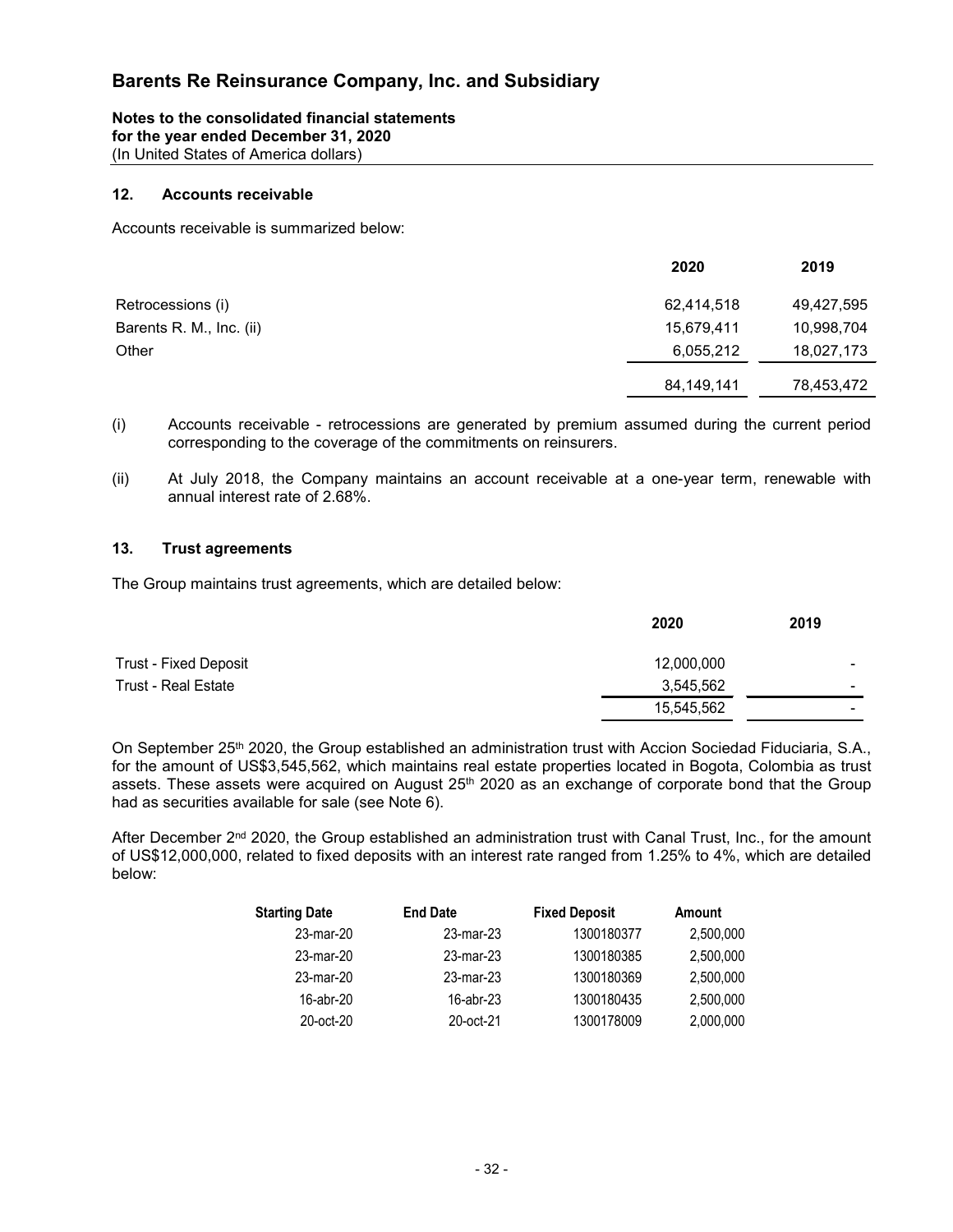#### **Notes to the consolidated financial statements for the year ended December 31, 2020** (In United States of America dollars)

#### **14. Investment in associate**

Investment in associate are summarized below:

|                           |                   | Country of    |      |               |           |           |
|---------------------------|-------------------|---------------|------|---------------|-----------|-----------|
| <b>Name</b>               | <b>Activity</b>   | incorporation |      | % of interest | 2020      | 2019      |
|                           |                   |               | 2020 | 2019          |           |           |
| Nacional de Seguros, S.A. | Insurance company | Colombia      | 49%  | 49%           | 5.471.077 | 4,213,652 |
| Fianza Avanza, S.A.       | Insurance company | México        | 49%  | 49%           | 2,249,260 | 2,270,992 |
|                           |                   |               |      |               | 7,720,337 | 6.484.644 |

All of the above associates are accounted for using the equity method in these consolidated financial statements as set out in the accounting policies in note 3.

#### Nacional de Seguros, S. A.

The Company maintains 1,298,459,285 shares in Nacional de Seguros, S.A., company incorporated under the laws of the Republic of Colombia. The Company has no power or control over the operations of Nacional de Seguros, S.A.

A summary of the statement of financial position and the statement of profit or loss as of December 31, 2020 is detailed as follows:

#### *Statement of financial position:*

|                                     | 2020        | 2019        |
|-------------------------------------|-------------|-------------|
| Total assets                        | 73,841,045  | 60,084,967  |
| <b>Total liabilities</b>            | 61,743,661  | 49,885,944  |
| Net assets                          | 12,097,384  | 10,199,023  |
| <b>Statement of profit or loss:</b> |             |             |
| Income for premiums:                | 2020        | 2019        |
| Total earned premium                | 1,192,620   | 939,757     |
| Liquidated and recovered claims     | 1,429,082   | 560,475     |
| Earned commissions                  | 10,579,184  | 6,312,762   |
| Net cost                            | (7,405,256) | (4,673,147) |
| General and administrative expenses | (3,211,645) | (2,850,095) |
| <b>Technical result</b>             | 2,583,985   | 289,752     |
| Total other income, net             | 1,074,378   | 1,033,916   |
| Income before income tax            | 3,658,363   | 1,323,668   |
| Income tax                          | (12, 447)   | (38, 907)   |
| Deferred tax                        | (1,079,742) | (445,326)   |
| <b>Net income</b>                   | 2,566,174   | 839,435     |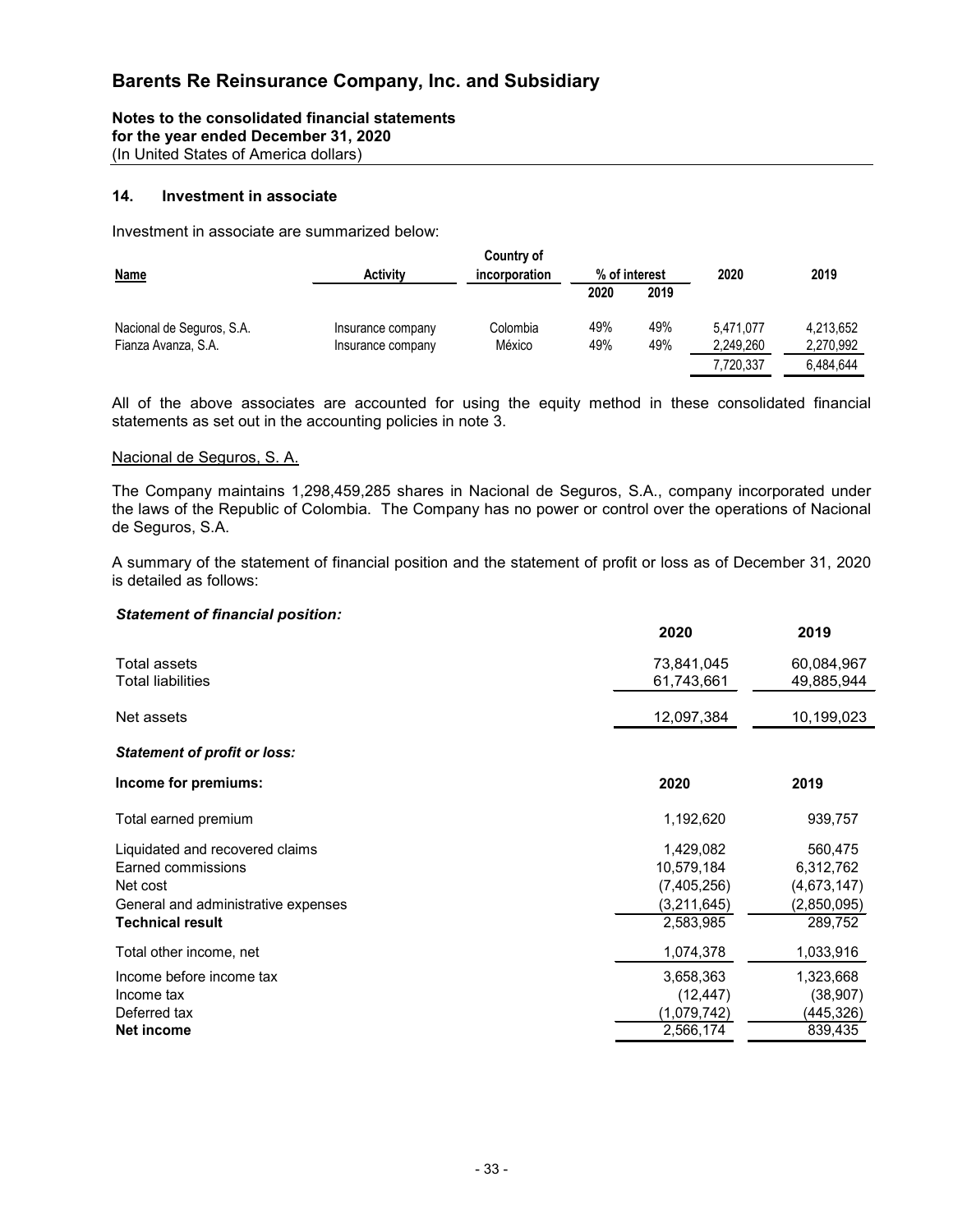**Notes to the consolidated financial statements for the year ended December 31, 2020** (In United States of America dollars)

#### Fianzas Avanza S.A., de C.V. (México)

On September 30, 2013, the Company acquired 29,400 shares in Grupo Sodafi, S.A. de C.V. a company organized and existing under the laws of the United Mexican States. On November 6, 2016; the Board of Shareholders resolved to change the legal name of the company from Grupo Sodafi, S.A. de C.V. to Fianzas Avanza S.A. de C.V. The Company owns 47,266 shares of Fianzas Avanza S.A., de C.V. (Mexico) and has no power or control over the operations of Fianzas Avanza S.A. de C.V.

A summary of the statement of financial position and the statement of profit or loss as of December 31, 2020 is detailed as follows:

#### *Statement of financial position:*

|                                        | 2020       | 2019        |
|----------------------------------------|------------|-------------|
| Total assets                           | 12,589,064 | 7,924,572   |
| <b>Total liabilities</b>               | 8,455,207  | 3,532,792   |
| Net assets                             | 4,133,857  | 4,391,780   |
| <b>Statement of profits or losses:</b> |            |             |
| Income for premiums:                   | 2020       | 2019        |
| Total earned premium                   | 155,264    | 153,170     |
| Earned commissions                     | 420,233    | 529,277     |
| Net cost                               | (4,623)    | (4, 107)    |
| General and administrative expenses    | (899, 711) | (1,012,927) |
| <b>Technical result</b>                | (328, 837) | (334, 587)  |
| Total other income, net                | 250,352    | 361,580     |
| Income before income tax               | (78, 485)  | 26,993      |
| Deferred tax                           | 34,134     | (5, 302)    |
| <b>Net income</b>                      | (44, 351)  | 21,691      |

Investment in associate movement schedule is a follows:

| 2020                             | Nacional de<br>Seguros, S.A. | Fianza Avanza,<br>S.A. | Total     |
|----------------------------------|------------------------------|------------------------|-----------|
| Balance at beginning of the year | 4,213,652                    | 2.270.992              | 6.484.644 |
| Share of profit of associate     | 1.257.425                    | (21, 732)              | 1,235,693 |
| Ending balance as of December 31 | 5,471,077                    | 2,249,260              | 7,720,337 |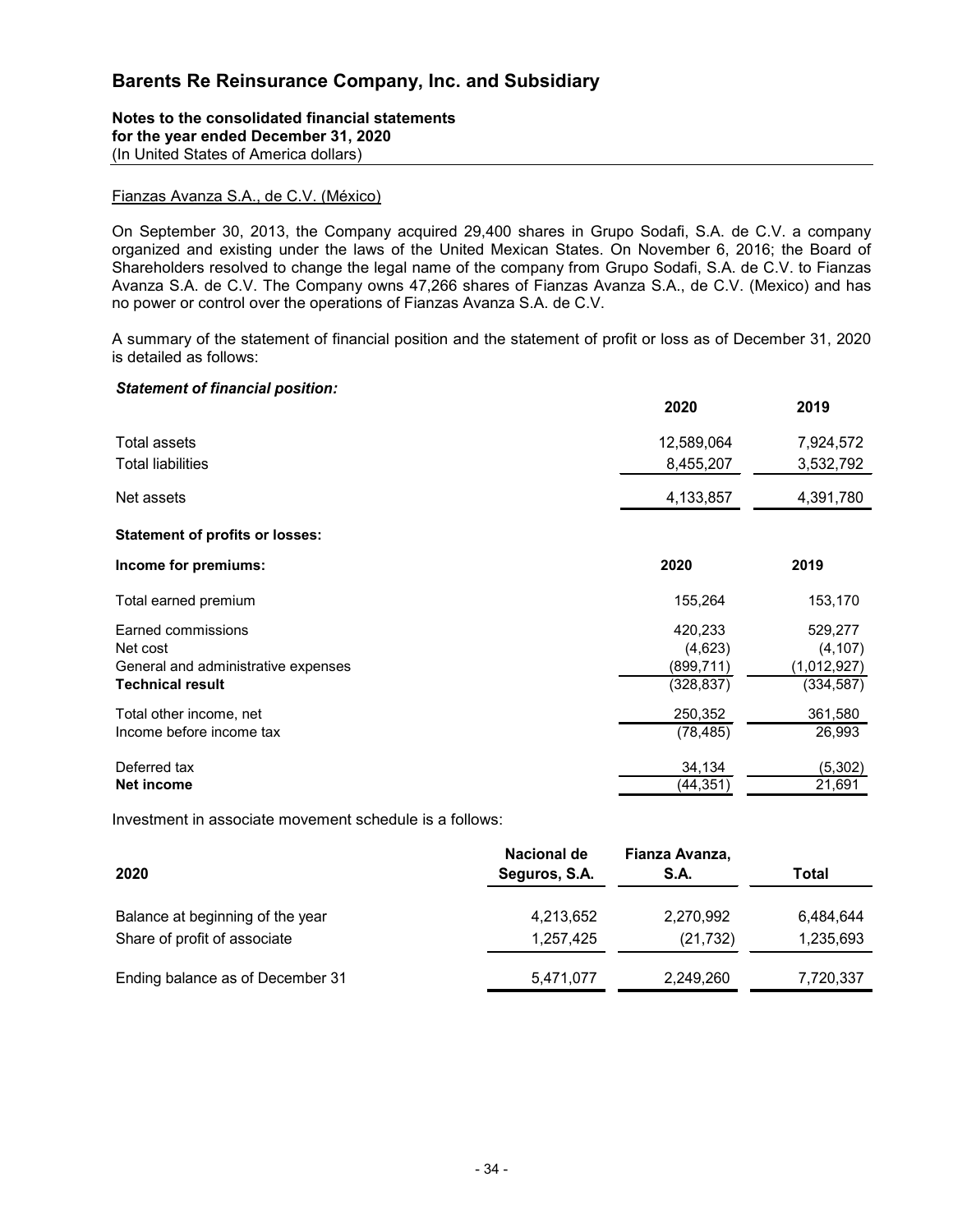#### **Notes to the consolidated financial statements for the year ended December 31, 2020** (In United States of America dollars)

#### **15. Leasing**

The Group leases a number of assets, including buildings, plants and computer equipment. The average lease term is 24 months.

The right-of-use assets are presented below:

|                                              | 2020      | 2019      |
|----------------------------------------------|-----------|-----------|
| Cost:                                        |           |           |
| Balance at beginning and the end of the year | 2,530,637 | 2,868,142 |
| Change in foreign currency translation       | 164,910   |           |
| Balance at the end of the year               | 2,695,547 | 2,868,142 |
| <b>Acumulated depreciation:</b>              |           |           |
| Expense and balance at the end of the year   | 677,072   | 337,505   |
| Net balance                                  | 2,018,475 | 2,530,637 |

#### *(i) Amounts recognized in the consolidated statement of profit or loss*

|                                             | 2020      | 2019      |
|---------------------------------------------|-----------|-----------|
| Depreciation expense on right of use assets | 677,072   | 337,505   |
| Interest expense on lease liabilities       | 81.863    | 37,628    |
| Expenses related to short-term leases       | 739,636   | 901,198   |
|                                             | 1,840,855 | 2,177,529 |

#### *(ii) Lease liabilities*

Lease liabilities are discounted at a discount rate ranging from 4.25%, the balances being as follows:

|                                                 | 2020      | 2019      |
|-------------------------------------------------|-----------|-----------|
| Amounts due for settlement within twelve months | 1.032.763 | 1.433.593 |
| Amounts due for settlement after twelve months  | 937.362   | 1.032.763 |
|                                                 | 1.970.125 | 2.466.356 |

The Group does not face significant liquidity risk with respect to its lease liabilities. The lease liabilities are maintained in accordance with the entity's operation.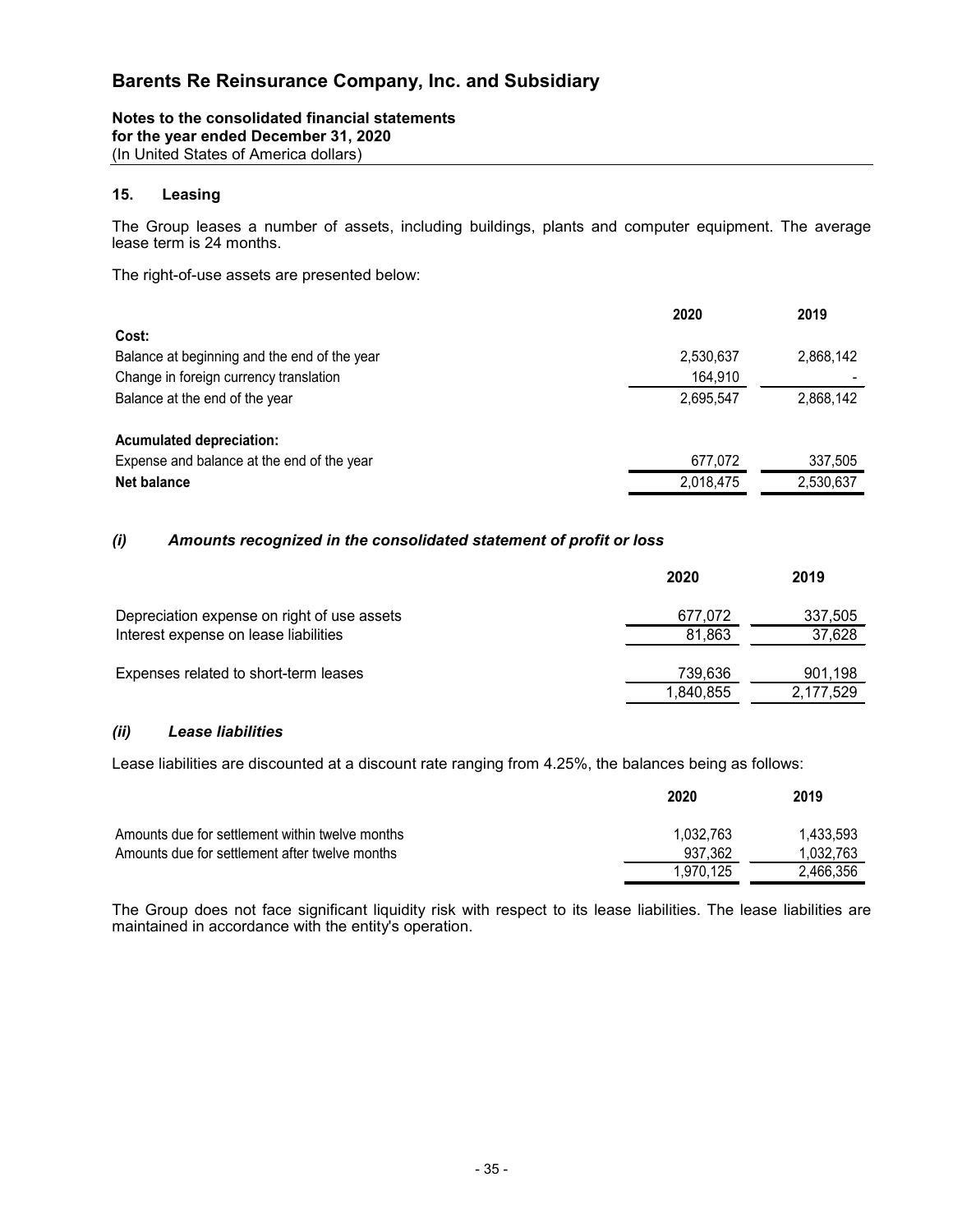#### **Notes to the consolidated financial statements for the year ended December 31, 2020** (In United States of America dollars)

#### **16. Other assets**

Other assets are comprised as follow:

|                       | 2020      | 2019      |
|-----------------------|-----------|-----------|
| Warehouse and offices | 2,498,030 | 2,498,030 |
| Prepaid tax           | 1,186,633 | 535,140   |
| Interest receivable   | 945,989   | 319,508   |
| Prepaid expenses      | 525,421   | 147,181   |
| <b>Others</b>         | 125,561   | 255,395   |
|                       | 5,281,634 | 3,755,254 |

On December 31st 2019, the Company reclassified the real estates P.H. Prime Time Tower, Floors 23A and 23B as other assets, given that they are not in use. However, the Company maintains a payment obligation with Capital International Bank for the following 3 years (See Note 11).

#### **17. Unearned premium reserve**

The unearned premium reserve was calculated using the daily pro rata method, in which the subscribed premium is considered proportional to the validity indicated on the invoice, so the amount of the liability is calculated taking into account the proportion of the risk not incurred on each invoice to the valuation date. At December 31, 2020, the unrealized premium reserve was US\$127,906,920 (2019: US\$101,149,081) and the total unrealized retroceded premium is US\$60,448,090 (2019: US\$50,006,821).

The movement in unearned premium reserve and unearned retroceded premium is presented below:

|                                        | 2020        | 2019        |
|----------------------------------------|-------------|-------------|
| Unearned premium reserve:              |             |             |
| Balance at beginning of year           | 101,149,081 | 52,223,346  |
| Change in foreign currency translation | 11,152,351  | (846, 459)  |
| Increase                               | 15,605,488  | 49,772,194  |
| Balance at end of year                 | 127,906,920 | 101,149,081 |
| Unearned retroceded premium:           |             |             |
| Balance at beginning of year           | 50,006,821  | 28,015,550  |
| Change in foreign currency translation | 10,355,252  | (690, 192)  |
| Increase                               | 86,017      | 22,681,463  |
| Balance at end of year                 | 60,448,090  | 50,006,821  |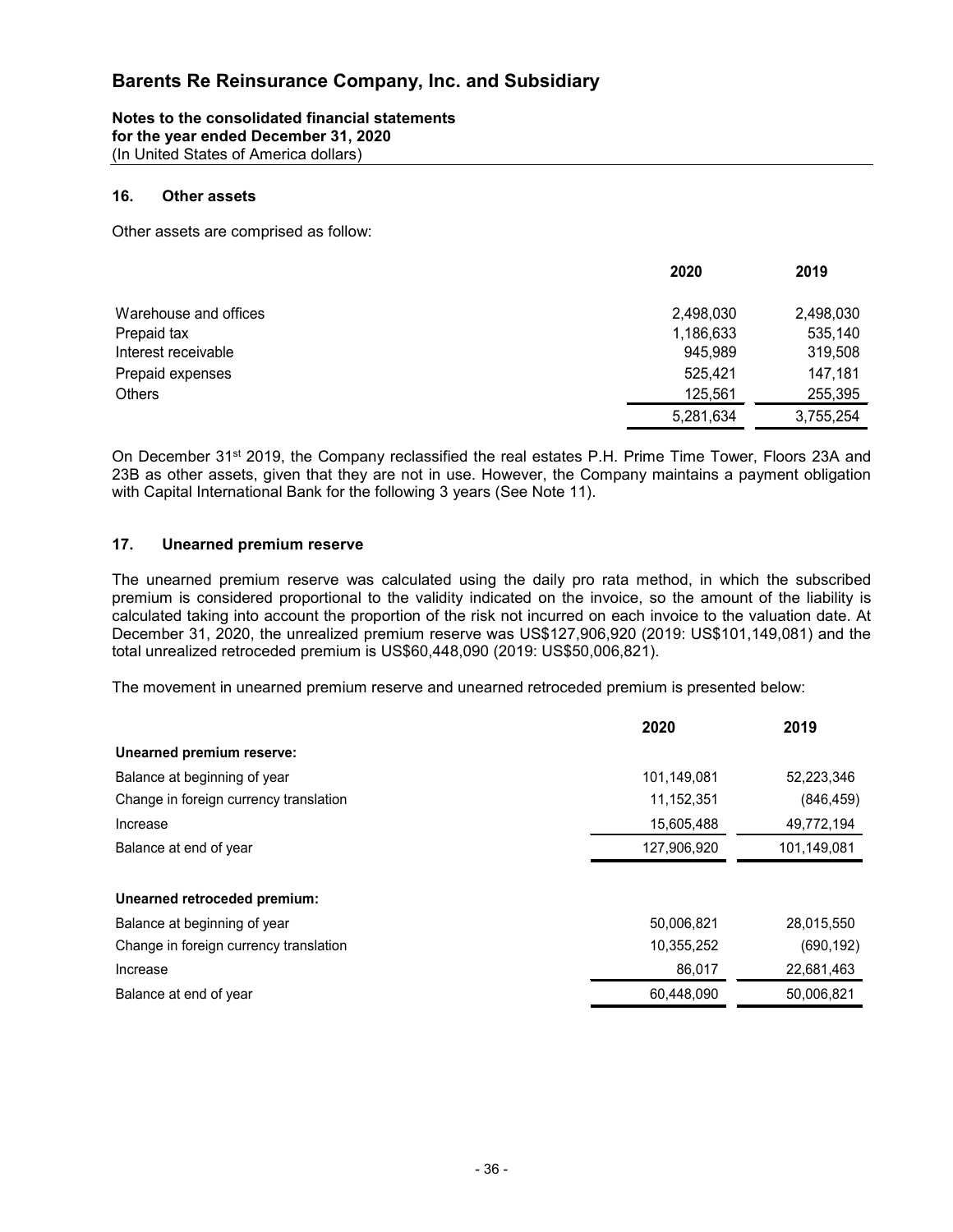#### **Notes to the consolidated financial statements for the year ended December 31, 2020**

(In United States of America dollars)

Development of gross unearned premium

|                                  | 2020          | 2019            |
|----------------------------------|---------------|-----------------|
| Beginning balance                | 101,149,081   | 52,223,346      |
| Currency translation differences | 11,152,351    | (846, 459)      |
| Gross premium written            | 386,270,033   | 232,315,396     |
| Earned premiums                  | (370,664,545) | (182, 543, 202) |
| Ending balance                   | 127,906,920   | 101,149,081     |

#### **18. Claims outstanding, IBNR reserve and Deferred acquisition costs**

|                            | 2020           | 2019            |
|----------------------------|----------------|-----------------|
| Gross provision by type:   |                |                 |
| Claims outstanding reserve | 126,655,948    | 166,421,215     |
| <b>IBNR</b> reserves       | 301,757,042    | 170,758,316     |
|                            | 428,412,990    | 337, 179, 531   |
| Ceded share:               |                |                 |
| Claims outstanding reserve | (83, 416, 701) | (122, 585, 588) |
| <b>IBNR</b> reserves       | (202,765,444)  | (131, 970, 821) |
|                            | (286,182,145)  | (254, 556, 409) |
|                            |                |                 |
| <b>Net</b>                 | 142,230,845    | 82,623,122      |

Claims outstanding include losses arising from the reinsurance business and loss expenses paid during the year together with the movement in the provision for claims in process. The claims outstanding are made up of the accumulation of the final costs to settle all the reported and incurred losses at the date of the statement of financial position.

The reserve for claims incurred but not reported (IBNR), is calculated from 100% of the claims paid.

The Company considers that the gross provisions for claims in process are reasonably presented based on the available information. The final liability could vary as a result of subsequent information and could result in significant adjustments to the amounts provisioned.

This assets provision accumulated the retroshare portion of claims incurred but not reported, is calculated according to actuarial formulas.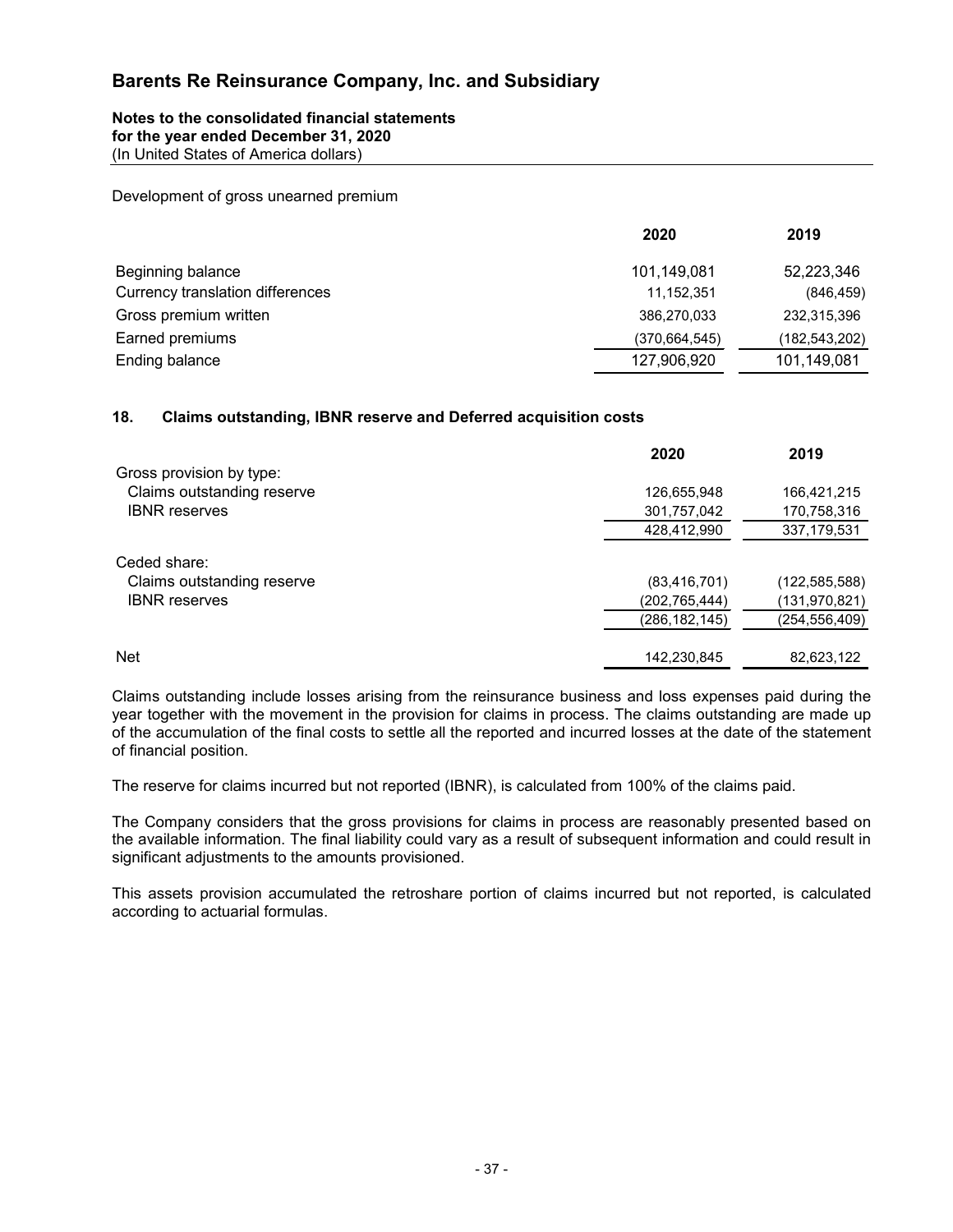#### **Notes to the consolidated financial statements for the year ended December 31, 2020**

(In United States of America dollars)

The movement of claims outstanding reserve, retroshare of outstanding claims, IBNR reserve, IBNR of retroshare, and deferred acquisition costs is presented below:

|                                        | 2020           | 2019        |
|----------------------------------------|----------------|-------------|
| <b>Provision reserve IBNR:</b>         |                |             |
| Balance at the beginning of the year   | 170,758,316    | 104,270,216 |
| Change in foreign currency translation | 10,062,572     | (954, 973)  |
| Increase                               | 120,936,153    | 67,443,073  |
| Balance at the end of the year         | 301,757,041    | 170,758,316 |
| <b>IBNR</b> of retroshare:             |                |             |
| Balance at the beginning of the year   | 131,970,821    | 58,903,274  |
| Change in foreign currency translation | 9,327,806      | 2,217,255   |
| Increase                               | 61,466,817     | 70,850,292  |
| Balance at the end of the year         | 202,765,444    | 131,970,821 |
| <b>Claims outstanding reserve:</b>     |                |             |
| Balance at the beginning of the year   | 166,421,215    | 122,881,718 |
| Change in foreign currency translation | (112, 232)     | (1,406,438) |
| Increase                               | (39,653,035)   | 44,945,935  |
| Balance at the end of the year         | 126,655,948    | 166,421,215 |
| Reserve for claims in process:         |                |             |
| Balance at the beginning of the year   | 122,585,588    | 95,947,777  |
| Change in foreign currency translation | (424, 033)     | (4,425,773) |
| Increase                               | (38, 744, 854) | 31,063,584  |
| Balance at the end of the year         | 83,416,701     | 122,585,588 |
| Deferred acquisition costs:            |                |             |
| Balance at the beginning of the year   | 9,199,665      | 5,059,922   |
| Change in foreign currency translation | 566,930        | (109, 669)  |
| Increase                               | 1,684,049      | 4,249,412   |
| Balance at the end of the year         | 11.450.644     | 9,199,665   |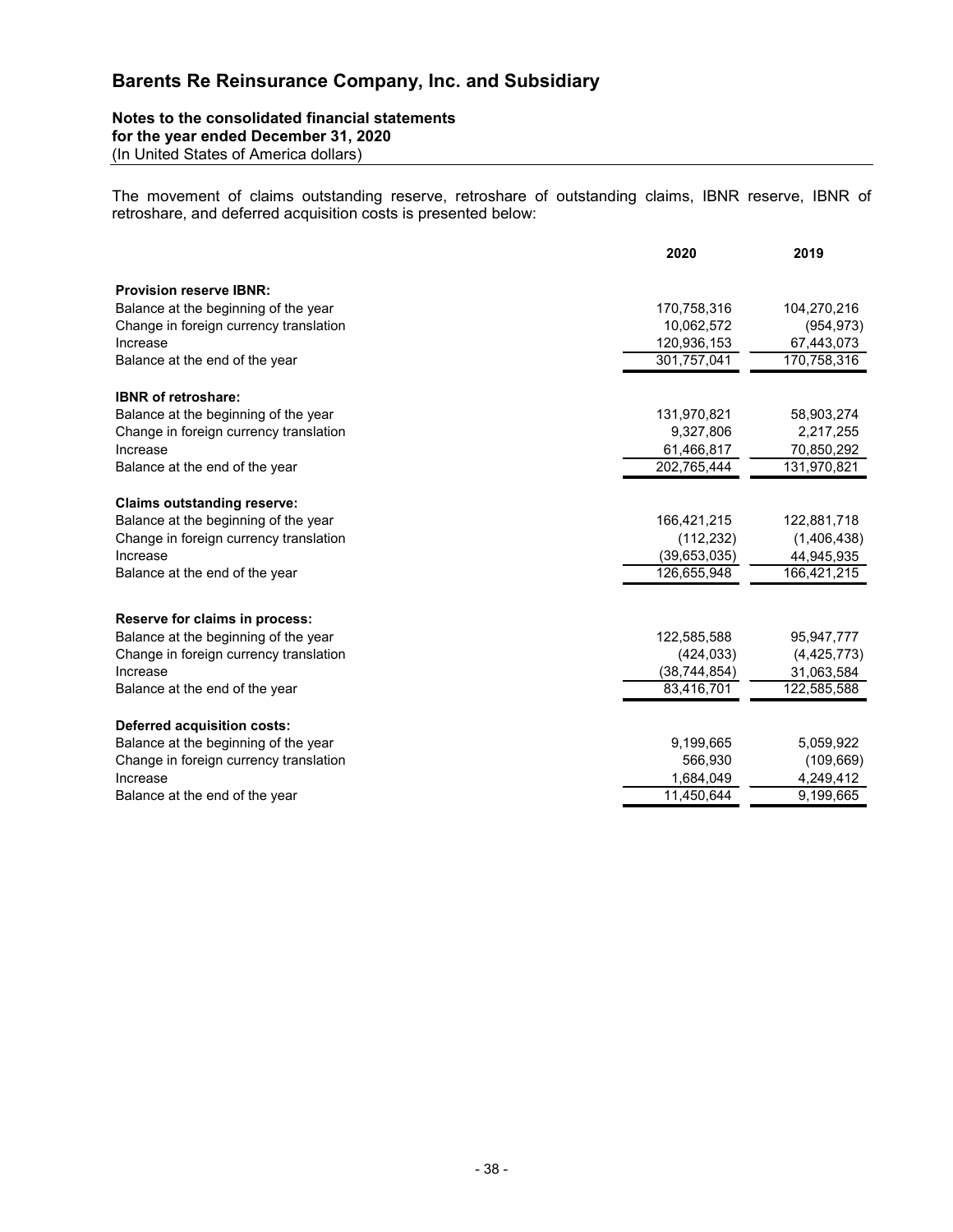#### **Notes to the consolidated financial statements for the year ended December 31, 2020** (In United States of America dollars)

#### **18.1. Claims paid, net:**

|                                 | 2020            | 2019            |
|---------------------------------|-----------------|-----------------|
| <b>Gross</b>                    |                 |                 |
| Gross claims paid               | (181, 866, 755) | (108, 734, 423) |
| Change in technical provisions: |                 |                 |
| Claims outstanding              | 39,653,035      | (44, 945, 935)  |
| <b>IBNR</b>                     | (120,936,153)   | (67, 443, 073)  |
| Gross claims paid               | (263, 149, 873) | (221, 123, 431) |
| <b>Ceded share</b>              |                 |                 |
| Claims paid                     | 62,266,887      | 38,707,802      |
| Change in technical provisions: |                 |                 |
| Claims outstanding              | (38, 744, 854)  | 31,063,584      |
| <b>IBNR</b>                     | 61,466,817      | 70,850,292      |
| Claims paid - ceded share       | 84,988,850      | 140,621,678     |
| <b>Net</b>                      |                 |                 |
| Claims paid                     | (119, 599, 868) | (70,026,621)    |
| Change in technical provisions  |                 |                 |
| Claims outstanding              | (76,061,569)    | (13,882,351)    |
| <b>IBNR</b>                     | 17,500,414      | 3,407,219       |
| Net claims paid                 | (178,161,023)   | (80, 501, 753)  |

### **19. Ceded share of technical provisions**

|                                   | 2020        | 2019        |
|-----------------------------------|-------------|-------------|
| Unearned retroceded premium       | 60,448,090  | 50,006,821  |
| Claims outstanding reserve        | 83.416.701  | 122,585,588 |
| <b>IBNR</b> reserve of retroshare | 202,765,444 | 131,970,821 |
| Unearned retroceded commission    | 3.843.588   | 3,420,581   |
|                                   | 350,473,823 | 307,983,811 |
|                                   |             |             |

Details of the ceded share of technical provisions are shown under Note 17 and Note 18.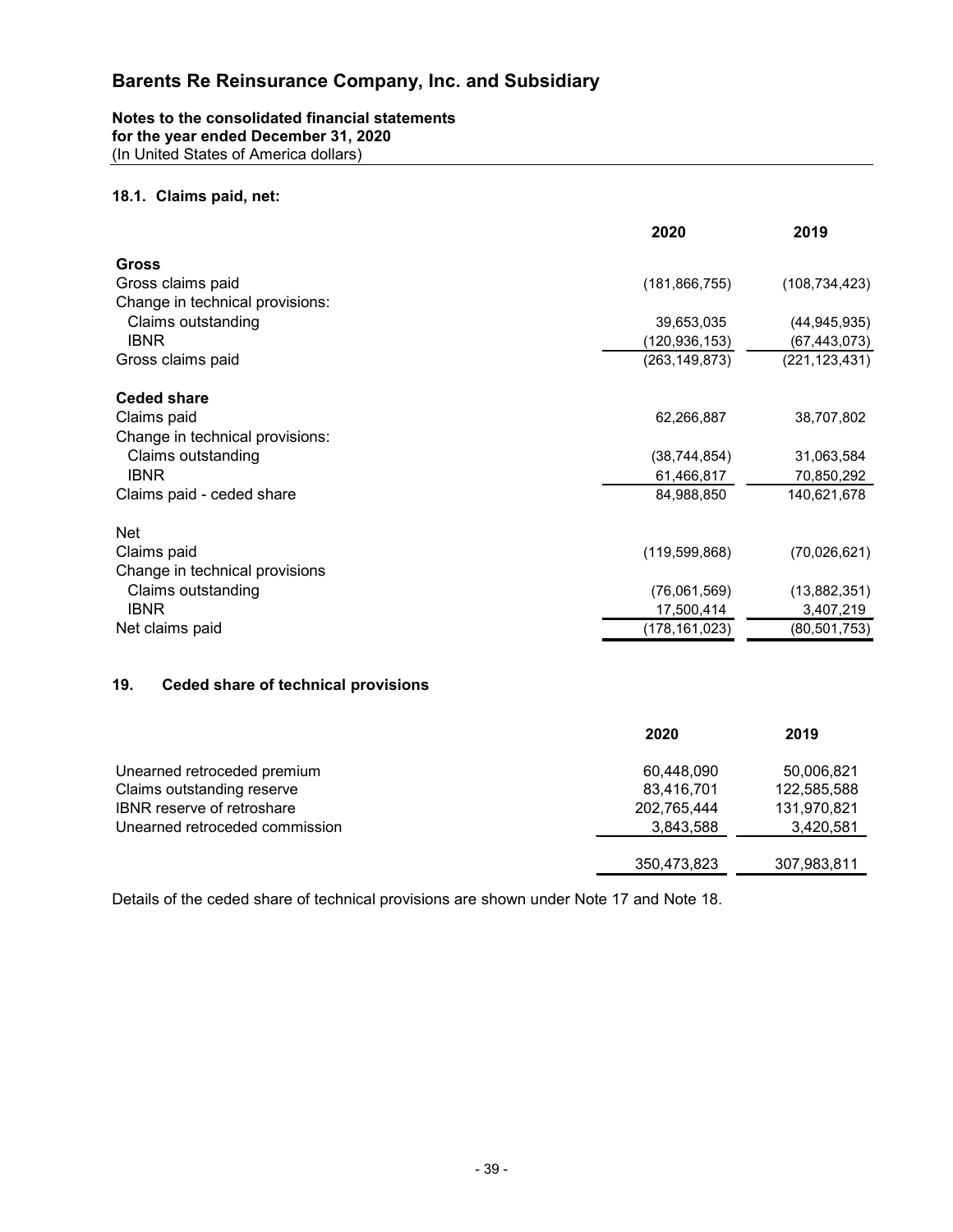## **Notes to the consolidated financial statements for the year ended December 31, 2020**

(In United States of America dollars)

#### **20. Loans payable**

The loans payable are detailed as follows:

|                                                           | 2020    | 2019      |
|-----------------------------------------------------------|---------|-----------|
| <b>Capital International Bank Inc.</b>                    |         |           |
| Loan at a 10 years term with a minimum annual interest    |         |           |
| rate of 6.25%, with maturity in October 2024. The Company |         |           |
| maintains a collateral trust agreement on real estate     |         |           |
| as a guarantee of this obligation.                        | 388,205 | 505,123   |
| Canal Bank, S.A.                                          |         |           |
| Loan at a one year term with a minimum annual interest    |         |           |
| rate of 4.25%, with maturity in August 2020. Guaranteed   |         |           |
| by time deposits.                                         |         | 2,000,000 |
| Total                                                     | 388,205 | 2,505,123 |
|                                                           |         |           |
| Short term                                                | 145,560 | 2,145,560 |
| Long term                                                 | 242,645 | 359,563   |
|                                                           | 388,205 | 2,505,123 |

Below, a summary of the obligations assumed, payments and cancellations during the year:

|                                      | 2020      | 2019      |
|--------------------------------------|-----------|-----------|
| Balance at the beginning of the year | 2,505,123 | 8,114,792 |
| Payments to loans                    | 2,116,918 | 5,609,669 |
| Total                                | 388,205   | 2,505,123 |

#### **21. Repurchase agreements**

At June 24<sup>th</sup>, 2020, The Company acquire repurchase agreement for US\$18,000,000 renewable for one year an average interest rate of 3.0%.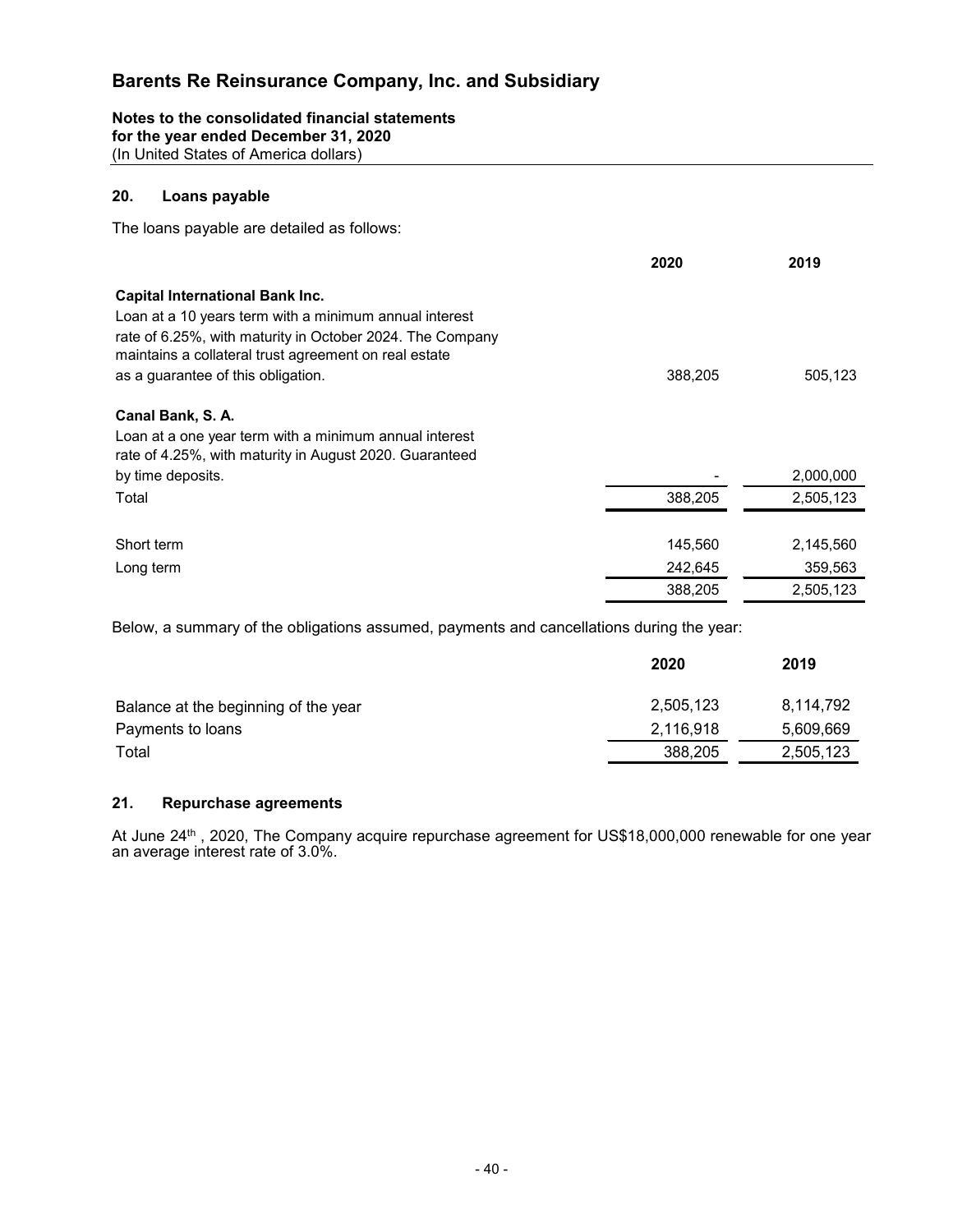**Notes to the consolidated financial statements for the year ended December 31, 2020** (In United States of America dollars)

#### **22. Deposits received from reinsurance companies**

As of December 31<sup>st</sup>, 2020, the Company maintains deposits in other reinsurance companies as detailed as follows:

|                                    | 2020    | 2019       |
|------------------------------------|---------|------------|
| Trina Solar (Spain) System, S.L.U. | 184.315 | 169,225    |
| Apicil Prevoyance                  | ٠       | 25,604,885 |
|                                    | 184,315 | 25,774,110 |

Deposits retained on ceded business are collateral for technical provisions covering business ceded to reinsurers and retrocessionaires. As a rule, the changes in deposits retained on ceded business derive from the changes in the relevant technical provisions covering ceded business. Deposits retained on ceded business thus do not have a fixed maturity date, their release generally being dependent on run-off of the corresponding provisions.

#### **23. Accounts payable and accrued expenses**

The accumulated accounts and expenses payable are as follows:

|                        | 2020      | 2019      |
|------------------------|-----------|-----------|
| Tax payable            | 2,273,694 | 807,557   |
| Accruals payable (a)   | 1,421,727 | 1,421,394 |
| Deferred tax liability | 671,587   | 1,025,479 |
| Interest payable       | 354,897   | 354,897   |
| Suppliers payable      | 68.118    | 55,998    |
| Withholdings payable   | 64,012    | 20,089    |
| Other accounts payable | 1,996,745 | 2,125,550 |
|                        | 6,850,780 | 5,810,964 |

a) During 2020, the Company accrued for Service Level Agreement (SLA) fees with BRM Beirut for the services received during the year but not invoiced yet, for an amount of US\$1,421,727 (2019: US\$1,421,394).

#### **24. Other technical costs**

|                                                 | 2020        | 2019        |
|-------------------------------------------------|-------------|-------------|
| Commission paid                                 | 36,892,178  | 25,288,802  |
| Change in acquisition costs                     | (1,656,198) | (4,249,412) |
| Reinsurance commisions and profit participation | (1,432,618) | (980, 283)  |
| Commission received                             | (539,010)   | (1,443,475) |
| Change in unearned retrocession commission      | (423,007)   | (398, 114)  |
| Risk analysis cost                              | 12,750      | 80,909      |
|                                                 | 32,854,095  | 18,298,427  |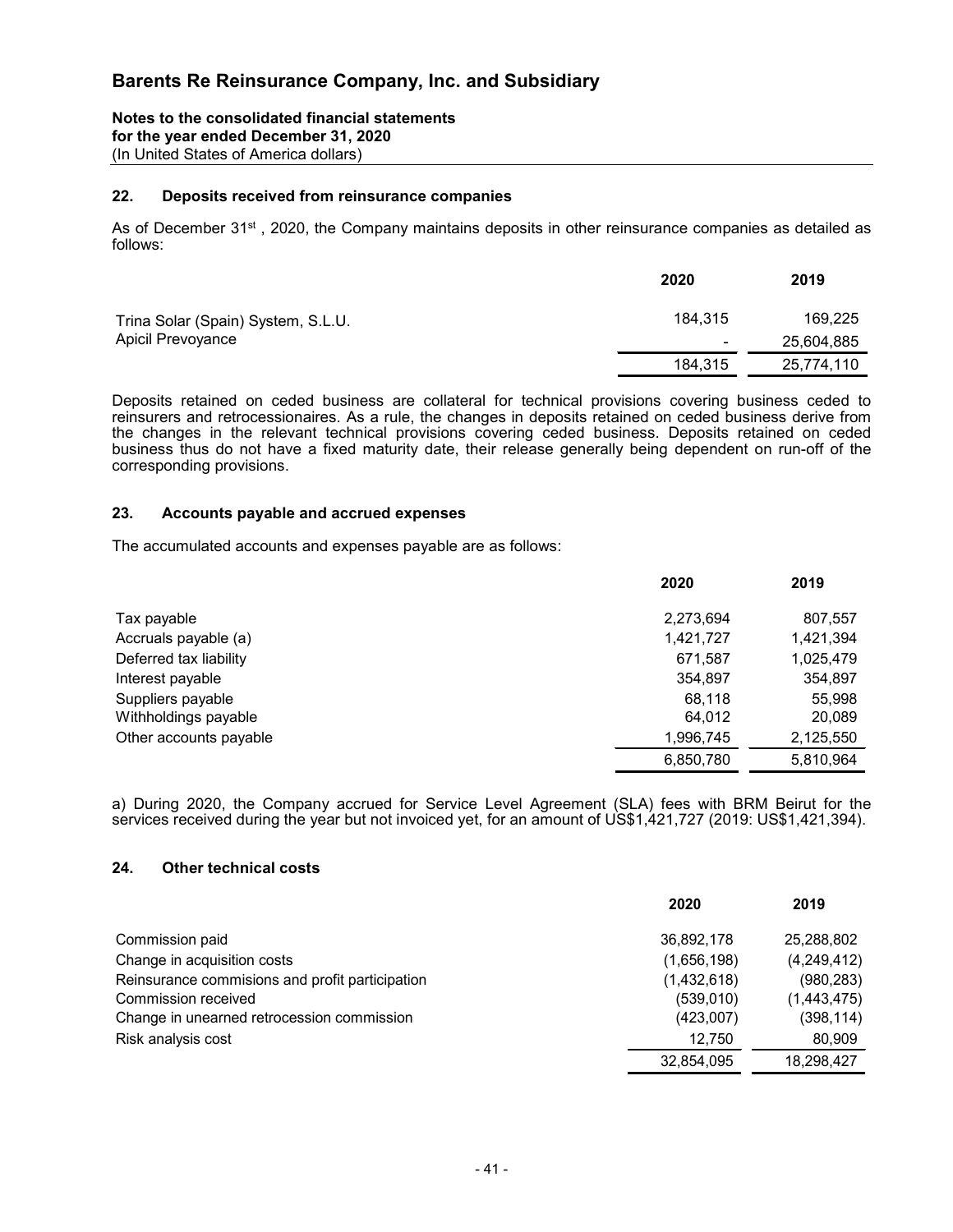#### **Notes to the consolidated financial statements for the year ended December 31, 2020** (In United States of America dollars)

#### **25. Other expenses**

The other expenses account is summarized below:

|                                  | 2020      | 2019      |
|----------------------------------|-----------|-----------|
| Gain and loss in currencies      | 1,019,225 | 59,053    |
| Other fees                       | 1,184,209 | 510,620   |
| VAT expenses                     | 287,647   | 38,215    |
| Rentals                          | 251,555   | 901,198   |
| Insurances                       | 227,345   | 282,381   |
| Travel expenses                  | 215,217   | 462,020   |
| Bank charges                     | 166,890   | 24,315    |
| Taxes                            | 96,594    | 394,179   |
| Licenses & software              | 95,088    | 84,239    |
| Telecommunications               | 74,244    | 122,997   |
| Expenditure abroad               | 65,891    | 71,312    |
| Director's compensation          | 37,639    | 49,704    |
| Electrical energy                | 35,462    | 107,093   |
| Legal and notarial expenses      | 34,107    | 26,086    |
| Maintenance and repairs          | 30,120    | 40,971    |
| Loss on disposal of fixed assets |           | 1,799,403 |
| <b>Seminars</b>                  |           | 101,483   |
| <b>Others</b>                    | 1,712,043 | 407,216   |
|                                  | 5,549,738 | 5,537,632 |

#### **26. Non - controlling interest**

Non-controlling interest represents the participation of other shareholders in the following subsidiary:

|                                                              |      | $%$ of non -<br>controlling<br>interest | 2020       | 2019       |
|--------------------------------------------------------------|------|-----------------------------------------|------------|------------|
|                                                              | 2020 | 2019                                    |            |            |
| Barents Re Reinsurance S.A. (Luxemburgo)                     | 49%  | 49%                                     | 22,329,817 | 20,538,355 |
| Movement of non-controlling interest is detailed as follows: |      |                                         | 2020       | 2019       |
| Issuance of shares                                           |      |                                         | 20,538,355 | 18,248,221 |
| Profit participation                                         |      |                                         | 1,791,462  | 2,290,134  |
|                                                              |      |                                         | 22,329,817 | 20,538,355 |

The capital increase participation by way of increase and / or decrease in profit was proportional and therefore does not change the percentage of the participation in the capital.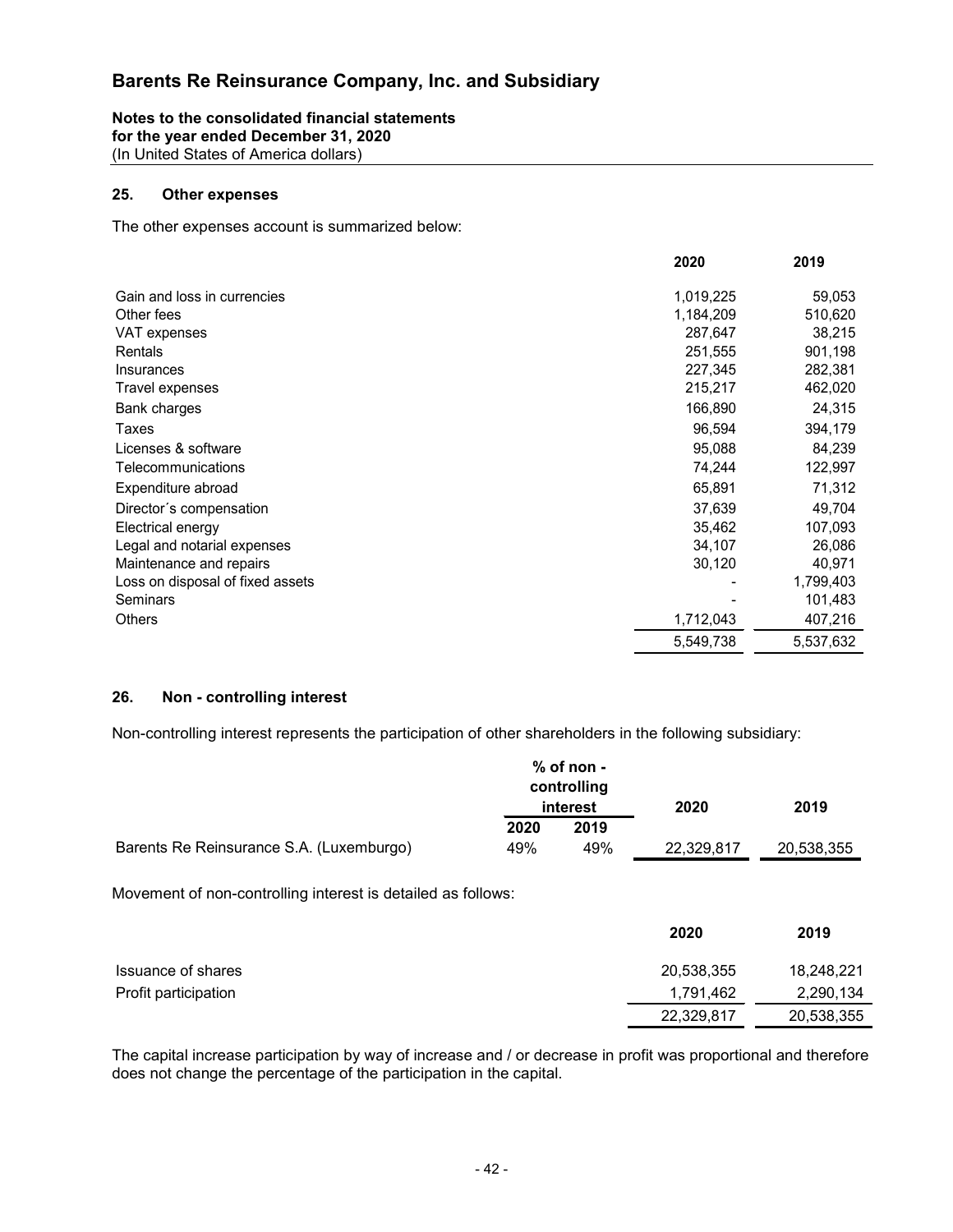#### **Notes to the consolidated financial statements for the year ended December 31, 2020** (In United States of America dollars)

#### **27. Common shares**

The capital is composed of 100,000 shares with no par value and amounts to US\$404,988,405 (2019: US\$311,858,180).

On October 2nd of 2020, the shareholders of the company resolved to capitalize retained earnings of Barents Re Reinsurance Company, Inc., in the amount of US\$93,130,225.

#### **28. Income tax**

According to current Cayman Islands laws, the Company is not subject to taxes levied on profits, income, gains or appreciations.

The subsidiary company Barents Re Reinsurance Company, Ltd. (Belize) is not subject to pay income tax in their respective jurisdictions, due to the nature of its foreign operations. However, the income tax arising on operations that generate taxable income in other jurisdictions is classified within income tax expense.

For the year ended December 31, 2020, Barents Reinsurance S.A. (Luxembourg) generated income tax of US\$900,051 (2019: US\$1,416,395).

|                                                       | 2020      | 2019      |
|-------------------------------------------------------|-----------|-----------|
| Barents Reinsurance, S. A. (Luxemburg) taxable income | 3,974,077 | 5,927,768 |
| Current income tax                                    | 664.112   | 1,344,128 |
| Prior year adjustments                                | 70,071    | (90, 102) |
|                                                       | 734,183   | 1,254,026 |
| Wealth tax                                            | 165,868   | 162,369   |
| Income tax                                            | 900,051   | 1,416,395 |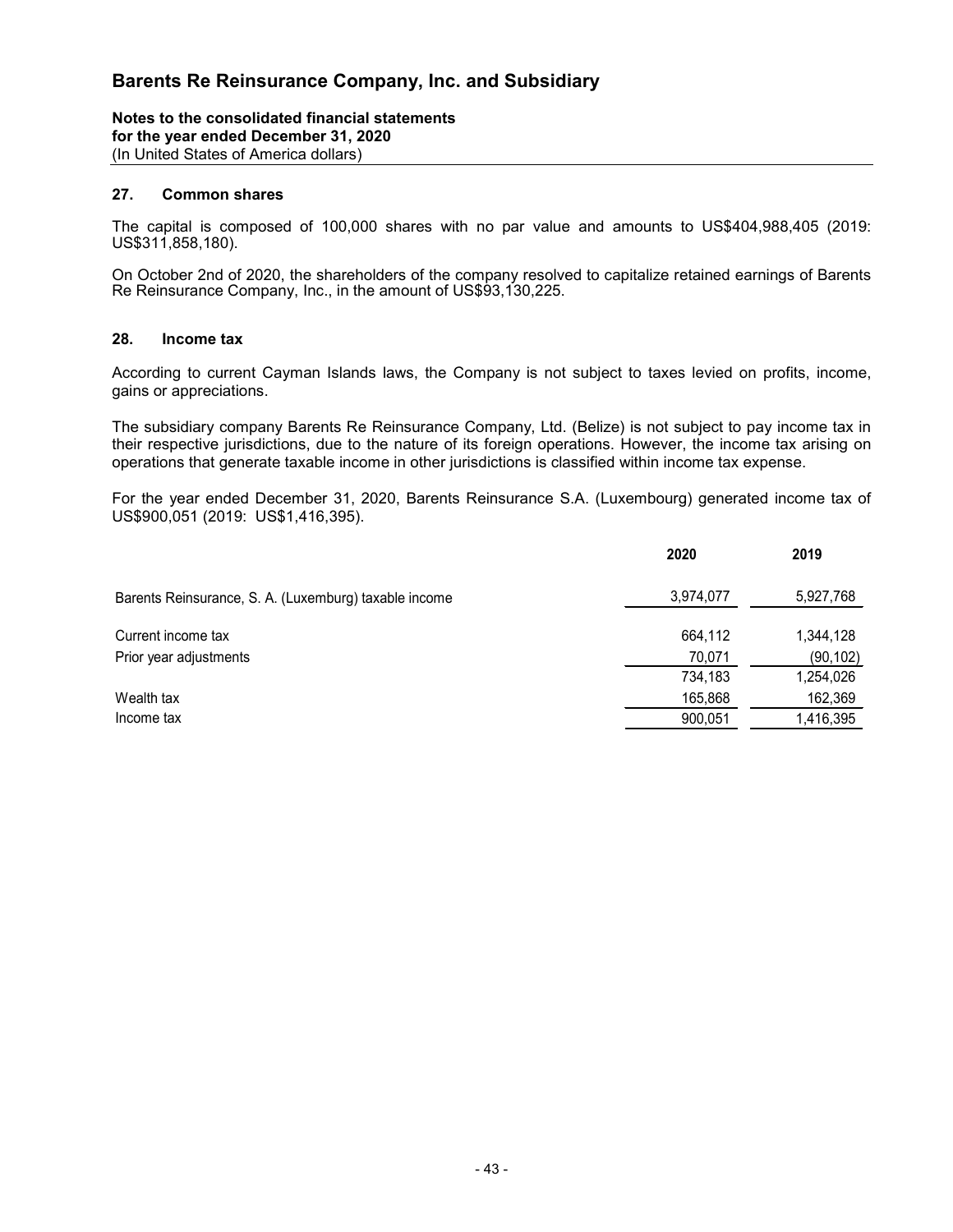#### **Notes to the consolidated financial statements for the year ended December 31, 2020** (In United States of America dollars)

#### **29. Reclasifications**

In order to improve the comparability of the consolidated financial statements, reclassifications were made to the previously reported balances for the year ended December 31, 2019. These reclassifications have no effect net profit for the year or on previously reported equity.

| <b>Consolidated statement of profit or loss</b> | 2019 as<br>previously<br>reported | <b>Reclassifications</b> | 2019as<br>reclassified |
|-------------------------------------------------|-----------------------------------|--------------------------|------------------------|
| Gross claims paid                               |                                   | (221, 123, 431)          | (221, 123, 431)        |
| Retroshare of claims paid                       |                                   | 140,621,678              | 140,621,678            |
| Claims paid, net                                |                                   | (80, 501, 753)           | (80, 501, 753)         |
| Change in claims outstanding                    | (44, 945, 935)                    | 44,945,935               |                        |
| Change in retro outstanding                     | 31,063,584                        | (31,063,584)             |                        |
| Change in IBNR                                  | (67, 443, 073)                    | 67,443,073               |                        |
| Change in retrocession of IBNR                  | 70,850,292                        | (70, 850, 292)           |                        |
| Change in unearned retrocession commission      | 398,114                           | (398, 114)               |                        |
| Change in acquisition costs                     | 4,249,412                         | (4,249,412)              |                        |
| Change in doubtful receivables                  | (2,533,348)                       |                          | (2,533,348)            |
| Gross claims paid                               | (108, 734, 423)                   | 108,734,423              |                        |
| Retroshare of claims paid                       | 38,707,802                        | (38, 707, 802)           |                        |
| Other technical costs                           |                                   | 5,546,900                | 5,546,900              |
| Other incomes (expenses):                       |                                   |                          |                        |
| Interests income                                | 1,227,312                         |                          | 1,227,312              |
| Interests paid                                  | (632, 651)                        |                          | (632, 651)             |
| Commissions received                            | 1,443,475                         |                          | 1,443,475              |
| Commissions paid                                | (25, 288, 802)                    |                          | (25, 288, 802)         |
| Risk analysis cost                              | (80, 909)                         | 80,909                   |                        |
| Gain in securities available for sale           | 7,635,596                         |                          | 7,635,596              |
| Reinsurance commisions and profit participation | 980,283                           | (980, 283)               |                        |
| Other income                                    | 929,829                           |                          | 929,829                |

#### **Net effect** -

Certain other elements of corresponding figures have been changed to conform to current year presentation.

#### **30. COVID-19 Impact**

The Group maintains policies and procedures to ensure business continuity, which establishes the mechanisms to function in contingency situations, guaranteeing the uninterrupted continuity of operations and services for our clients.

Up to the date of these consolidated financial statements and until its issuing date, management continues with the monitoring, analysis and management of the effects that COVID-19 may have in its operations, clients and providers.

The following are among the main actions that the Company has adopted: